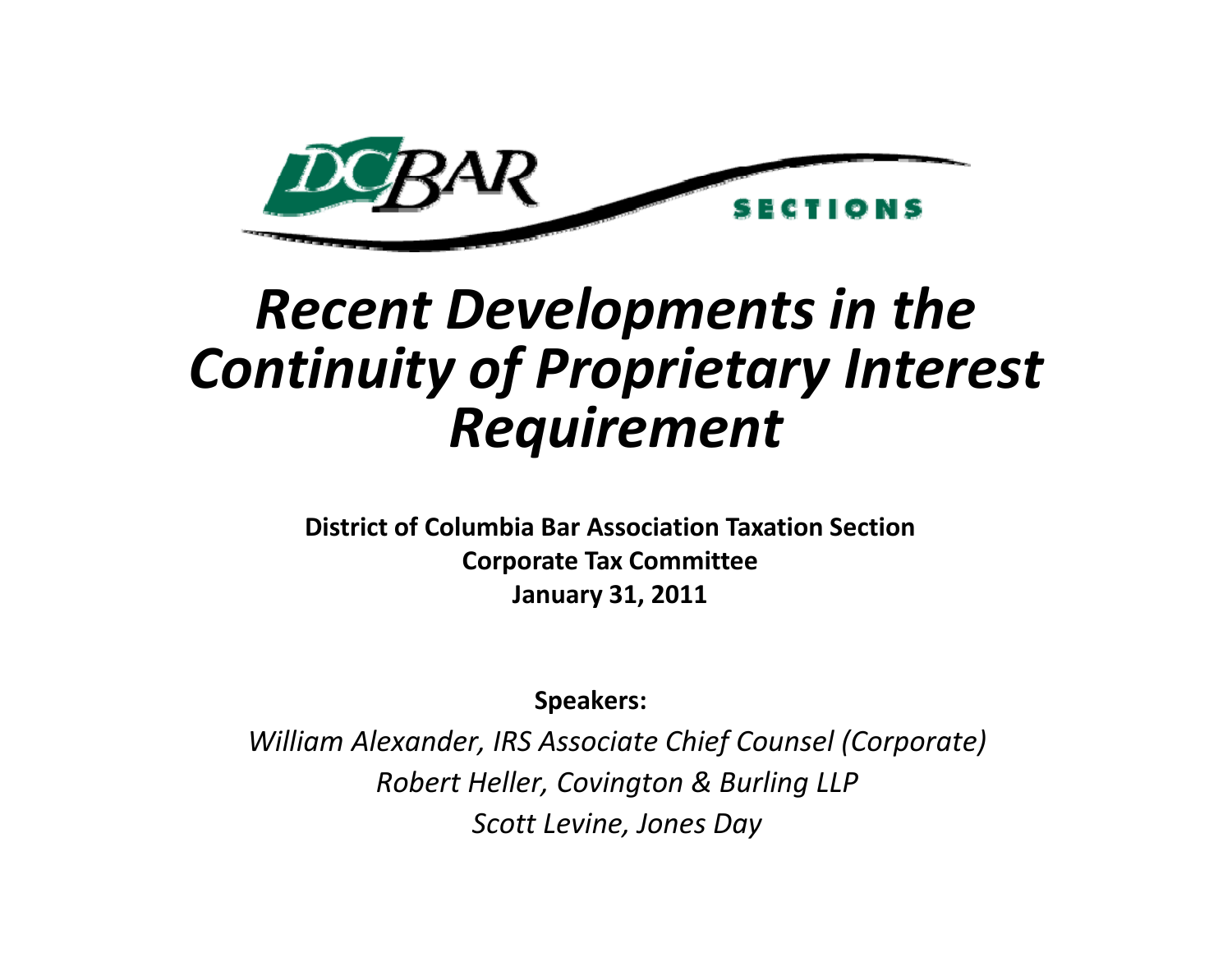#### Agenda

- • Continuity of Interest
	- $\bullet$ The Signing Date Rule
	- $\bullet$ Collars (the Ceiling and Floor Rules)
	- •Average Pricing
	- $\bullet$ Contingent Consideration
- $\bullet$  Reorganization Characterization Issues (Revisited)
	- $\bullet$ P.L.R. 201150021 and Rev. Rul. 78-130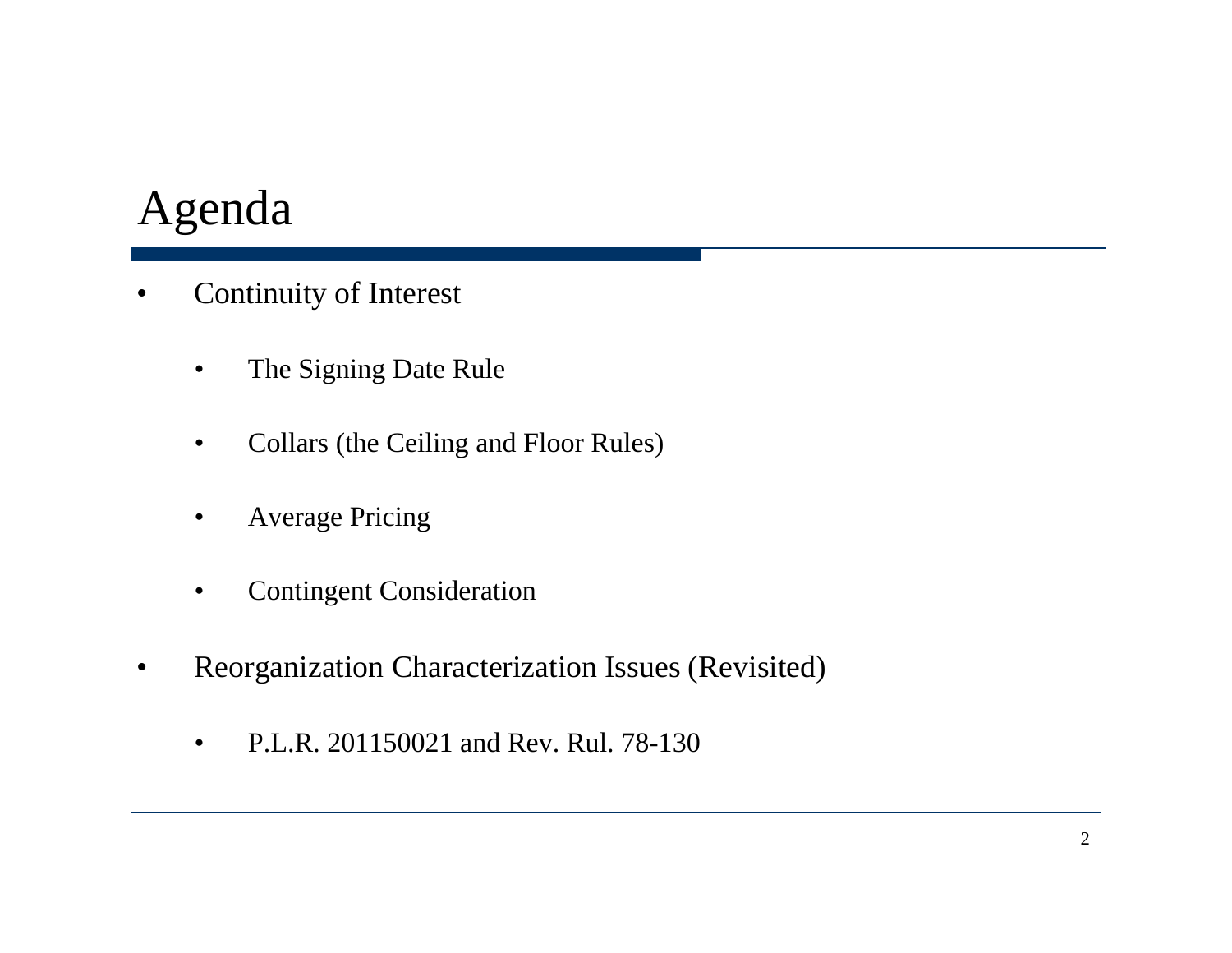## Continuity of Proprietary Interest Requirement

- •• The continuity of proprietary interest ("COI ,, ) requirement is satisfied if if a substantial part of the value of the proprietary interest in the target corporation ("T") is preserved in the transaction. Treas. Reg. section  $1.368 - 1(e)(1)$ .
- $\bullet$  A substantial part of the proprietary interests in T is preserved, and the COI requirement generally is satisfied, where as little as 40 percent of the value of the T stock is exchanged for issuing corporation ("P") stock.
	- •Temp. Treas. Reg. section  $1.368-1T(e)(2)(v)$  (Ex. 1) (2007) and Treas. Reg. section  $1.368$ - $1(e)(2)(v)$  (Ex. 1) (as amended in 2005) (40 percent P stock is sufficient to satisfy the COI requirement).
	- • *John C. Nelson Co. v. Helvering*, 296 U.S. 374 (1935) (approximately 38 percent P stock is sufficient to satisfy the COI requirement).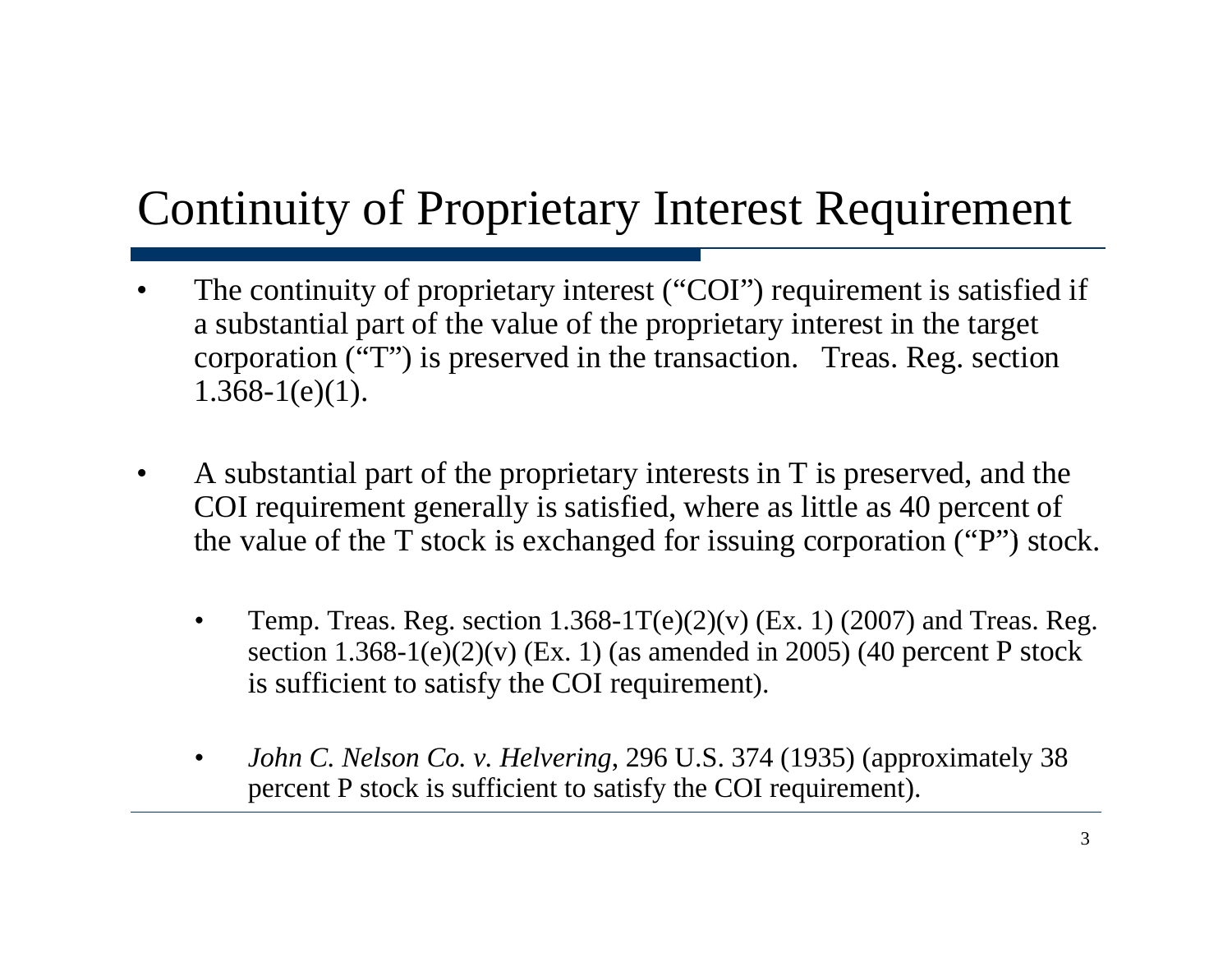## The Signing Date Rule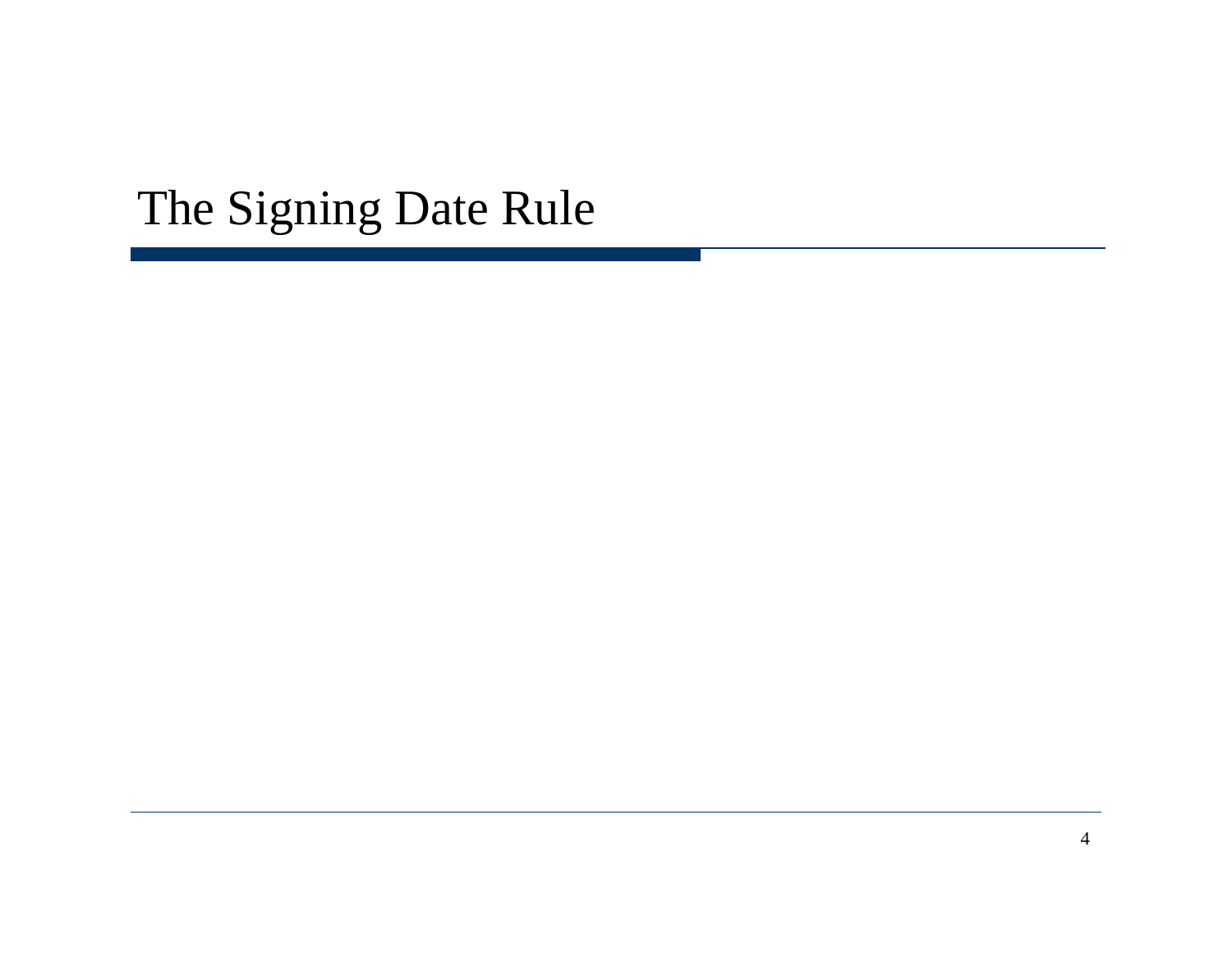### Reason for Signing Date Rule

- • Prior to the Signing Date Rule, T stock surrendered for P stock and P stock received by T shareholders was valued on the closing date.
- $\bullet$  If P stock was publicly traded and declined in value between the signing date and the closing date, there was no guarantee that COI was satisfied (absent protective closing date adjustments).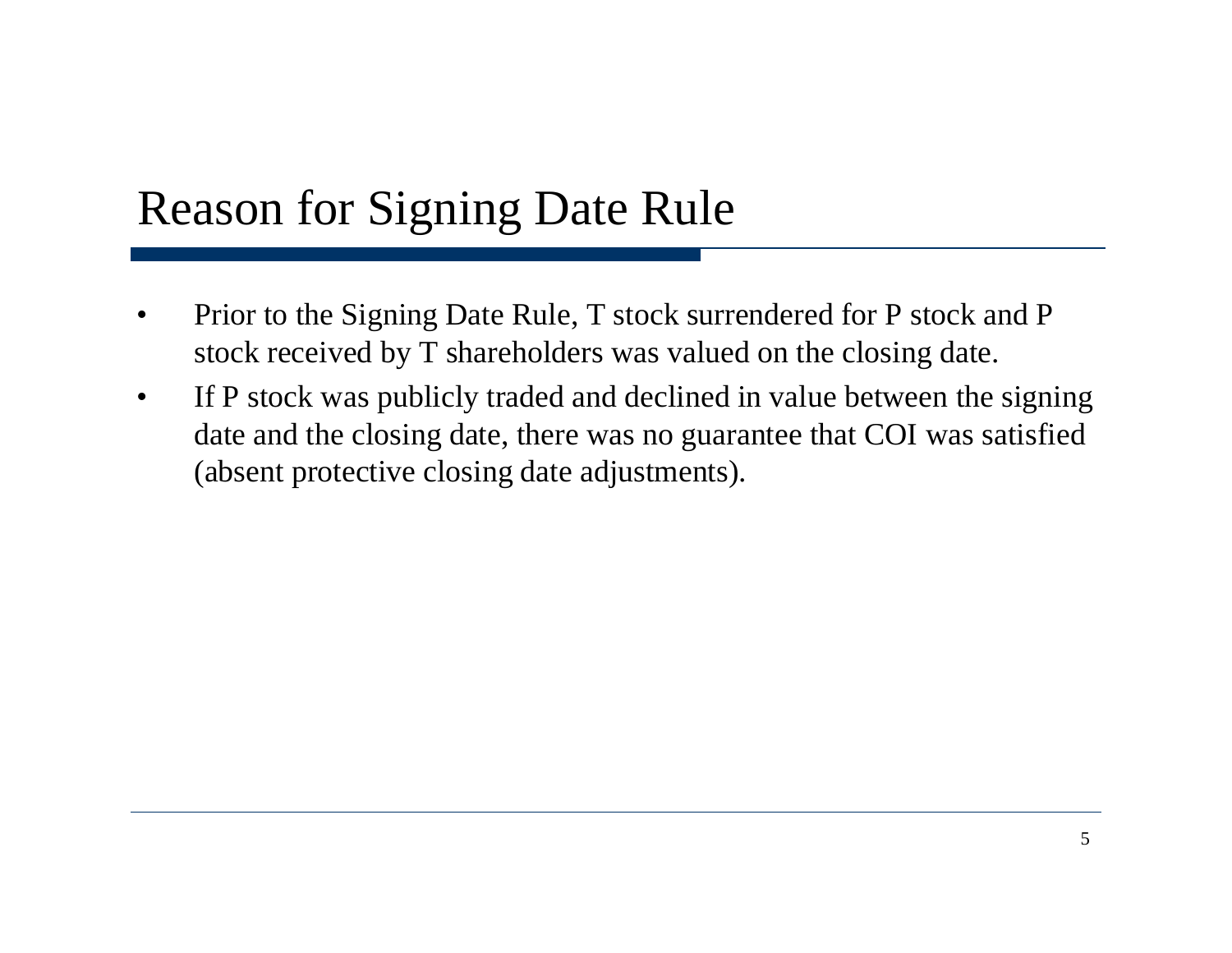## Signing Date Rule History

- • Final regulations relating to the Signing Date Rule were initially published on September 16, 2005 (the "Old Regulations").
- $\bullet$  Temporary and proposed regulations modifying the Signing Date Rule were published on March 20, 2007 (the "Temporary Regulations").
- • Notice 2010-25 allowing taxpayers to rely on the Temporary Regulations if certain requirements are satisfied.
- • Final regulations relating to the Signing Date Rule were published on December 19, 2011 (the "Final Regulations").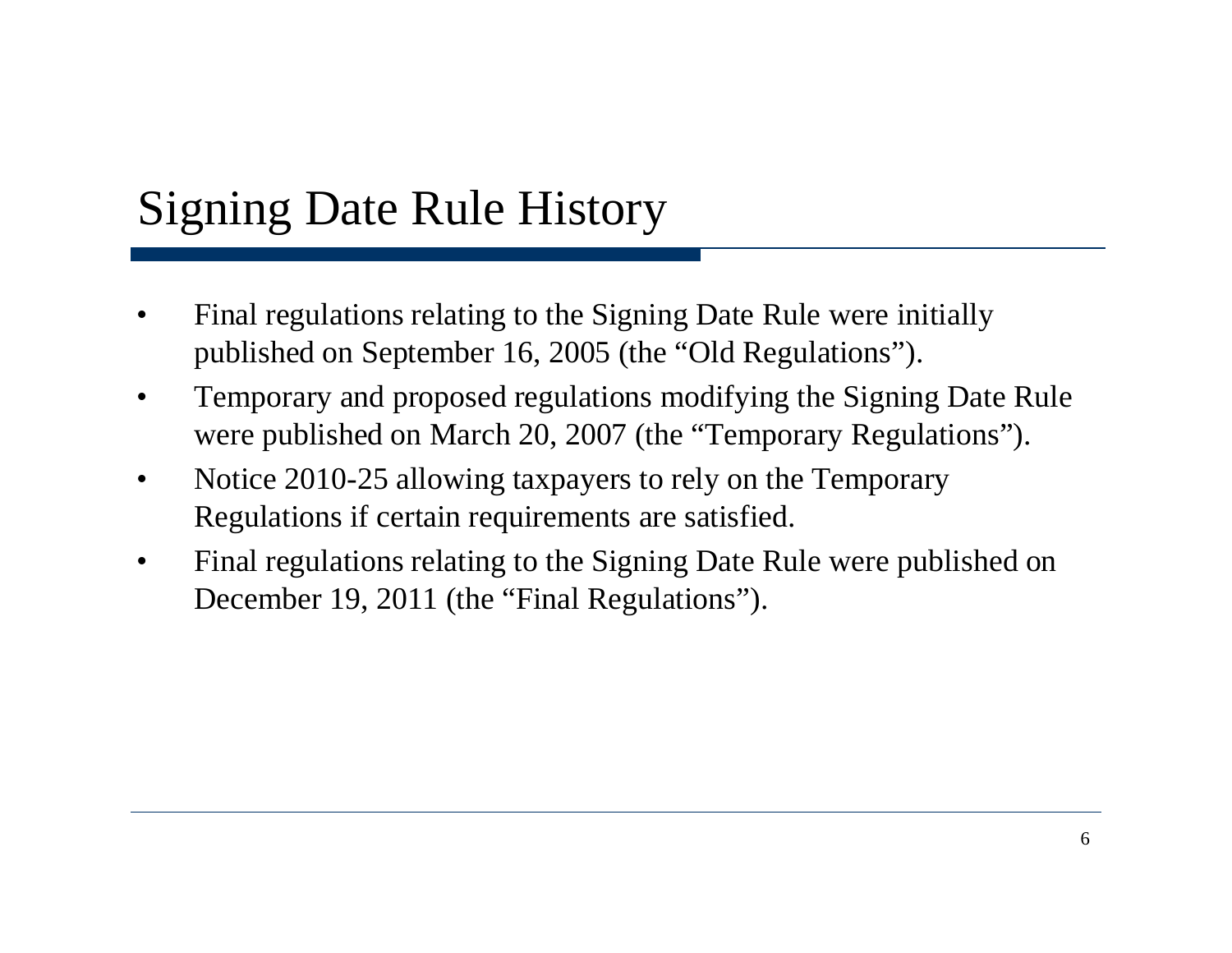## Signing Date Rule

- • If a "binding contract" provides for "fixed consideration," for purposes of determining whether COI is satisfied, P stock "shall be valued on the last business day before the first date such contract is a binding contract….'' (Emphasis added).
	- • Such date is referred to as the "Pre-Signing Date." *See* Treas. Reg. section  $1.368 - 1(e)(2)(i)$ .
- •Thus, if a "binding contract" provides for "fixed consideration":
	- •P stock must be valued on the signing date, and
	- $\bullet$ P stock may not be valued on the closing date.
- • If there is "fixed consideration" and COI is failed using the Signing Date Rule, it is irrelevant whether COI is satisfied on the closing date using the closing date value of the P stock.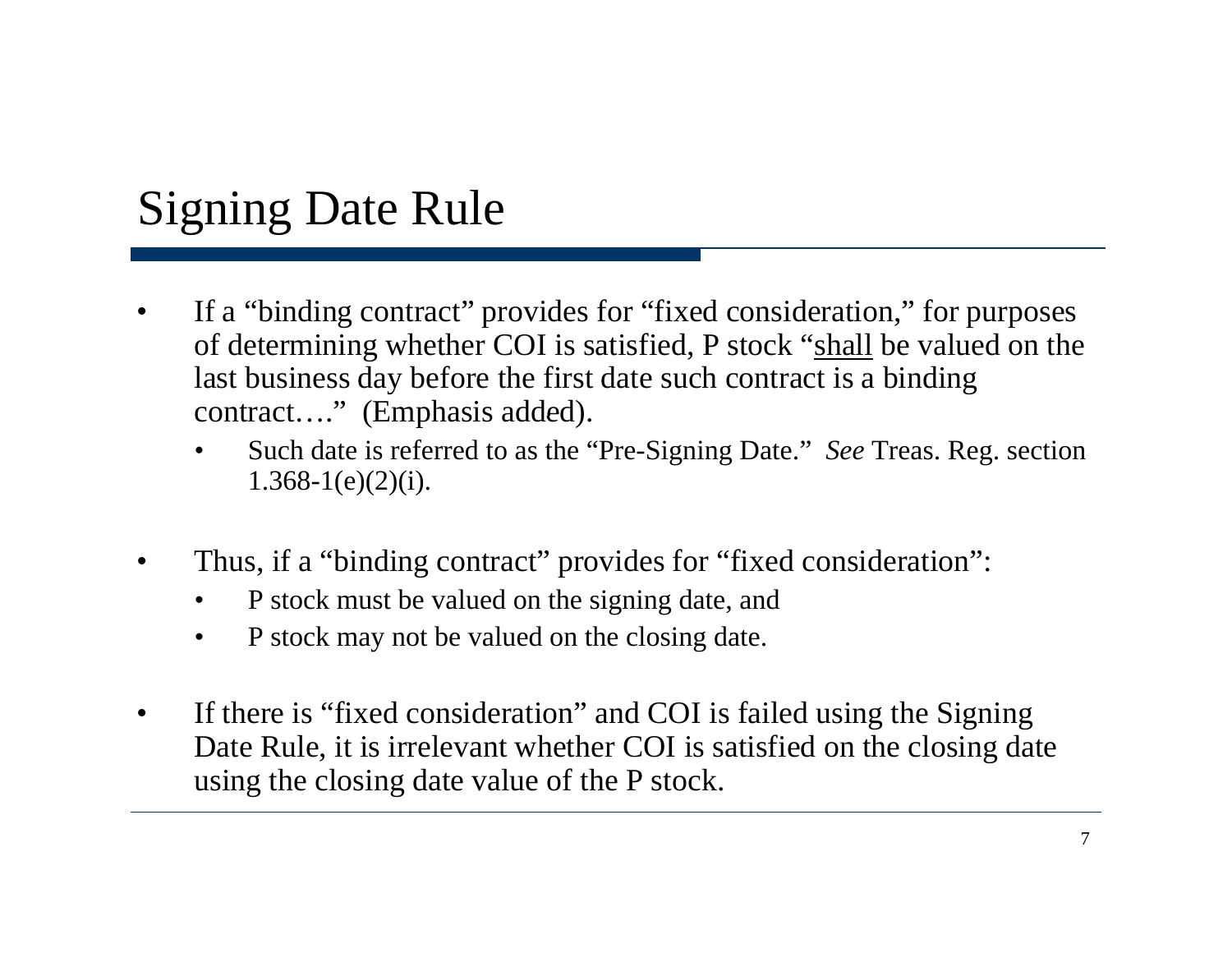#### What is a "Binding Contract"?

- $\bullet$  "A binding contract is an instrument enforceable under applicable law against the parties to the instrument. The presence of a condition outside the control of the parties (including, for example, regulatory agency approval) shall not prevent an instrument from being a binding contract. Further, the fact that insubstantial terms remain to be negotiated by the parties to the contract, or that customary closing conditions remain to be satisfied, shall not prevent an instrument from being a binding contract."
- $\bullet$ The definition of "binding contract" is the same under the Old, Temporary and Final Regulations.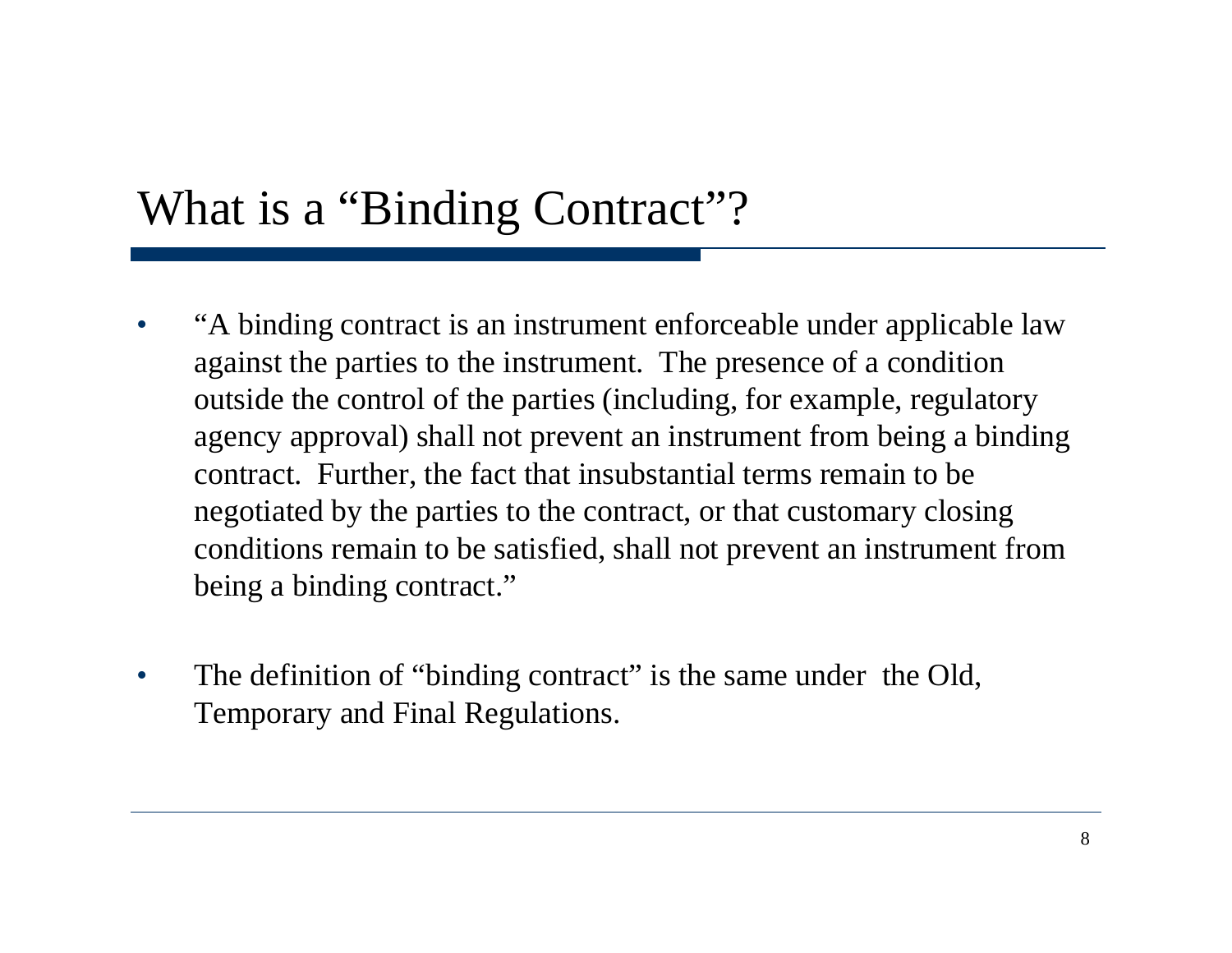#### "Modification" to a "Binding Contract"

•Treas. Reg. section  $1.368-1(e)(2)(ii)(B)$  provides:

> "If a term in a binding contract that relates to the amount or type of consideration the target shareholders will receive in a potential reorganization is modified before the closing date of the potential reorganization, and the contract as modified is a binding contract, the date of the modification shall be treated as the first date there is a binding contract." (Emphasis added).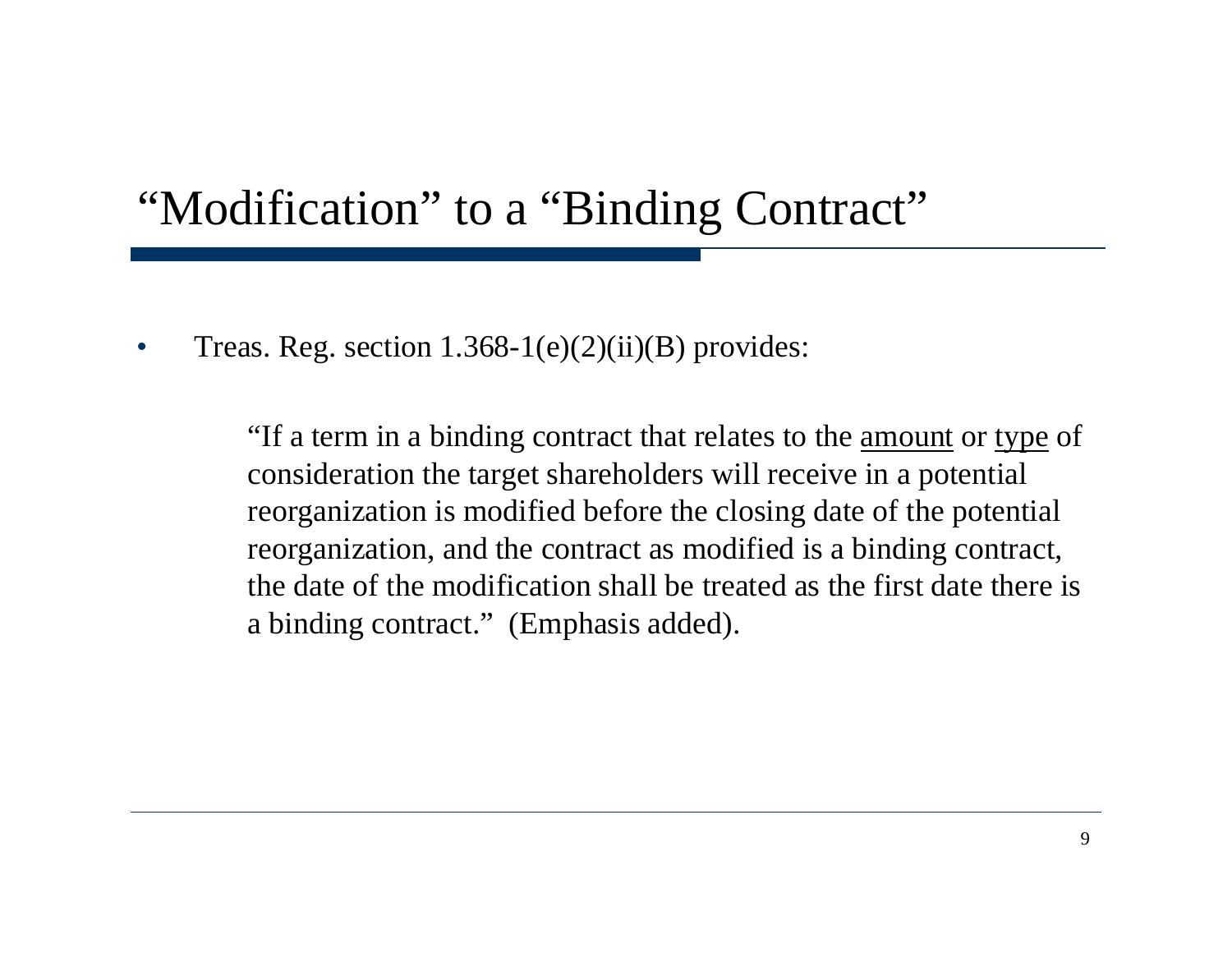## Permitted Modifications

- •If the contract provides for fixed consideration and COI is satisfied on the Signing Date, the issuance of the following will not be treated as a modification:
	- •• Additional P stock;
	- $\bullet$ Less boot; or
	- •Additional P stock and less boot.
- $\bullet$ If the contract provides for fixed consideration and COI is not satisfied on the Signing Date, the issuance of the following will not be treated as a modification:
	- •Less P stock;
	- $\bullet$ More boot; or
	- •Less P stock and more boot.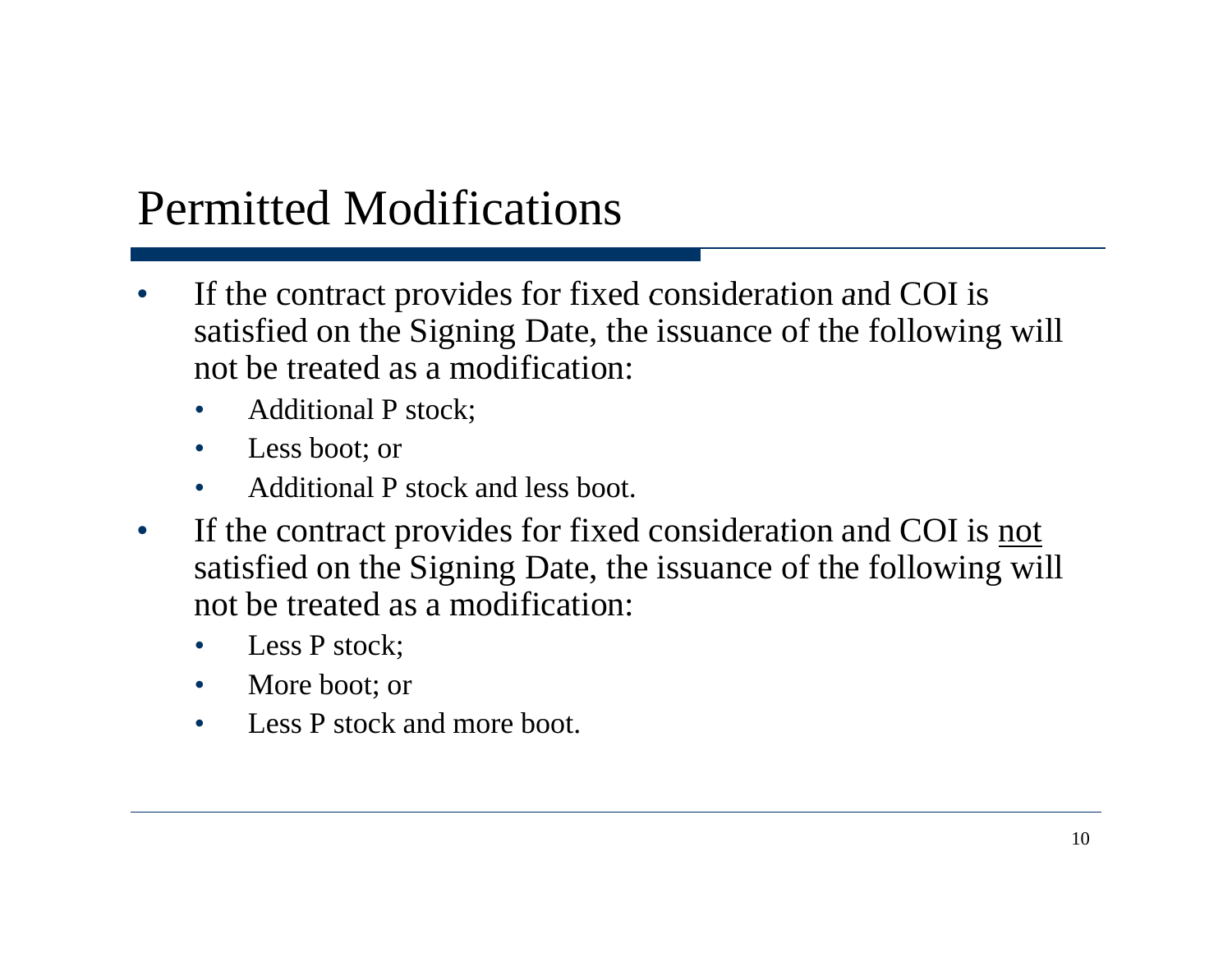## Issues Relating to Modifications to a Binding **Contract**

- $\bullet$  Not a modification to a binding contract if not a modification to "amount" or "type" of consideration.
- $\bullet$  Not always clear whether a modification is a modification to the "amount" or "type" of consideration.
	- $\bullet$ Boot to be received is changed from cash to U.S. Treasury bills?
	- $\bullet$ Stock to be received is changed from voting stock to nonvoting stock?
	- $\bullet$  Stock to be received is changed from registered shares to unregistered shares?
	- $\bullet$ Changes to escrow allocation among T shareholders?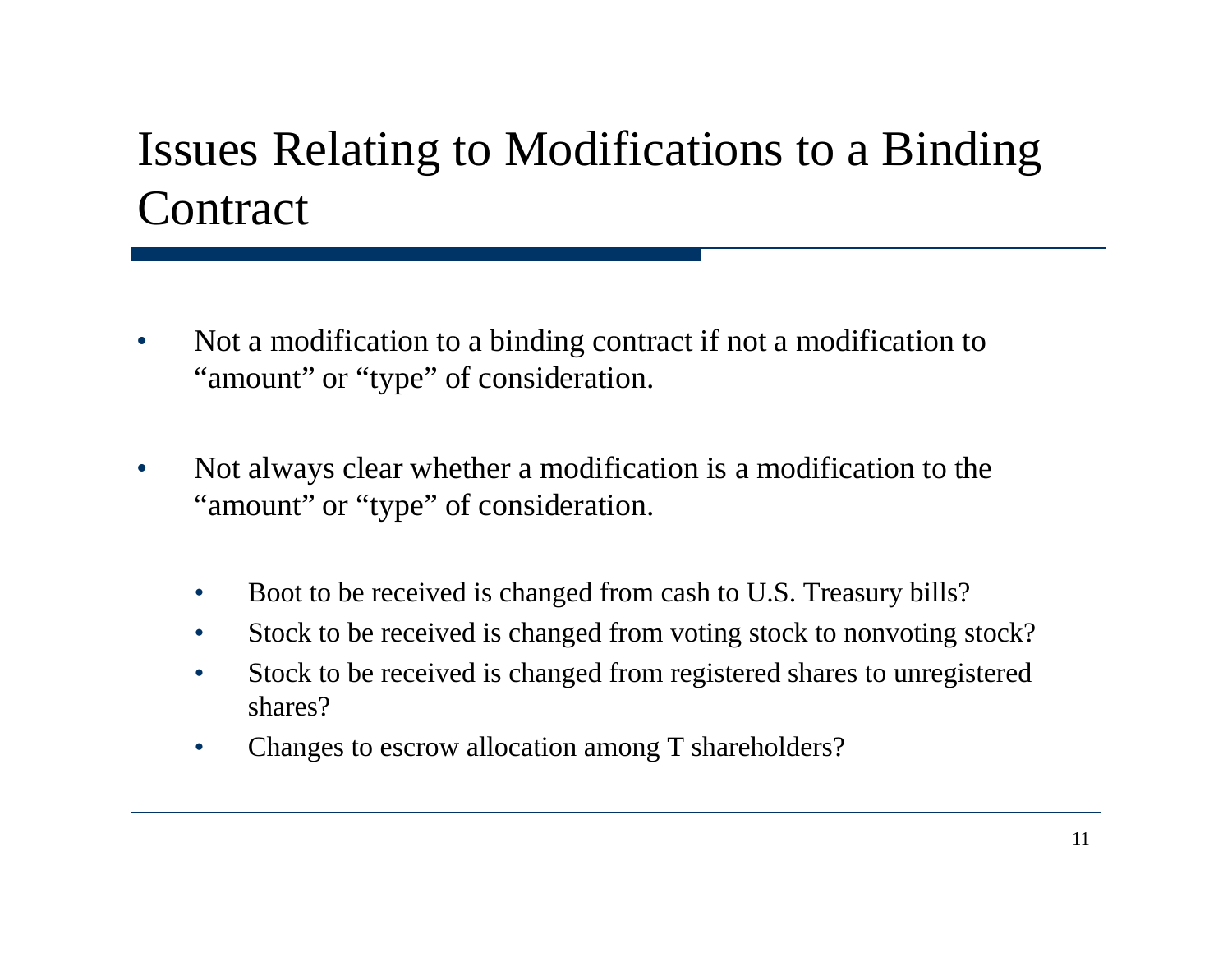#### "Fixed Consideration"

- $\bullet$  The binding contract must provide for "fixed consideration" in order for the Signing Date Rule to apply.
- $\bullet$  Certain contracts that provided for "fixed consideration" under the Old Regulations will not provide for "fixed consideration" under the Temporary and Final Regulations.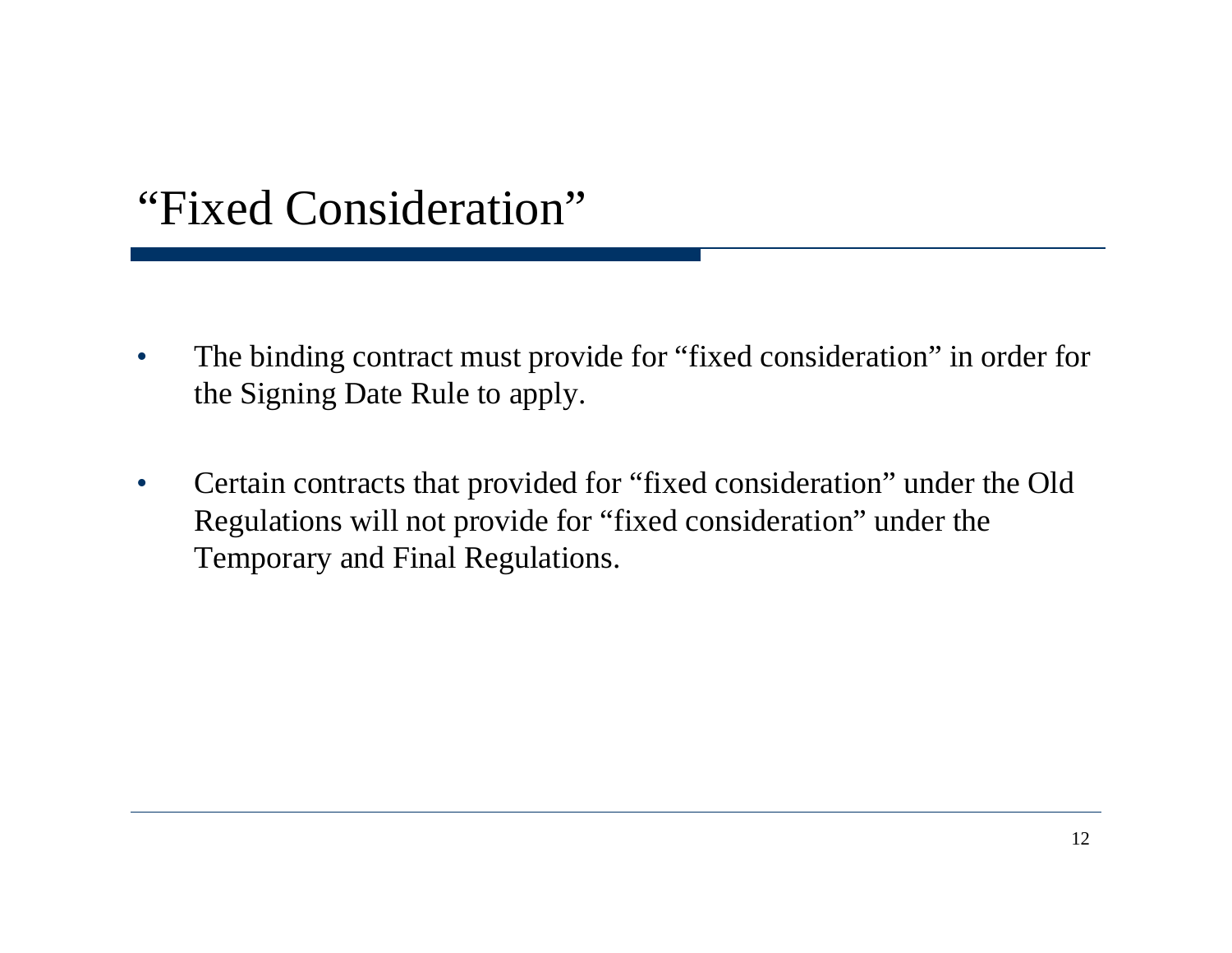## Old Regulations: General Rule for Fixed Consideration

- •A contract provided for "fixed consideration" if it provided for one of the following:
	- 1. The number of shares of P stock and amount of money and other property exchanged for all of the T stock;
	- 2. The number of shares of P stock and amount of money and other property exchanged for each share of T stock;
	- 3. The percentage of T stock exchanged for P stock and the percentage of T stock exchanged for money and other property; or
	- 4. The percentage of each share of T stock exchanged for P stock and the percentage of each share of T stock exchanged for money and other property. Items (3) and (4) are referred to as the "Percentage Exchange Tests."
- $\bullet$  To qualify as "fixed consideration," the stock-for-stock exchange and stock-for-cash/property exchange described in (3) and (4), above, each had to be independently "economically reasonable."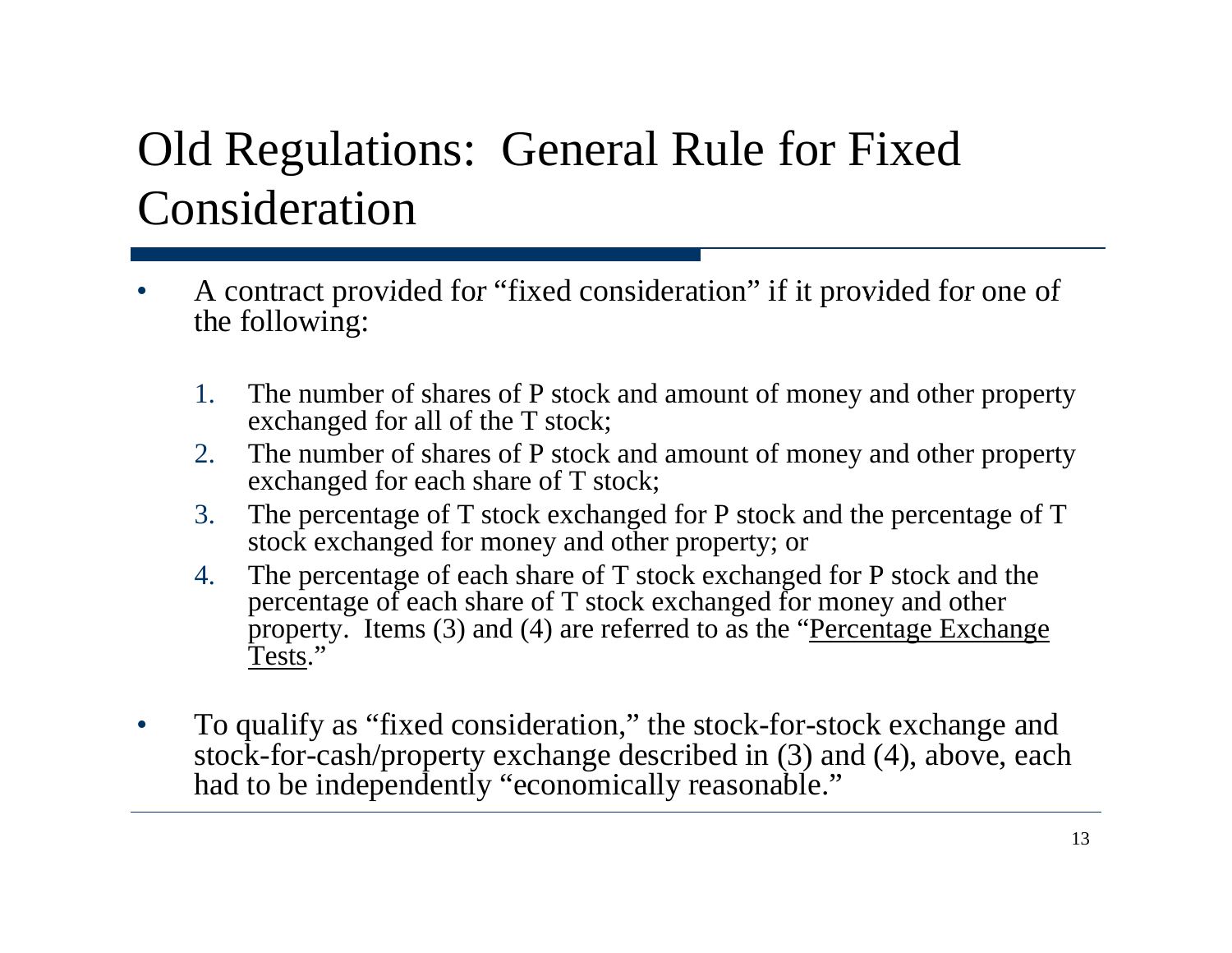## Purpose of Signing Date Rule

- • The stated purpose of the Signing Date Rule is to allow taxpayers to test COI prior to the closing date of a reorganization (i.e., the signing date) where the T shareholders "generally can be viewed as being subject to the economic fortunes of the issuing corporation as of the signing date." (Emphasis added).
- $\bullet$  The preamble to the Temporary Regulations concludes that Treas. Reg. sections  $1.368-1(e)(2)(iii)(A)(3)$  and (4) of the Old Regulations are inconsistent with this purpose.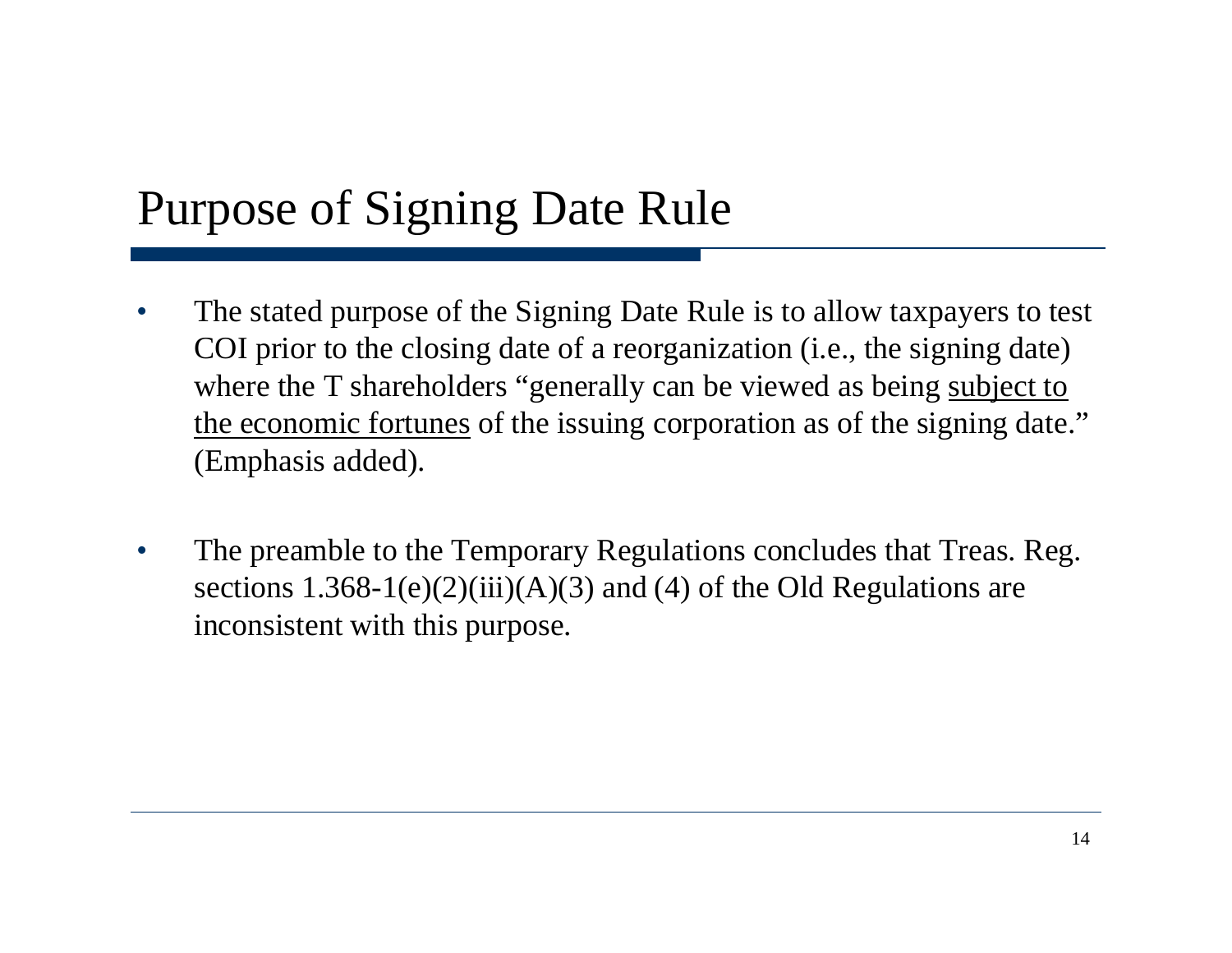## Final (and Former Temporary) Regulations: General Rule for Fixed Consideration

- • A contract provides for "fixed consideration" if it provides for:
	- 1. The number of shares of P stock and the amount of money and other property to be exchanged for all of the T stock; or
	- 2. The number of shares of P stock and the amount of money and other property to be exchanged for each share of T stock.
- $\bullet$  The Final Regulations do not contain the Old Regulations' Percentage Exchange Tests (and related "economically reasonable" requirements).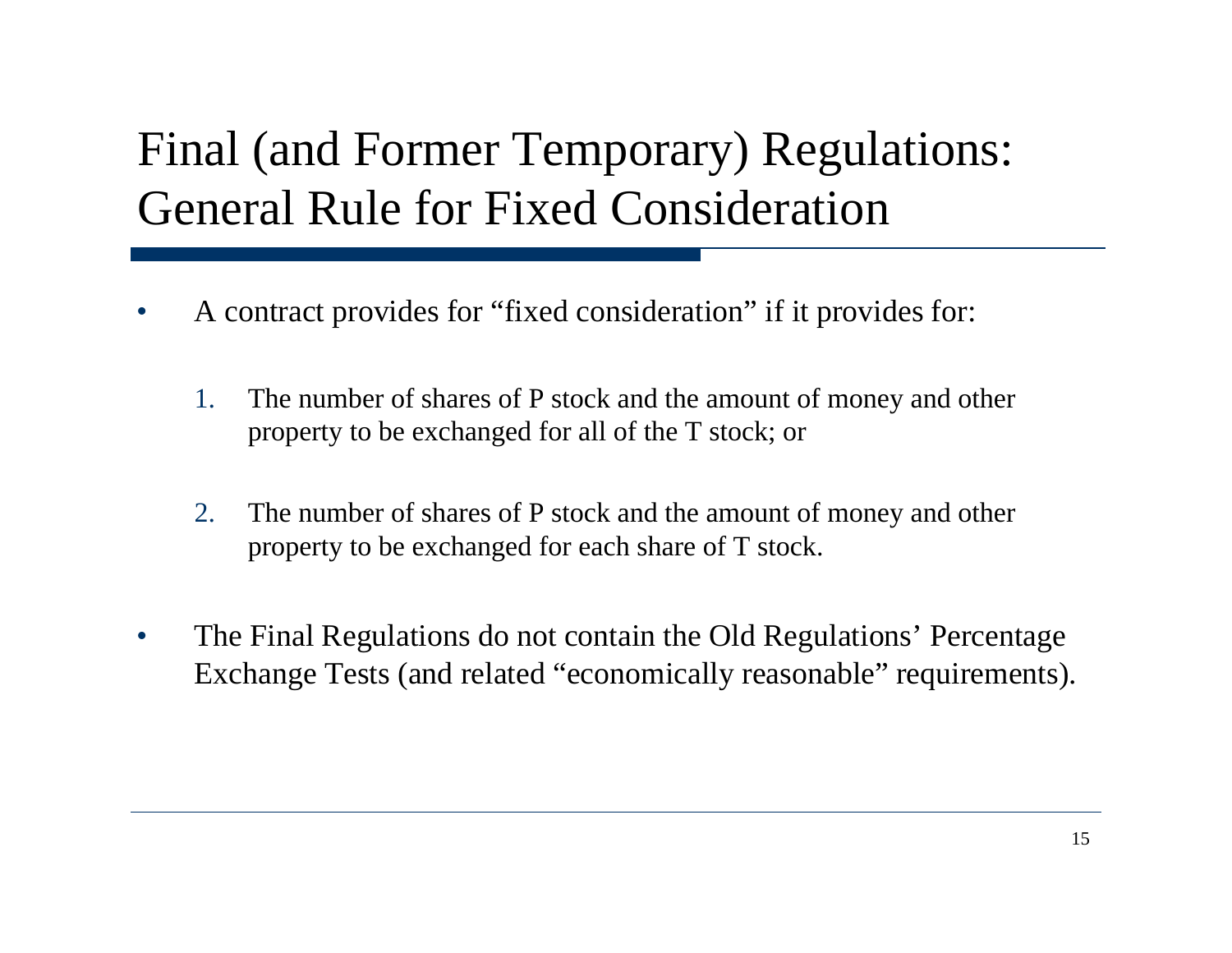## Example 1

- • Facts
	- • T merges with and into P whereby the sole T shareholder (who owns two identical shares of T stock) surrenders:
		- •1 share of T stock for \$400 cash, and
		- $\bullet$ 1 share of T stock for \$400 of P stock based upon the P stock price on the closing date.
	- •Pre-Signing Date price is \$100/share
	- •Closing Date price is \$50/share
- $\bullet$  Conclusion under Old Regulations
	- •Contract provides for fixed consideration.
	- •COI is satisfied (8 P shares x  $$100 = $800$  worth of P stock and \$400 in cash, i.e., 67% COI)
- $\bullet$  Conclusion under Final Regulations
	- • Contract does not provide for fixed consideration because the number of P shares was not specified on the Pre-Signing Date.
	- $\bullet$ COI is satisfied using closing date price  $(8 \text{ P shares x } $50 = $400 \text{ worth of P stock})$ and \$400 in cash, i.e., 50% COI)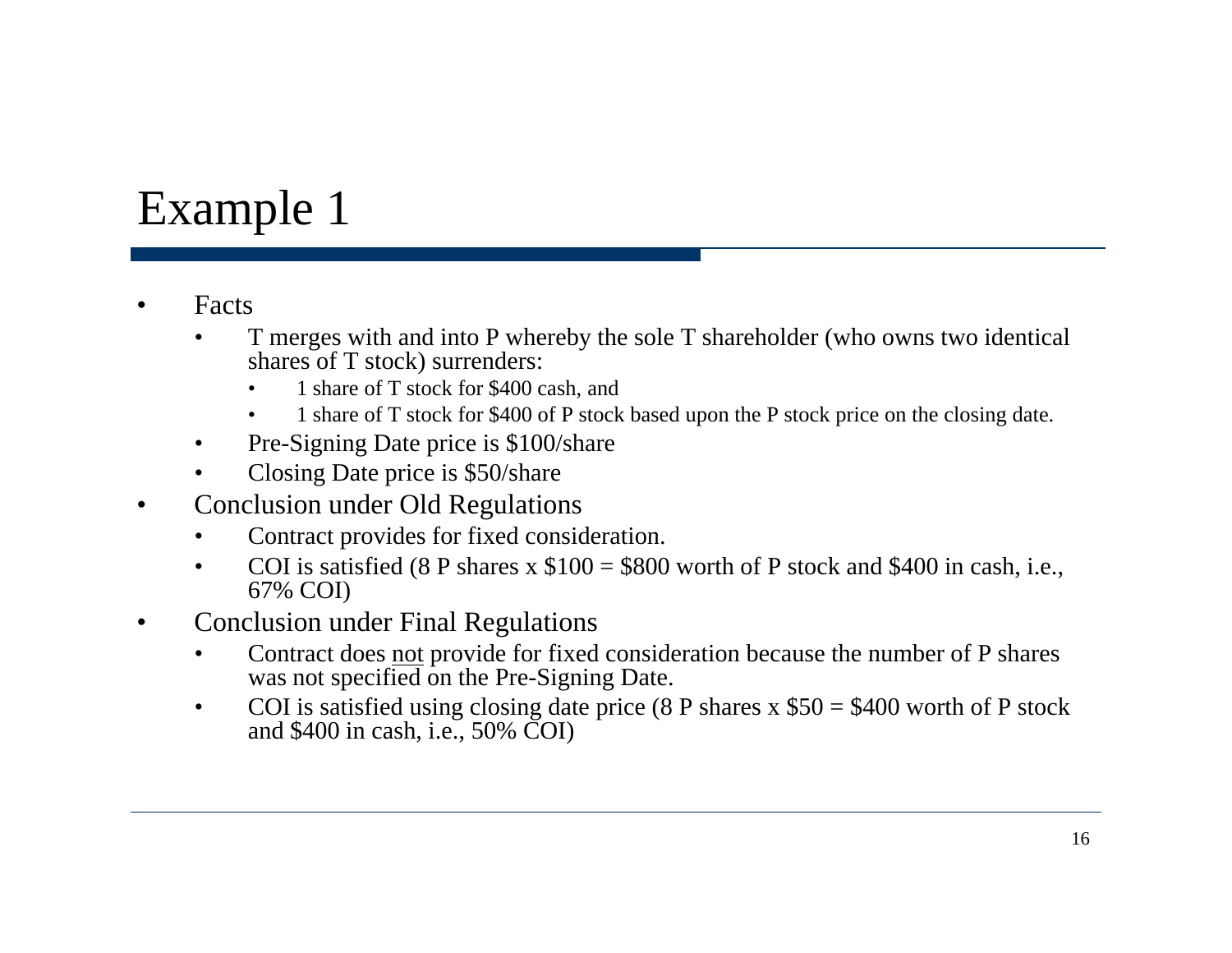## Example 2

- • Facts
	- • T merges with and into P whereby the sole T shareholder (who owns two identical shares of T stock) surrenders:
		- •1 share of T stock for \$400 cash, and
		- $\bullet$ 1 share of T stock for \$400 of P stock based upon the P stock price on the closing date.
	- •Pre-Signing Date price is \$100/share
	- •Closing Date price is \$400/share
- $\bullet$  Conclusion under Old Regulations
	- •Contract provides for fixed consideration.
	- •COI is <u>not</u> satisfied (1 P share x  $$100 = $100$  worth of P stock and \$400 in cash, i.e., 20% COI)
- $\bullet$  Conclusion under Final (and Temporary) Regulations
	- • Contract does not provide for fixed consideration because the number of P shares was not specified on the Pre-Signing Date.
	- $\bullet$ COI is satisfied using Closing Date Price  $(1 \text{ P share x } $400 = $400 \text{ worth of P stock})$ and \$400 in cash, i.e., 50% COI)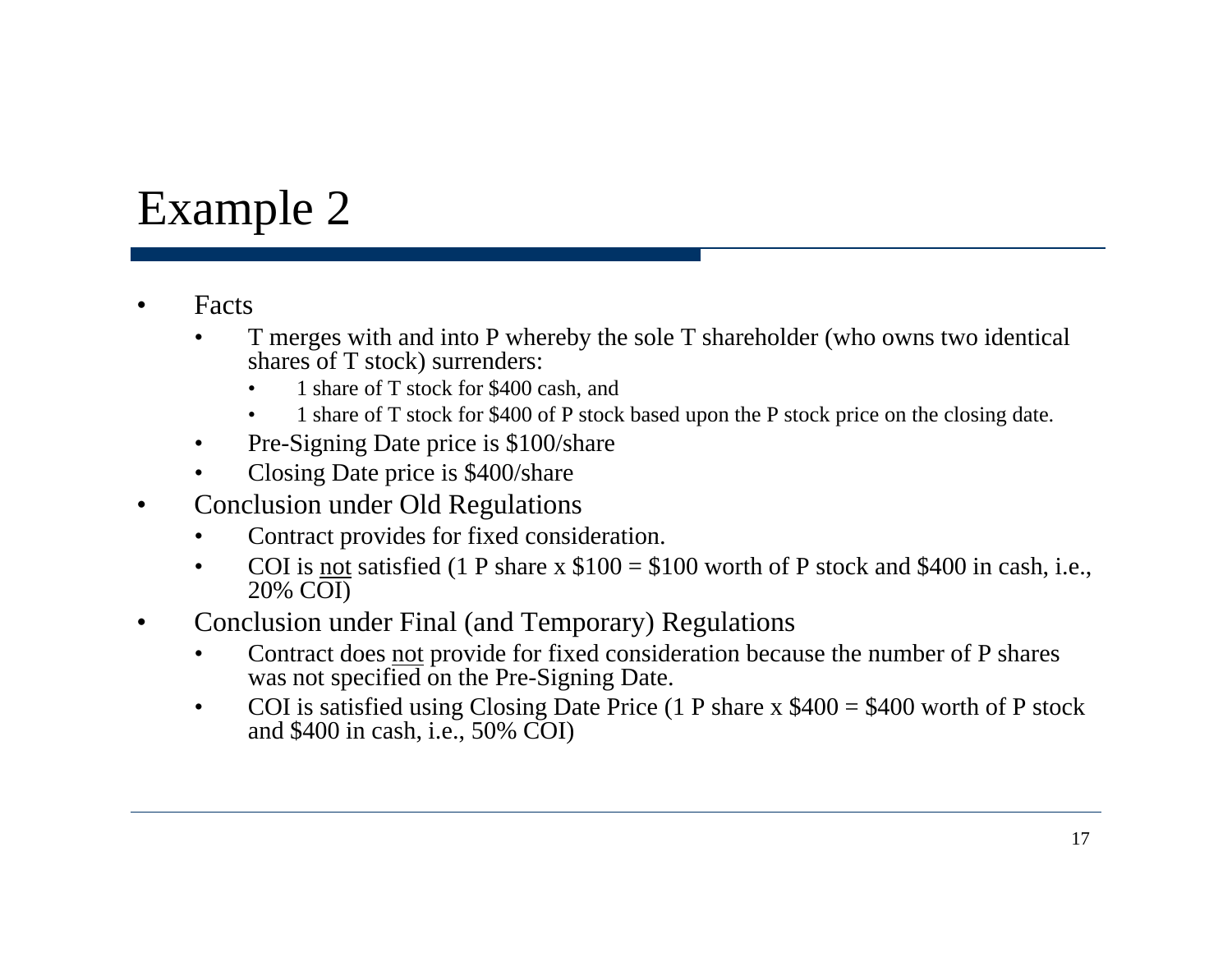## "Contingent Adjustments"

- • Old Regulations
	- $\bullet$ The term "contingent adjustments" is not used.
	- $\bullet$  Arguably, with respect to the stock-for-stock exchange, there was no need for a "contingent adjustment" provision because the Percentage Exchange Tests permitted contingent adjustments.
	- $\bullet$  Thus, as a result of the Percentage Exchange Tests, a contract arguably provided for fixed consideration where the P stock to be issued to the T shareholders was subject to a "collar" (i.e., a type of contingent adjustment). *See* Slides 28-36 for a more detailed discussion about collars.
- $\bullet$  Final (and Temporary) Regulations
	- $\bullet$ The Percentage Exchange Tests are eliminated.
	- $\bullet$ Certain "contingent adjustments" are permitted. *See* Slides 18-23.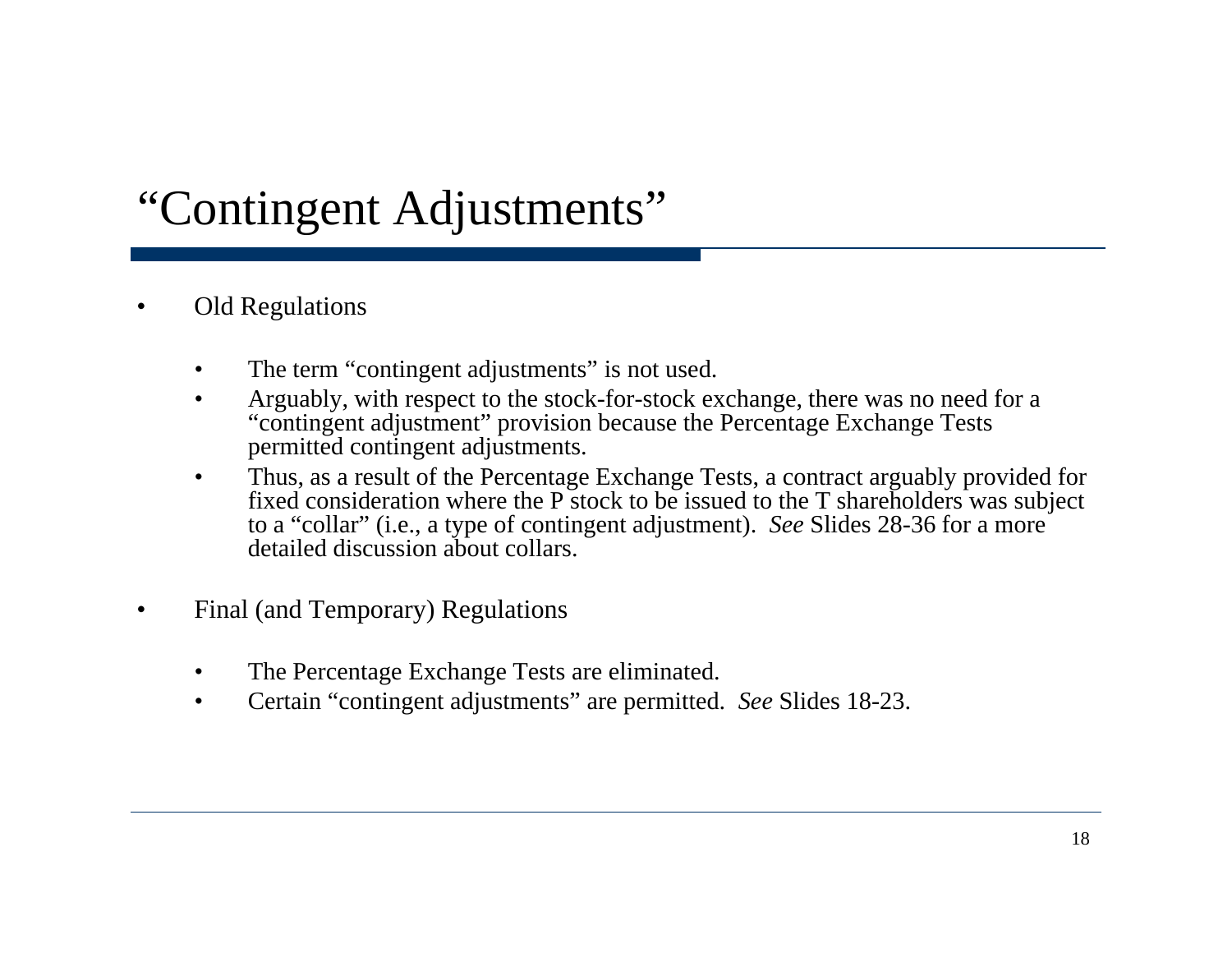# The Final Regulations & Contingent Adjustments

- • General Rule: A contract that provides for "contingent adjustments" to the T shareholders' consideration may still provide for fixed consideration.
- $\bullet$  Exceptions: "A contract will not be treated as providing for fixed consideration if the contract provides for contingent adjustments to the consideration that prevent *(to any extent)* the [T] shareholders from being subject to the *economic benefits and burdens* of ownership of [P] stock after the [Signing Date]." (Emphasis added).
- $\bullet$  Exception Examples: Contingent adjustments based on any of the following do not provide for fixed consideration:
	- •The value of the P stock on any date after the Signing Date;
	- • The value of any *surrogate* for the value of the P stock or the value of the P assets.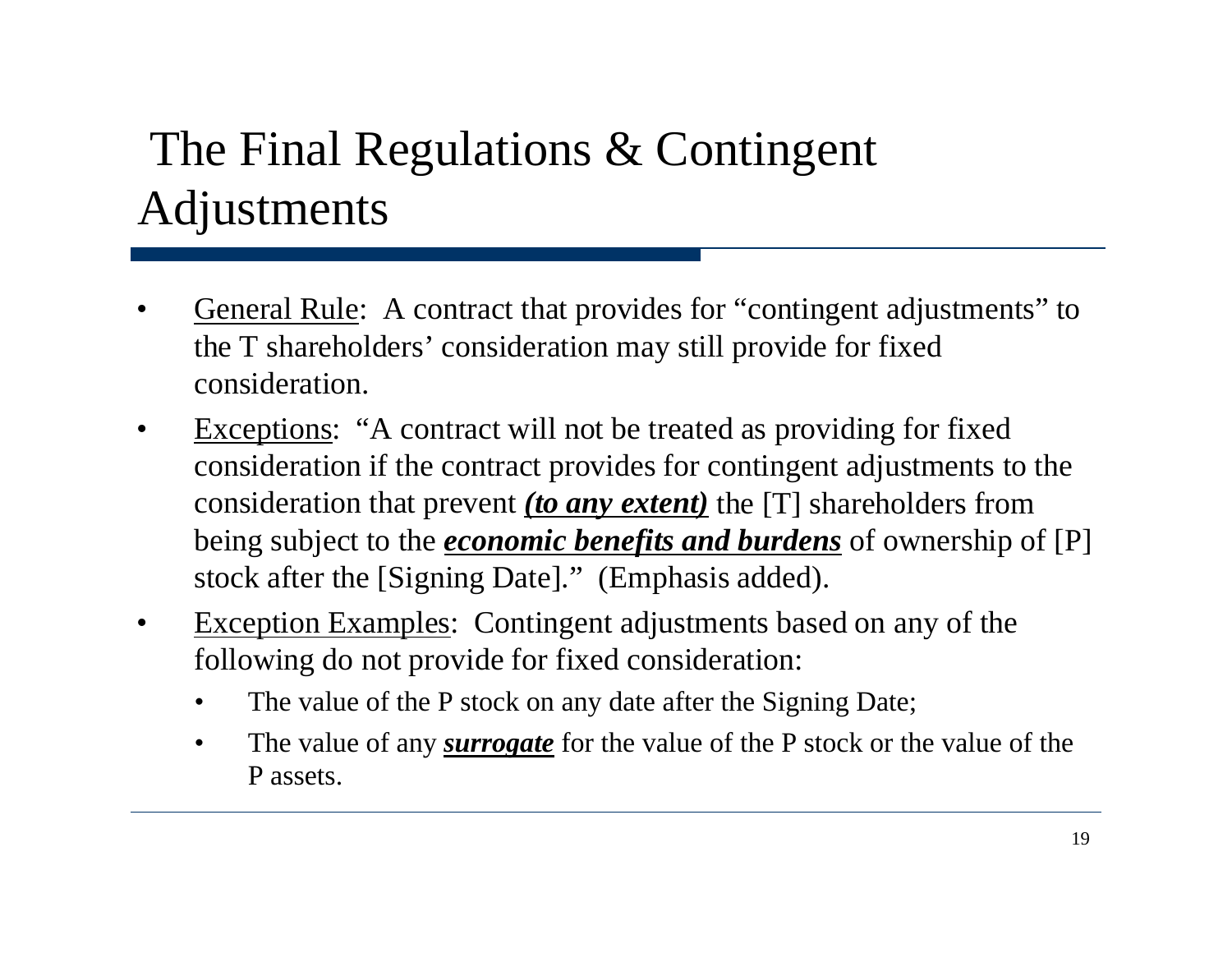# Conting ent Adjustments: Example 11 of the Final Regulations

- • Facts
	- • P and T sign a binding contract on January 3, Year 1, in which T will merge with and into P on June 1, Year 1.
	- $\bullet$  On January 2, Year 1, T has 100 shares of stock outstanding and each share of P and T stock is worth  $$1$ , respectively.
	- $\bullet$  If the T stock is worth \$1 on June 1, Year 1, the T shareholders will receive 40 P shares and \$60 cash in exchange for 100% of the outstanding T stock.
	- $\bullet$  If the T stock is worth more than \$1 on June 1, Year 1, \$1 of additional cash will be paid to the T shareholders (in the aggregate) for every \$0.01 increase in value of the per share T stock price.
	- • On June 1, Year 1, the value of the T stock is \$1.40 per share and the value of the P stock is \$0.75 per share.
	- $\bullet$  In determining whether COI is satisfied, the P stock price on the Signing Date must be used.
- $\bullet$  Conclusion: The contract provides for fixed consideration "[b]ecause the contract provides [for] the number of shares of P stock and the amount of money to be exchanged for all the proprietary interests in T, and the contingent adjustment to the cash consideration is not based on changes in the value of the P stock, P assets, *<sup>t</sup> th f* ft J 2 Y 1 " (E h i dd d) *or any surrogate thereof*, after January 2, Year 1." (Emphasis added).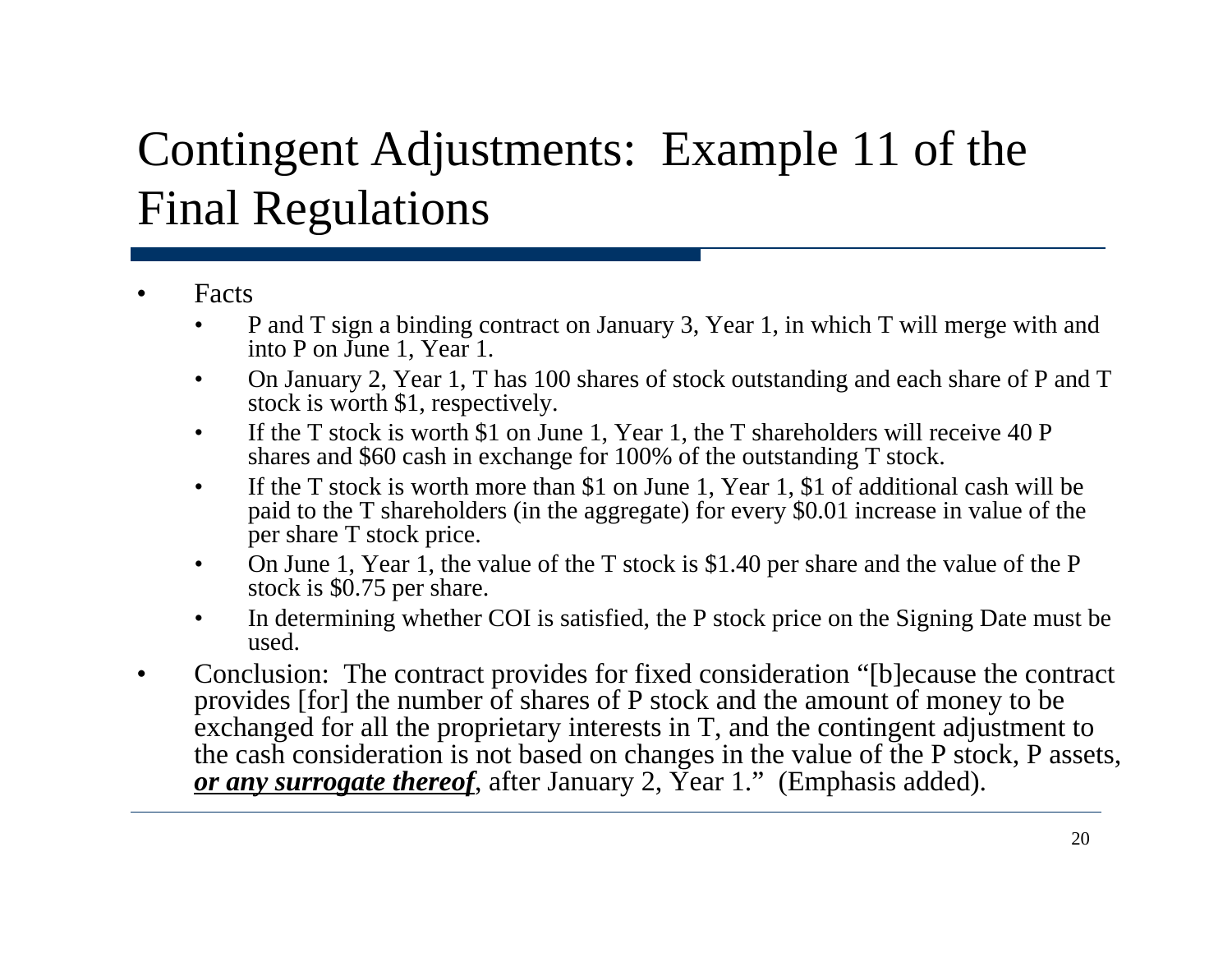# Contingent Adjustments: Example 12 of the Final Regulations

- • Facts
	- • P and T sign a binding contract on January 3, Year 1, in which T will merge with and into P on June 1, Year 1.
	- $\bullet$  On January 2, Year 1, T has 100 shares of stock outstanding and each share of P and T stock is worth \$1, respectively.
	- $\bullet$  If the T stock is worth \$1 on June 1, Year 1, the T shareholders will receive 40 P shares and \$60 cash in exchange for 100% of the outstanding T stock.
	- • If the value of the T stock *decreases* in value, the T shareholders (in the aggregate) will receive \$0.40 less P stock and \$0.60 less cash for every \$0.01 decrease in value of the per share T stock price on the closing date.
	- $\bullet$  On June 1, Year 1, the value of the T stock is \$.70 per share and the value of the P stock is \$0.75 per s hare.
	- •In determining whether COI is satisfied, the P stock price on the Signing Date must be used.
- $\bullet$  Conclusion: The contract provides for fixed consideration "because the contract provides for the number of shares of P stock and the amount of money to be exchanged for all of the proprietary interests in T, the contract does not provide for contingent adjustments to the consideration based on a change in value of the P stock, P assets, *or any surrogate thereof*, after January 2, Year 1, and the adjustment to the number of  $\overline{P}$  shares the  $\overline{T}$ shareholders receive is determined based on the value of the P shares on January 2, Year 1, there is a binding contract providing for "fixed consideration" as of January  $\tilde{3}$ , Year 1." (Emphasis added).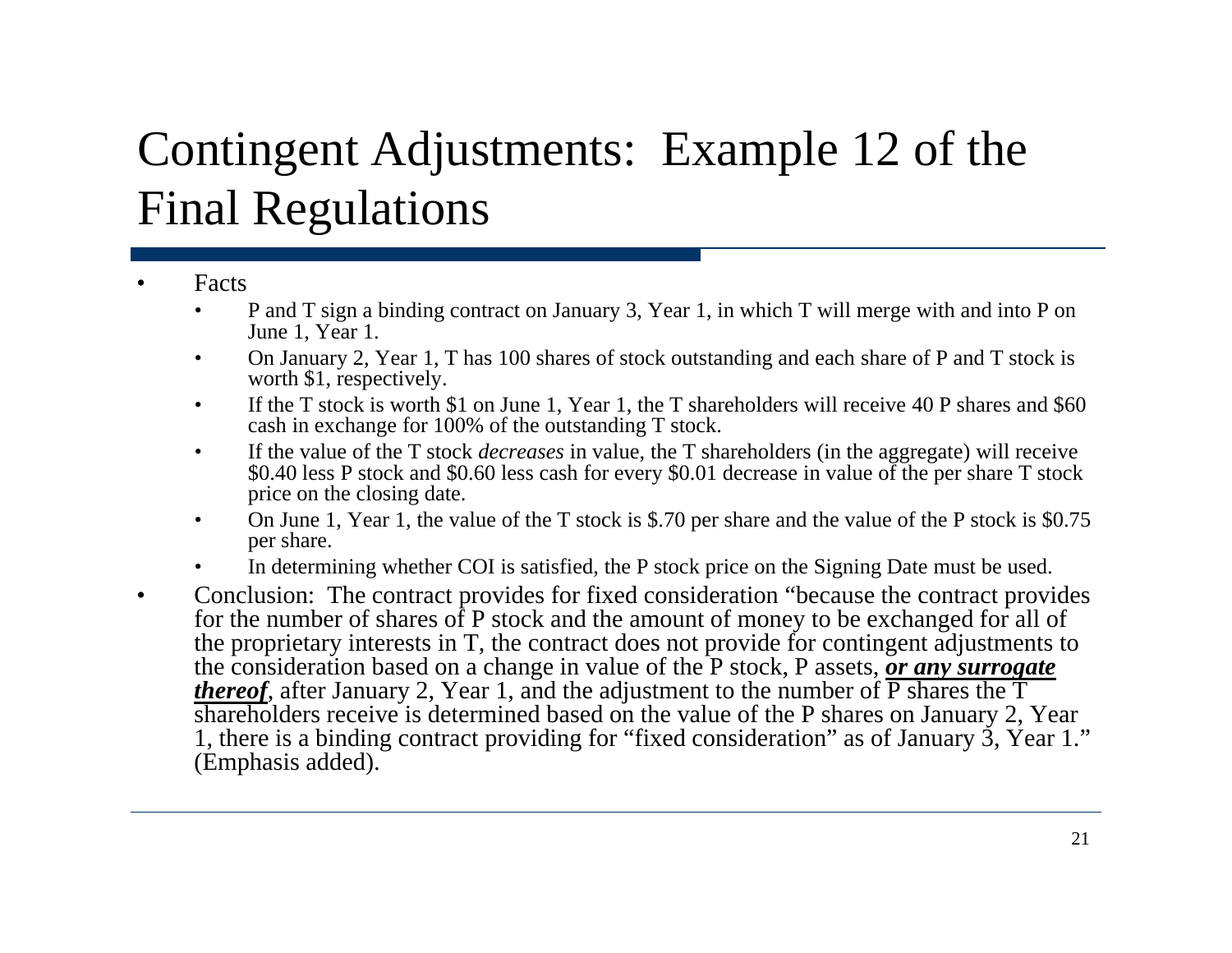# Contingent Adjustments: Analysis of Examples 11 and 12 of the Final Regulations

- • If P and T are publicly traded, the value of the T stock after the transaction is signed may correlate with the value of the P stock. The examples, however, conclude that T is not a "surrogate" for P stock.
- $\bullet$ • In the public context, a contract with terms similar to those in the examples may not be commercial. Under such a contract, the T shareholders would receive fewer P shares if:
	- •The value of  $T$ 's assets remained constant, and
	- $\bullet$ The value of the P stock declined after the Signing Date.
- $\bullet$ Examples 11 and 12 may have utility where P and T are privately held.
- $\bullet$ Assuming  $T$  is not a "surrogate" for  $P$  stock for purposes of the Final Regulations, does a contractual provision providing that the T shareholders receive less P stock as T's value (post-signing) increases and more P stock as T's value decreases provide for fixed consideration?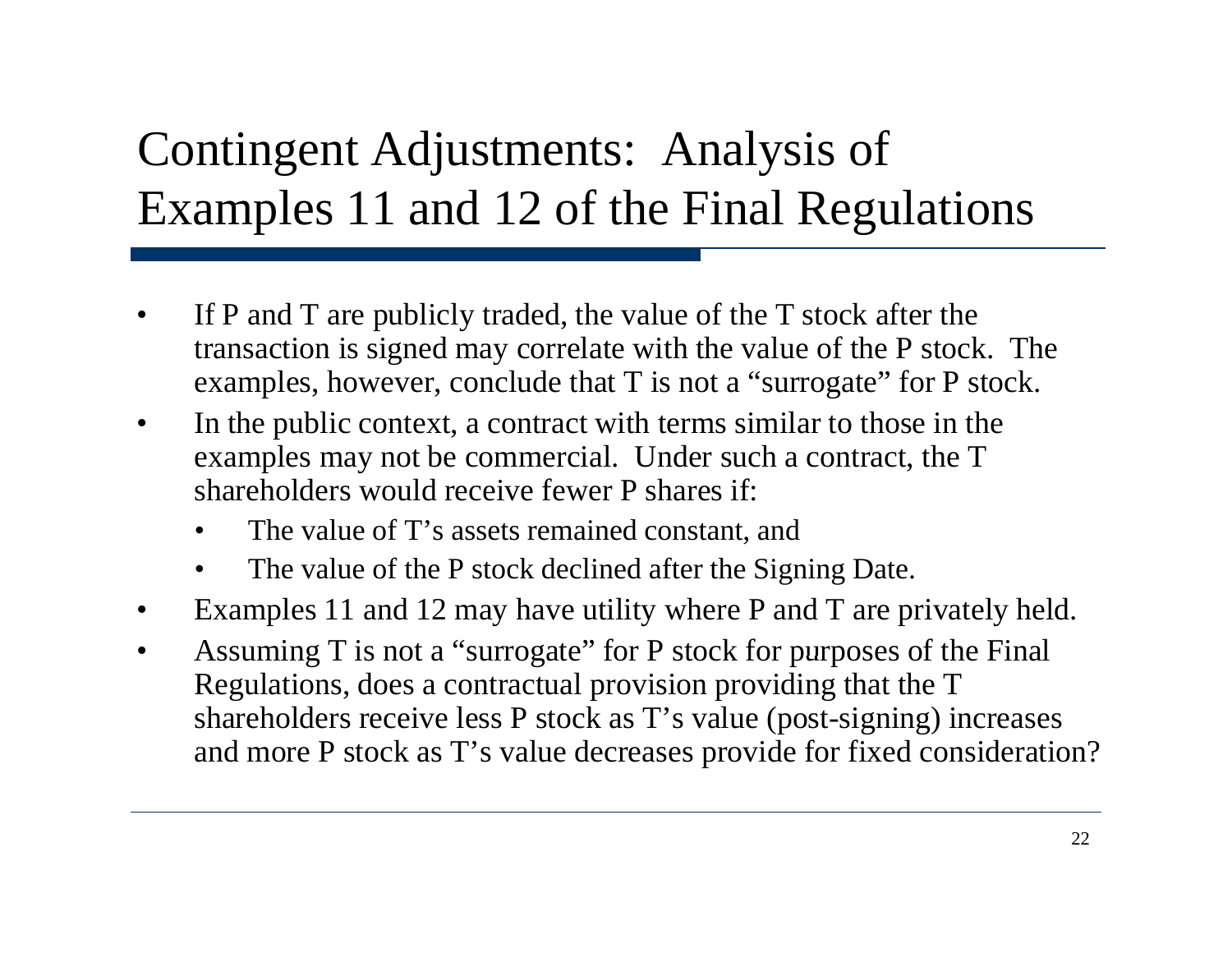# Contingent Adjustments: Extension of Example 11 and 12 Reasoning

- • Facts
	- •P and T sign a binding contract on January 3, Year 1.
	- $\bullet$  On January 2, Year 1, T has 100 shares of stock outstanding and each share of P stock and T stock is worth \$1, respectively.
	- $\bullet$  Pursuant to the contract, if the value of the T stock does not increase or decrease after January 3, Year 1, the T shareholders will receive 40 P shares and \$60 cash in exchange for 100 percent of the outstanding T stock.
	- $\bullet$  The contract also provides that if the value of the T stock:
		- • (i) *increases* in value, one *less* share of P stock will be issued to the T shareholders (in the aggregate) for every \$0.01 *increase* in value of the per share T stock price;
		- $\bullet$  (ii) *decreases* in value, one *more* share of P stock will be issued to the T shareholders (in the aggregate) for every \$0.01 *decrease* in value of the per share T stock price.
- • Does the reasoning behind Examples 11 and 12 or the operative rule under the Final Regulations control?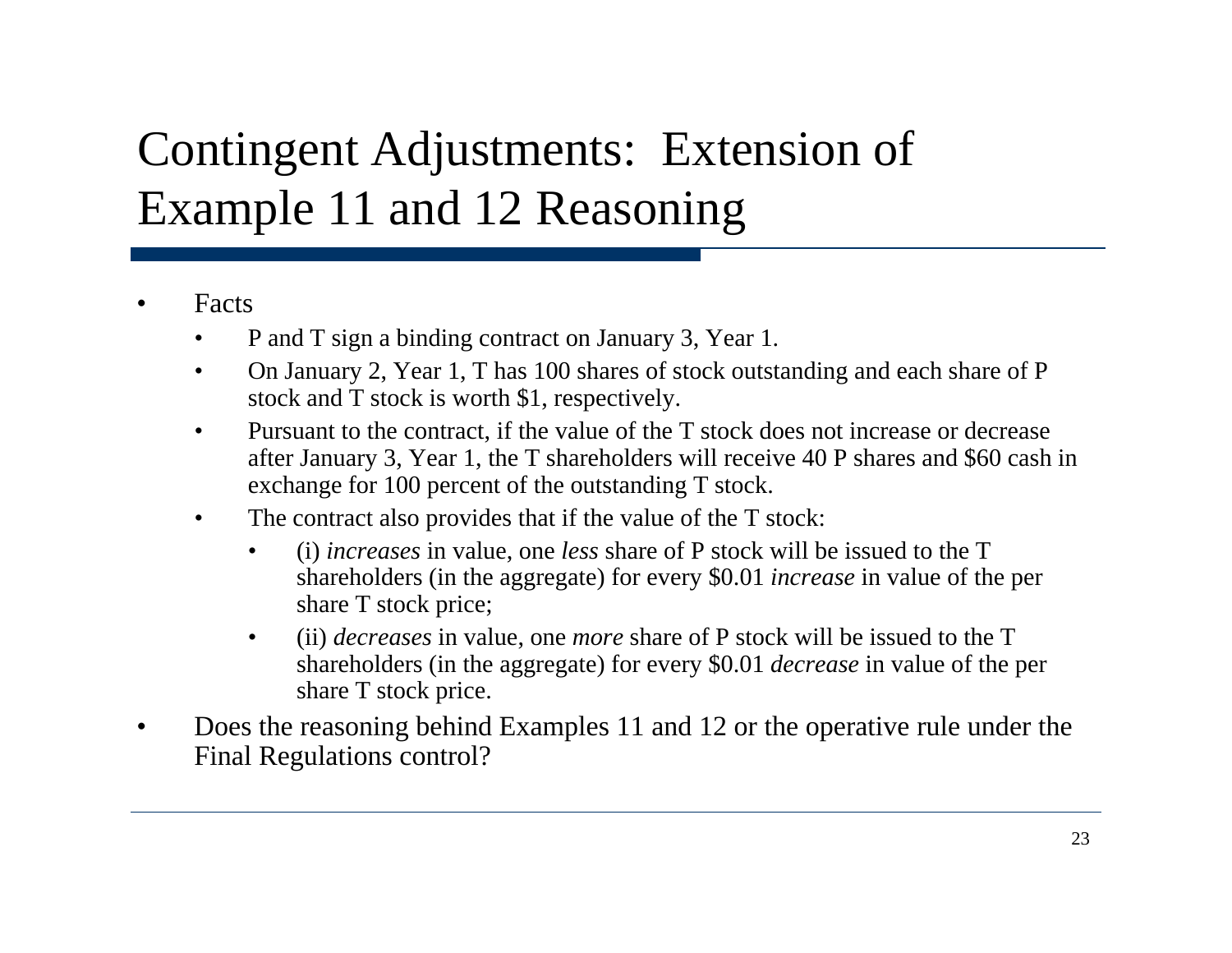# Shareholder Election Provisions: Old Regulations

- • Fixed Consideration requirement satisfied notwithstanding presence of shareholder election if contract provides for:
	- 1. Minimum number of shares of P stock and maximum amount of money and other property that can be received in exchange for all of the T stock; or
	- 2. Minimum percentage of T shares that must be exchanged for P stock and maximum percentage of T stock exchanged for money and other property T provided stock-for-stock exchange and stock-for-cash and other property exchange are "economically reasonable."
- •• Shareholder Election Rule only applies if:
	- $\bullet$ General Rule does not apply; and
	- $\bullet$  A T shareholder has an election to receive P stock and/or money and other property in exchange for T stock.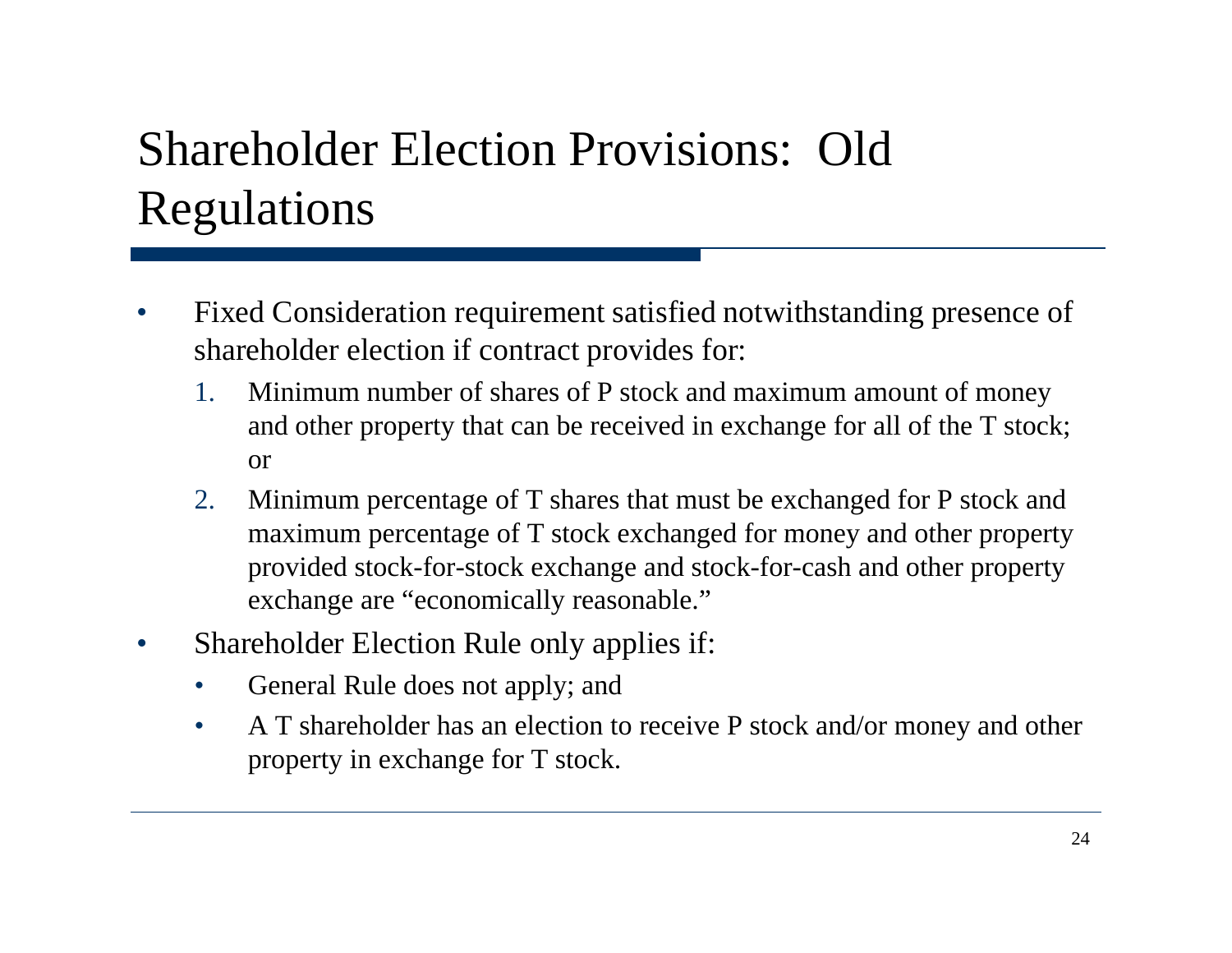# Shareholder Election Provisions: Final Regulations

- $\bullet$  Fixed Consideration requirement satisfied notwithstanding presence of shareholder election if contract provides for:
	- $\bullet$  The number of P shares to be issued is based upon the P stock value on the Signing Date.
- $\bullet$ Eliminates maximum/minimum rule.
- $\bullet$ • Eliminates percentage exchange test.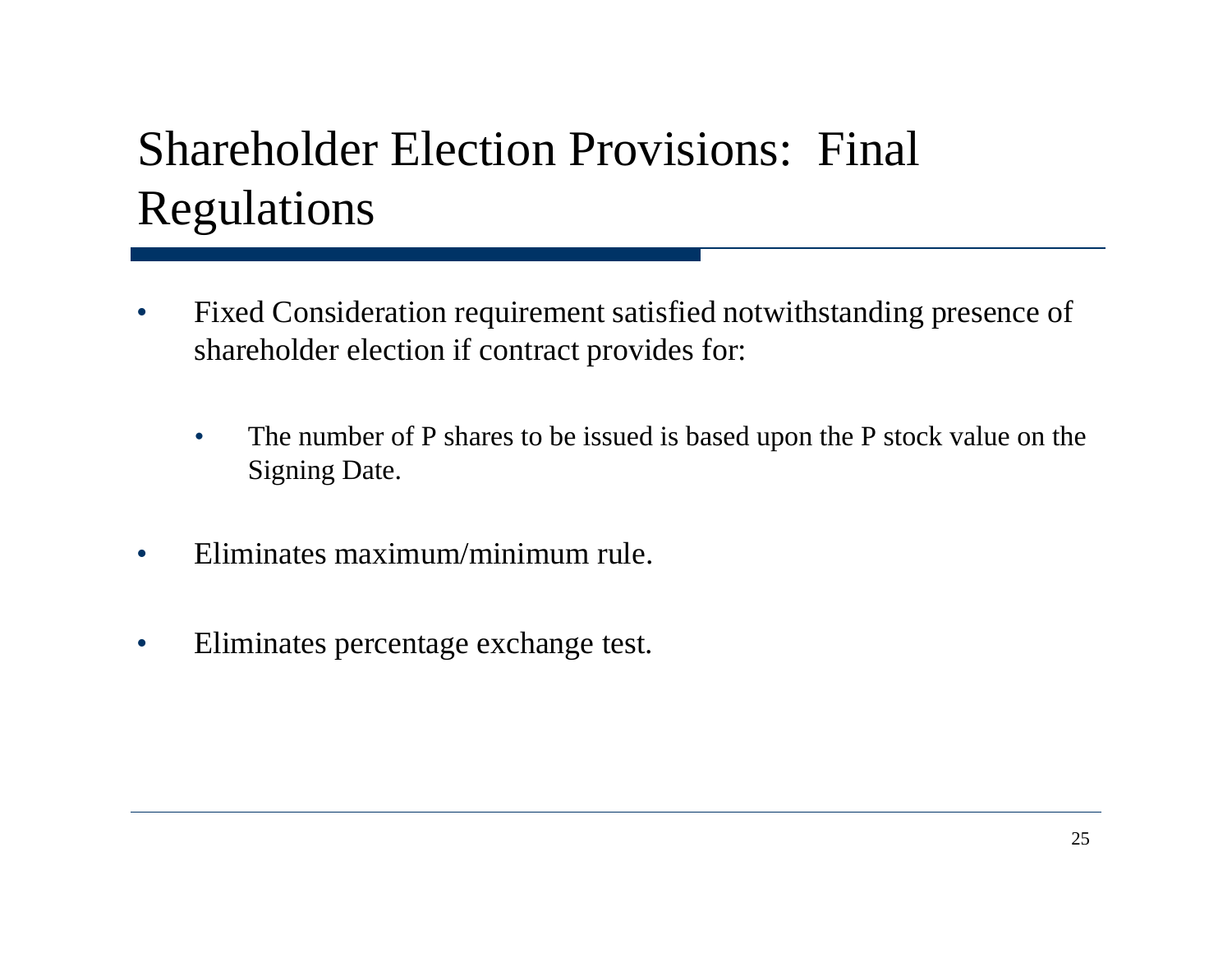## "Economic Reality"

- •Old Regulations had "economically reasonable" requirement in Percentage Exchange Tests.
- $\bullet$  Final Regulations eliminate "economically reasonable" requirement in definition of fixed consideration.
- $\bullet$  Final Regulations, however, provide following example (Example 7):
	- • P and T sign a binding contract on January 3, Year 1, in which T will be merged with and into P on June 1, Year 1.
	- $\bullet$ Pursuant to the contract, the T shareholders will exchange 60 shares of T stock for \$80 of cash and 40 shares of T stock for 20 shares of P stock.
	- •On January 2, Year 1, each share of P stock is worth \$1.
- $\bullet$  Example 7 concludes that:
	- •Signing Date Rule applies to the transaction; but
	- $\bullet$  COI not satisfied because, based on the "economic realities" of the exchange, only 20% of the consideration received by the T shareholders (based on the Signing Date value of the P stock) is in the form of P stock.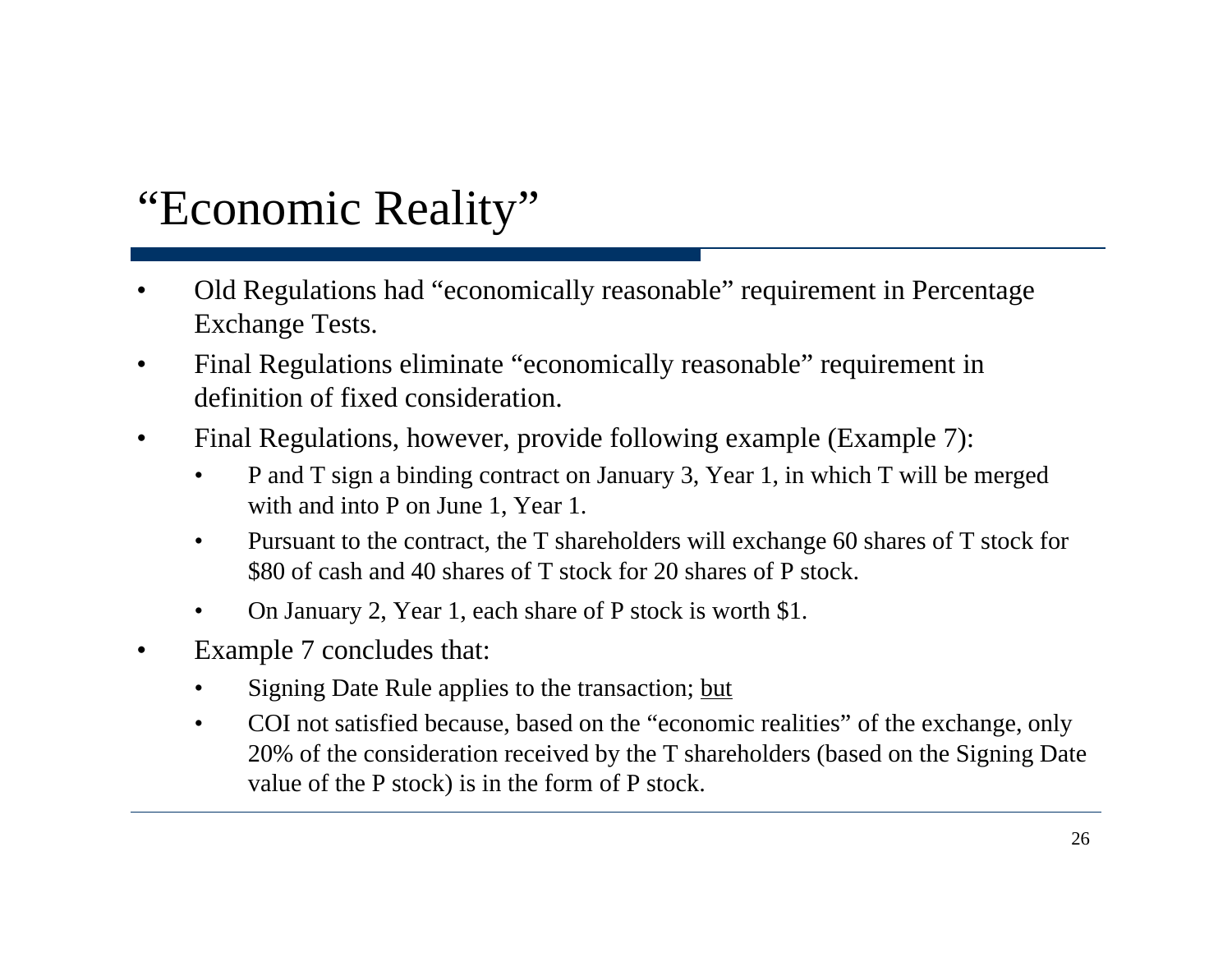## "Economic Reality" (Cont'd.)

- • Facts
	- • T has two shareholders (A and B), each holding two identical shares of the sole outstanding class of T stock.
	- $\bullet$ A is the CEO of T and B is solely an outside investor.
	- $\bullet$  T merges with and into P whereby A surrenders:
		- •1 share of T stock for \$200 cash, and
		- • 1 share of T stock for \$200 (signing date value) of P restricted stock. and B surrenders:
		- •1 share of T stock for \$200 cash, and
		- •1 share of T stock for \$200 (signing date value) of P unrestricted stock.
- •The restrictions on A's restricted P stock lapse provided A remains in the employ of P for two years and is not terminated for cause.
- $\bullet$  Does the exchange have "economic reality" for purposes of the Final Regulations?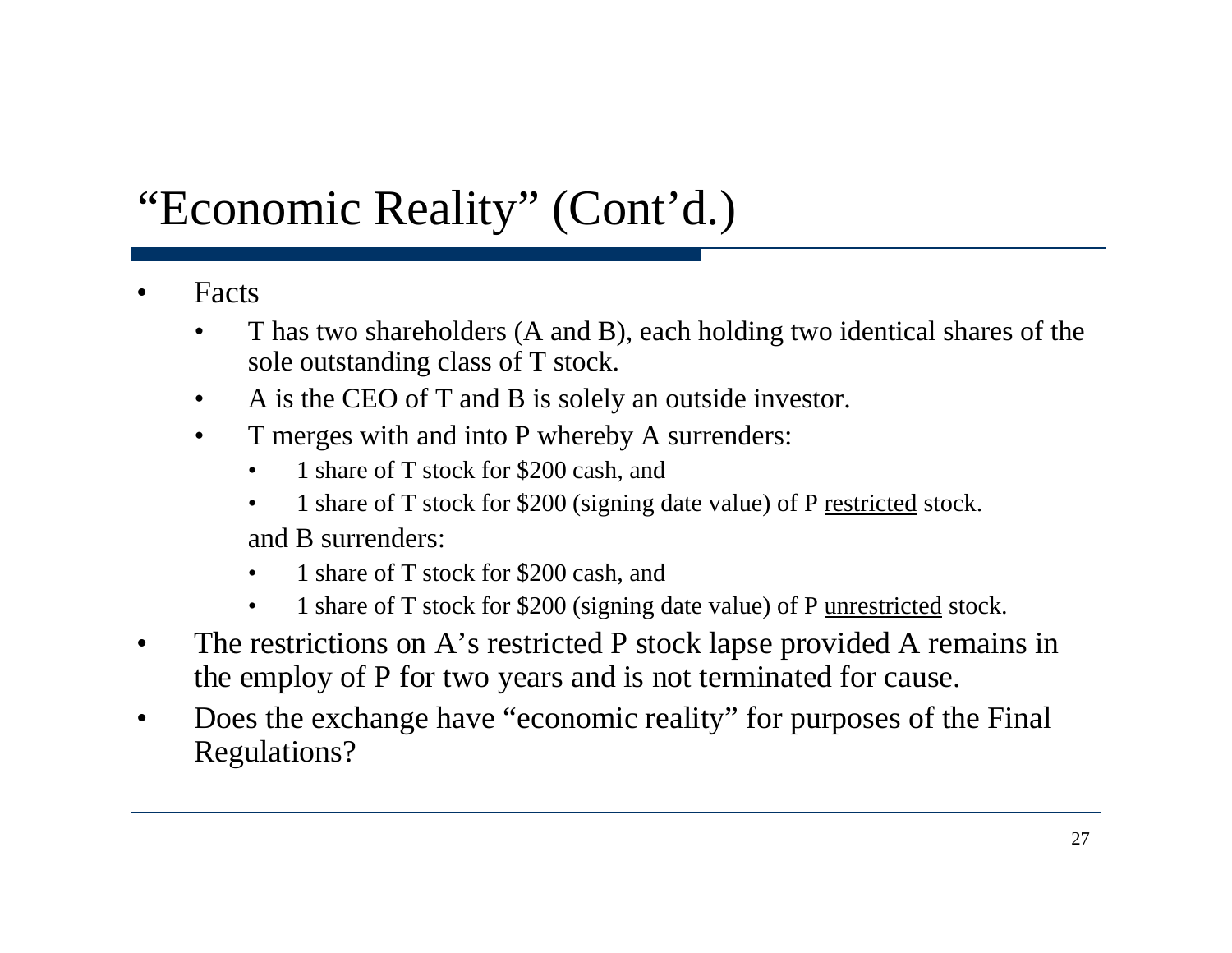## Expansion of Signing Date Rule?

- •Time for valuation is relevant to more than COI determinations.
	- $\bullet$ Section 368(a)(2)(E)
	- $\bullet$ • Section 368(a)(1)(C)/(a)(2)(B)
	- $\bullet$ Section 382
	- $\bullet$ Section 355(g)
	- $\bullet$ • Treas. Reg. section  $1.367(a)-3(c)(3)(iii)$  (substantiality test)
- $\bullet$  Are statutory changes necessary to expand Signing Date principles in some cases?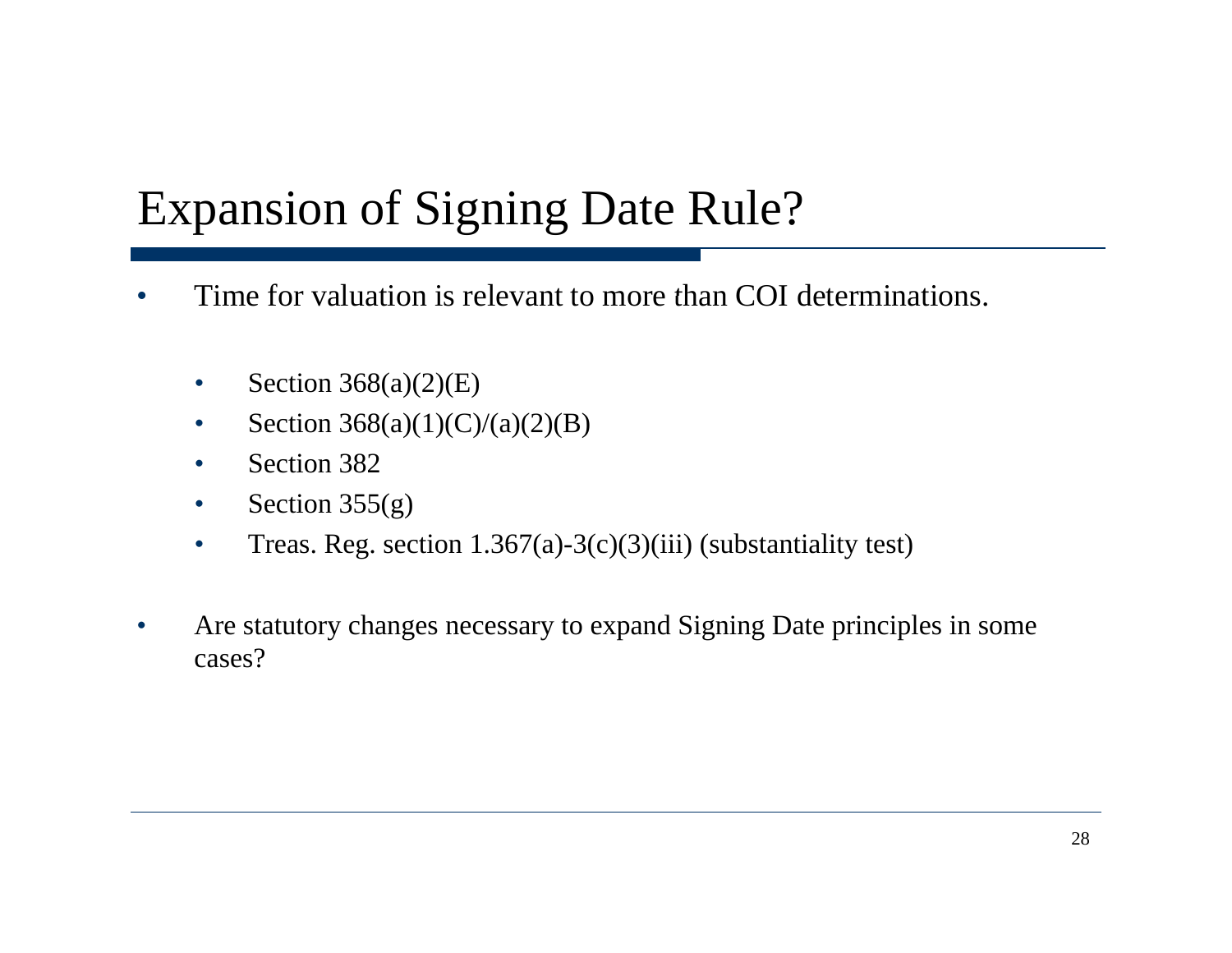# Section 368(a)(2)(E) Example

- • Facts
	- • P and T sign a binding contract on January 3, 2012, in which a subsidiary of P (Merger Sub) will merge with and into T with T surviving.
	- $\bullet$  In the merger, each T shareholder will receive 8 shares of P stock and \$2 of cash for each T share outstandin g.
	- $\bullet$ On January 2, 2012, each P share is worth \$1.
	- •On the Closing Date, each P share is worth \$0.80.
- $\bullet$ • Conclusion: The transaction would not satisfy the section  $368(a)(2)(E)$ requirement that P acquire stock in T representing section 368(c) control in exchange for P voting stock.
	- $\bullet$ • The control requirement would have been satisfied if the P stock were permitted to be valued on the Pre-Signing Date.
	- • Note that COI would be satisfied regardless of the magnitude of the drop in the value of P stock under the Signing Date Rule.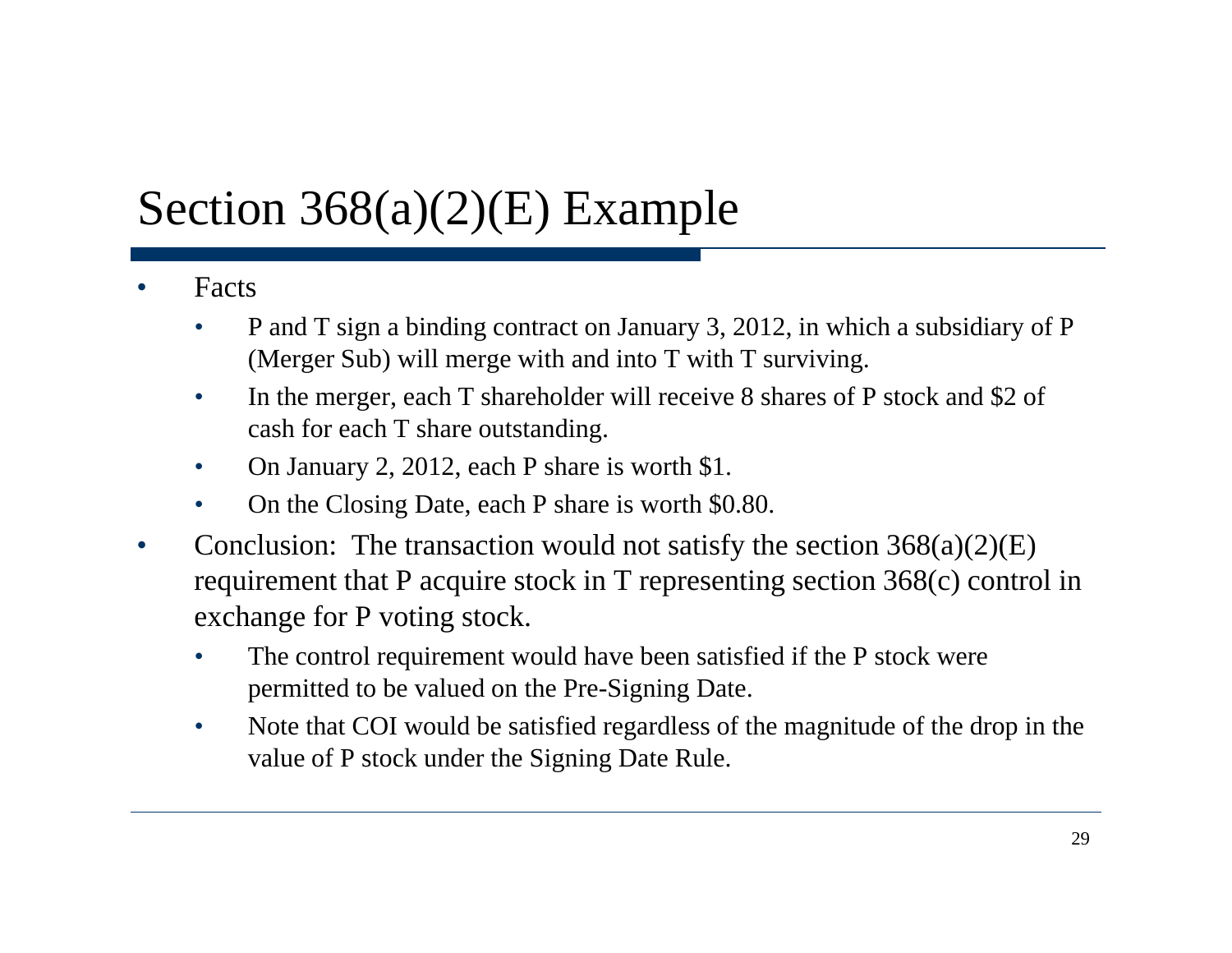#### The Proposed Collar Rules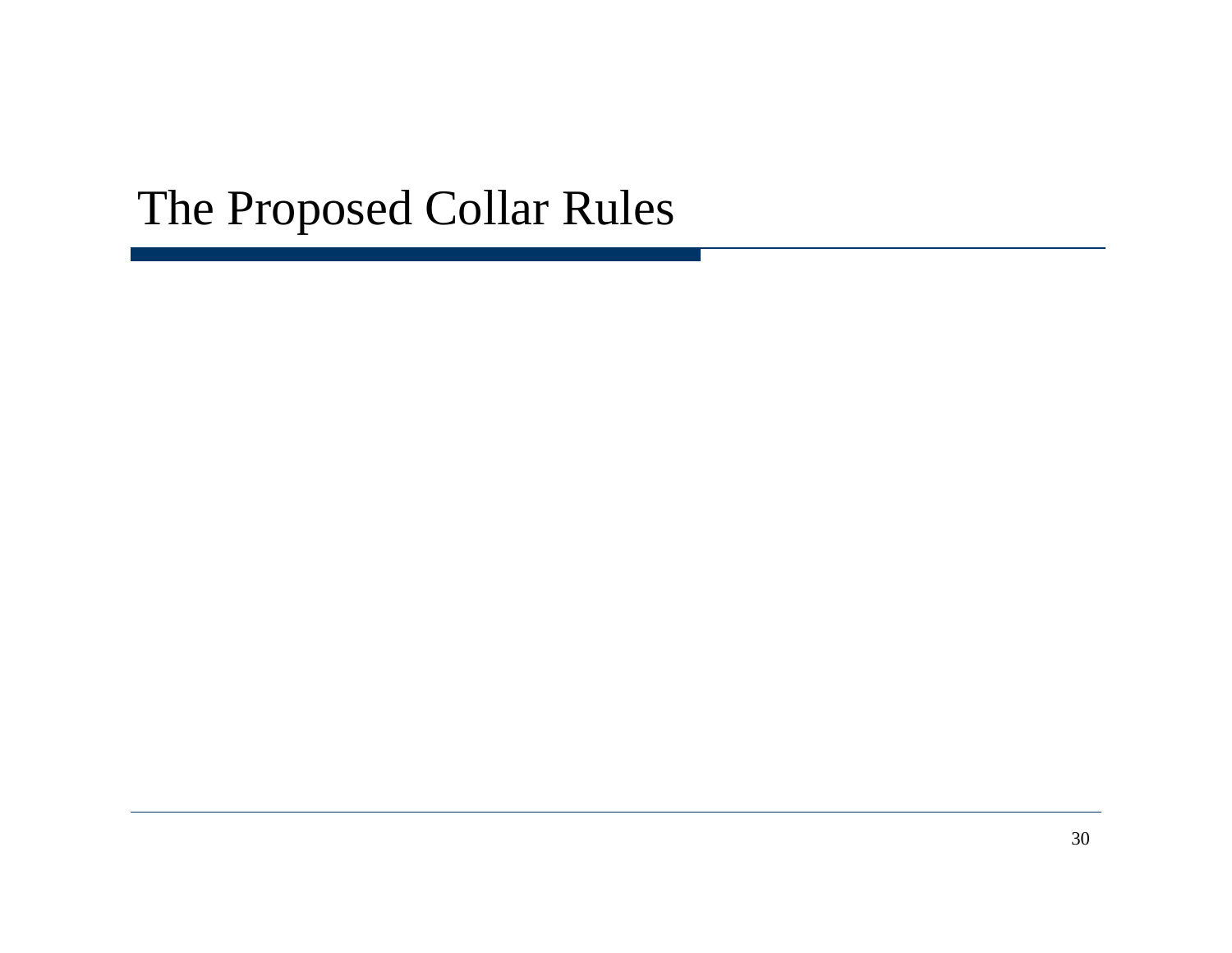## Collars and the Preamble to the Old Regulations

•The preamble to the Old Regulations states that:

> "The IRS and Treasury Department continue to study whether other arrangements involving contingent consideration should be within the scope of the signing date rule. Among these arrangements are … cases in which the issuing corporation stock to be issued in respect of target corporation stock is determined pursuant to a collar."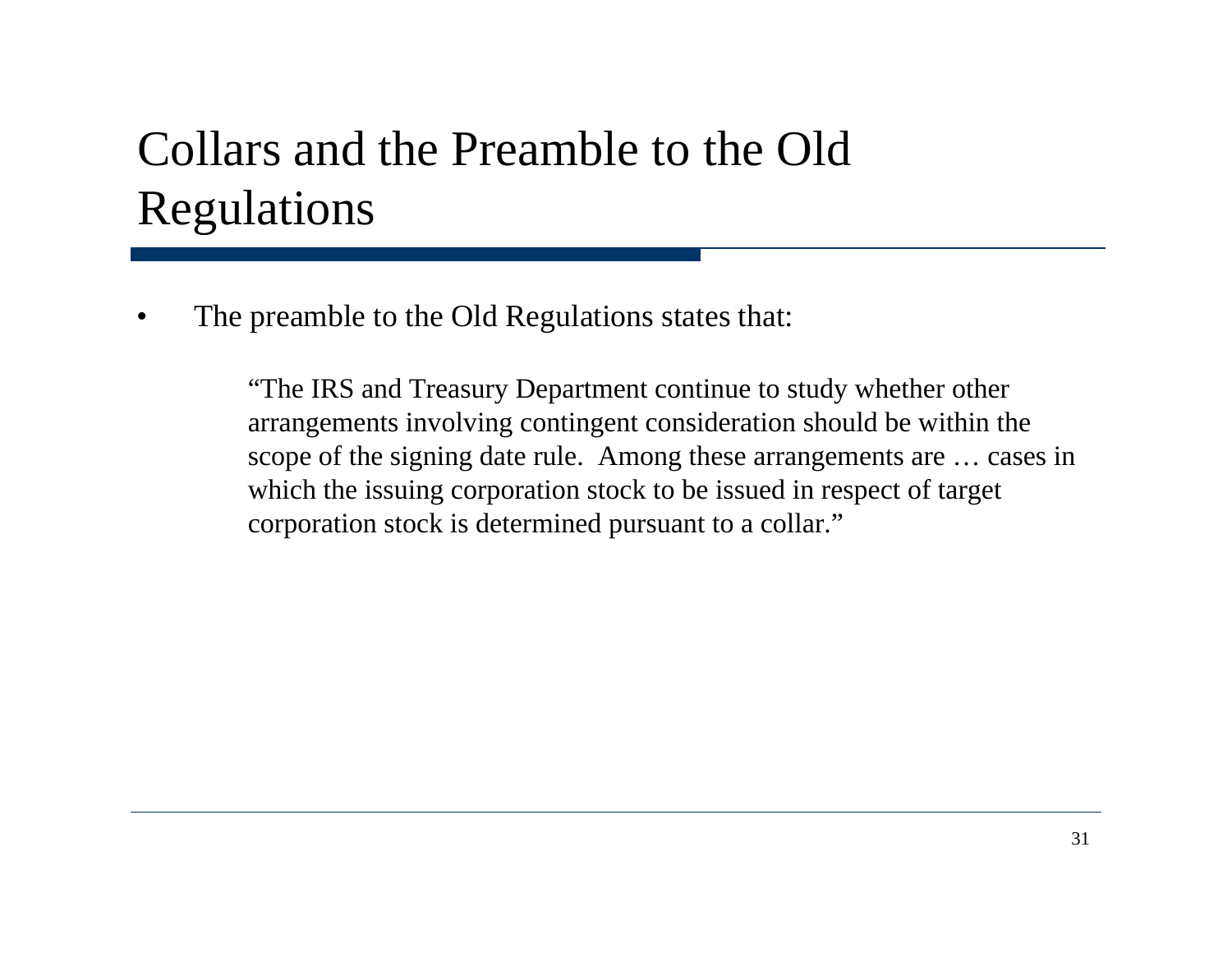# Collars and Example 9 of the Old Regulations

- $\bullet$ • T shareholders, in exchange for each share of T stock, are to receive, at their election, either:
	- •\$1; or
	- • P stock, the number of shares to be determined as follows:
		- • \$1 worth of P stock if P stock is worth between \$0.80 and \$1.20 on the Signing Date; or
		- • 1.25 shares of P stock if P stock is worth less than \$0.80 on the Signing Date; or
		- •• 0.83 shares of P stock if P stock is worth more than \$1.20 on the Signing Date.
- $\bullet$  The terms provide for a proration mechanism to ensure that exactly 50% of T shares are exchanged for cash and 50% of T shares are exchanged for P stock (without any specificity as to how many shares of P stock will be issued for the T shares).
- $\bullet$  The fixed consideration requirement is satisfied because:
	- •50% of the value of the T equity is exchanged for P stock; and
	- • $\bullet$  50% of the value of the T equity is exchanged for cash.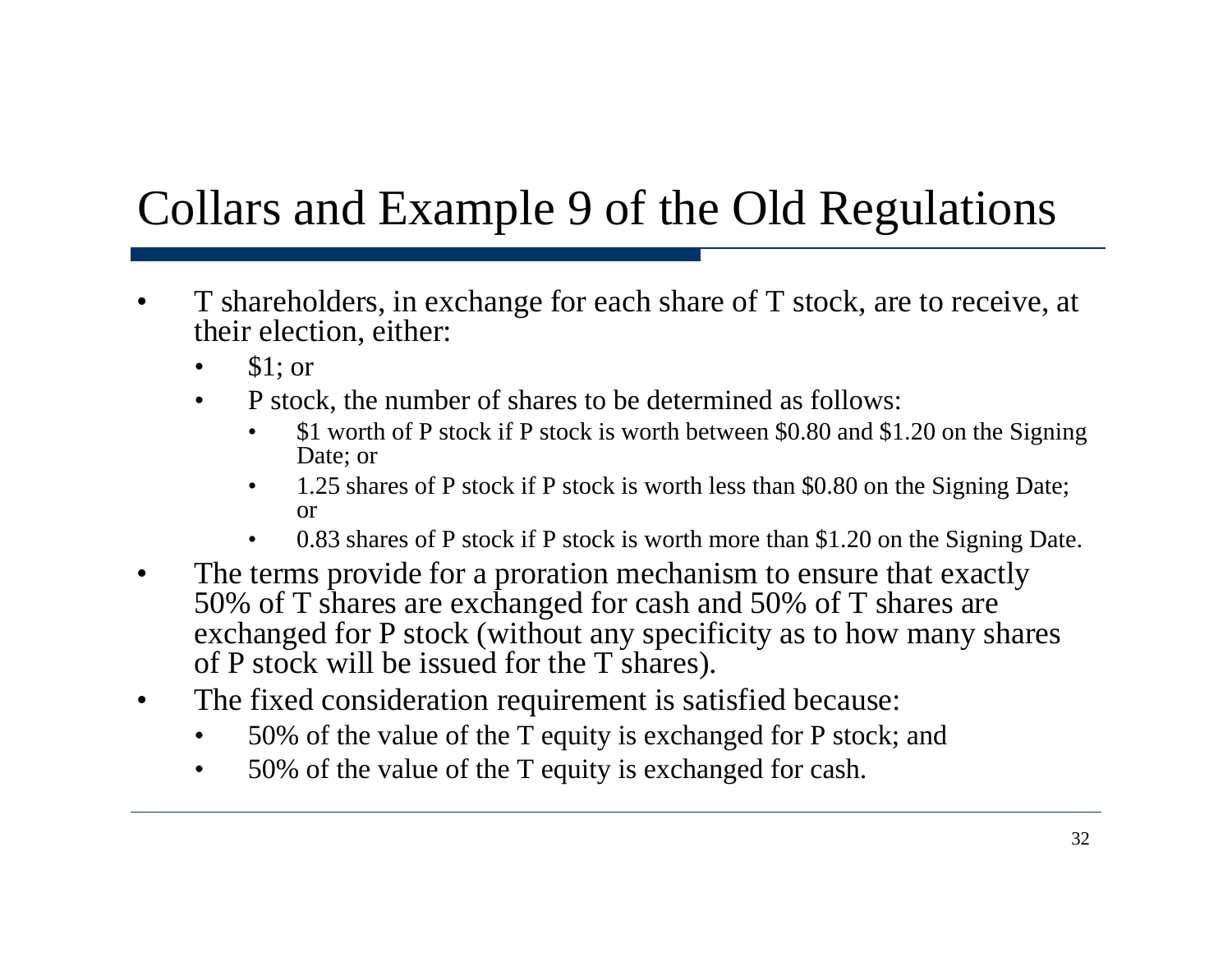## The Proposed Regulations

- •Proposed Regulations provide for "special rules" to determine, under certain circumstances, the appropriate value of P stock when the Signing Date Rule does not apply.
- • These special rules include:
	- •• Rules when T shareholder consideration is subject to a floor ("Floor Rule");
	- $\bullet$  Rules when T shareholder consideration is subject to a ceiling  $("Ceiling Rule");$  and
	- • Rules when T shareholder consideration is determined based upon a multi-day average price of P stock ("Average Price Rule").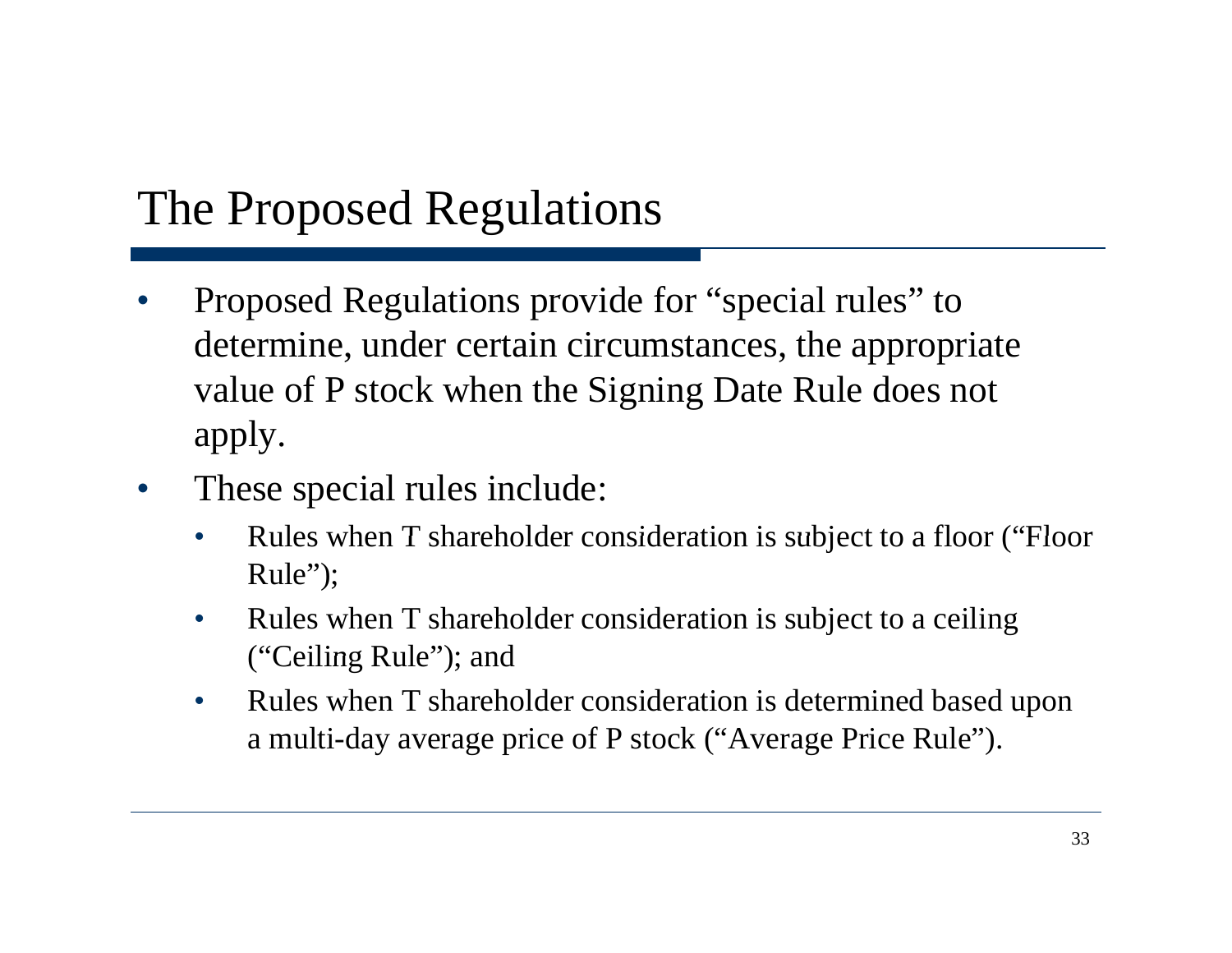#### The Floor Rule

- $\bullet$ The Floor Rule applies if:
	- •Transaction is pursuant to a binding contract; and
	- • The amount of "an item of consideration" to be exchanged for T stock "changes as the value of a [P share] varies above a specified price (Floor Price), but does not vary below the Floor Price."
- • If:
	- $\bullet$ The Floor Rule applies, and
	- $\bullet$  The FMV of a P share is greater than or equal to the Floor Price on the Pre-Signing Date; and
	- $\bullet$ The FMV of a P share is below the Floor Price on the Closing Date,
- $\bullet$  Then
	- •P stock value is deemed to be the Floor Price for COI purposes.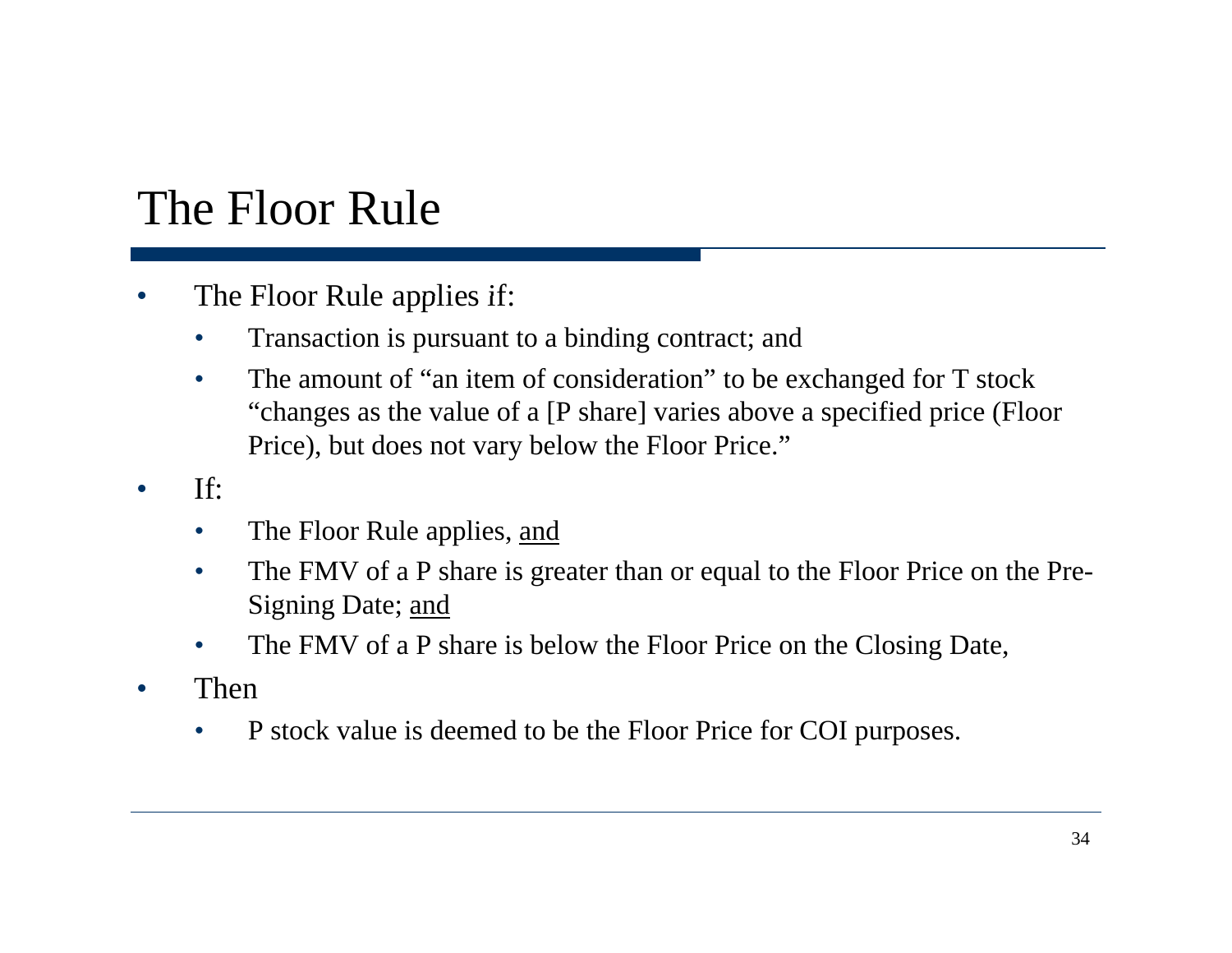## The Ceiling Rule

- $\bullet$ The Ceiling Rule applies if:
	- $\bullet$ Transaction is pursuant to a binding contract; and
	- •The amount of "an item of consideration" to be exchanged for T stock "changes as the value of a [P share] varies below a specified price (Ceiling) Price), but does not vary above the Ceiling Price."
- • If:
	- $\bullet$ The Ceiling Rule applies, and
	- $\bullet$  The FMV of a P share is less than or equal to the Ceiling Price on the Pre-Signing Date; and
	- $\bullet$ The FMV of a P share is above the Ceiling Price on the Closing Date,
- $\bullet$  Then
	- •P stock value is deemed to be the Ceiling Price for COI purposes.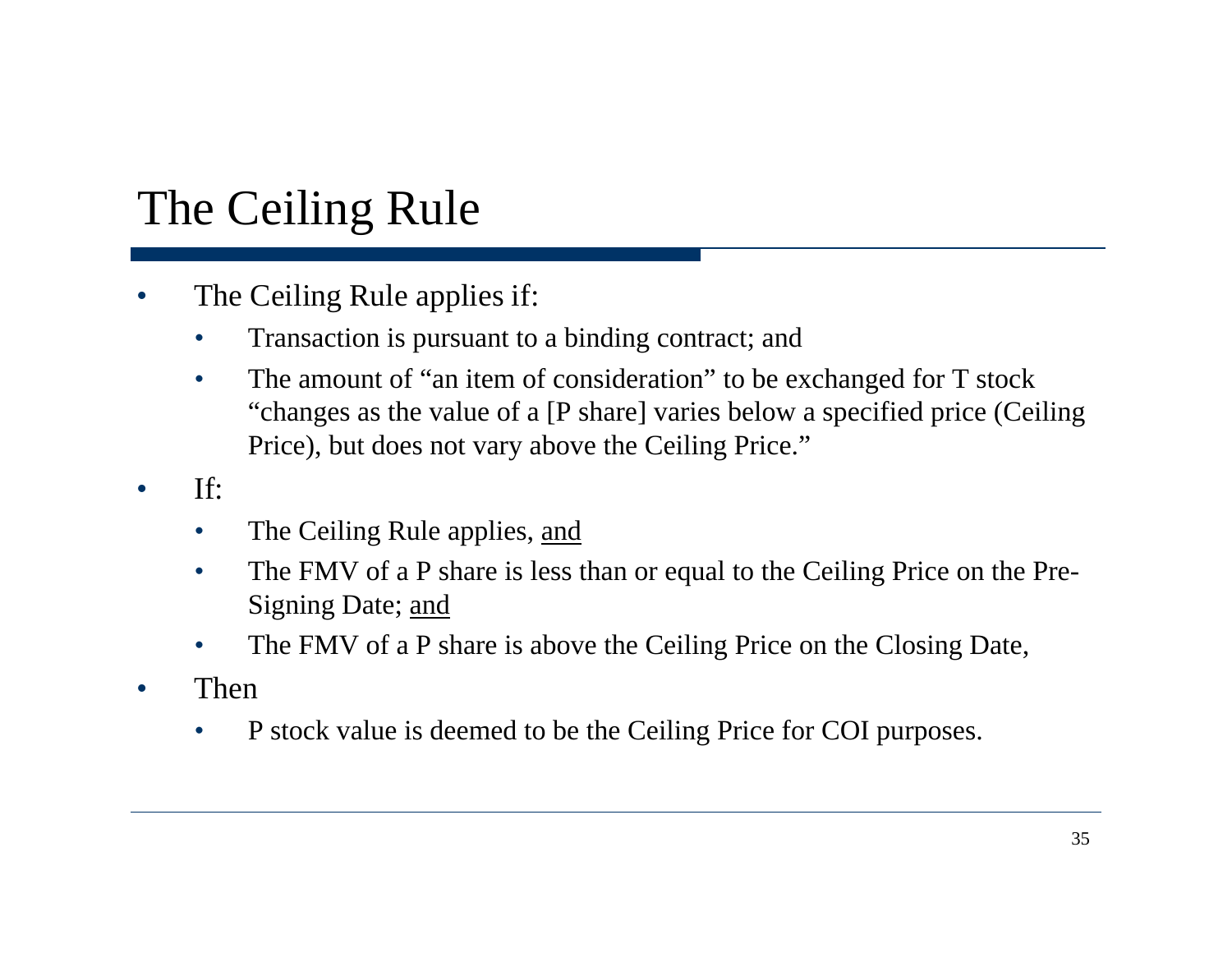### Example 1: Collar (Floor and Ceiling)

- •Facts
	- • January 3, Yr 1, P and T sign a binding contract to merge T into P, with the T shareholders receiving 50  $\overline{P}$  shares and \$50 cash, subject to a price adjustment based on the average price of P stock over the five-day period prior to closing (the "AP"):
		- $\bullet$  If AP is more than \$1, the cash consideration is reduced by 50 times the excess of the AP over \$1, and
		- $\bullet$  If AP is less than \$1, the cash consideration is increased by 50 times the excess of \$1 over the AP,
		- •• However, in no event, will P deliver cash that is less than \$40 or more than \$60.
	- • The adjustment ensures the receipt of aggregate consideration with a value of \$100 if the AP is between:
		- $\bullet$ \$0.80 "Floor Price" (\$60 of cash (\$50 + ((\$1.00 - \$0.80) x 50)) and
		- •\$1.20 "Ceiling Price" (\$40 of cash (\$50 - ((\$1.20-\$1.00) x 50))).
	- • June 1, Yr 1, T merges into P, when the AP is \$0.25 per share, whereby the T shareholders receive \$60 cash and 50 P shares with a value of \$12.50.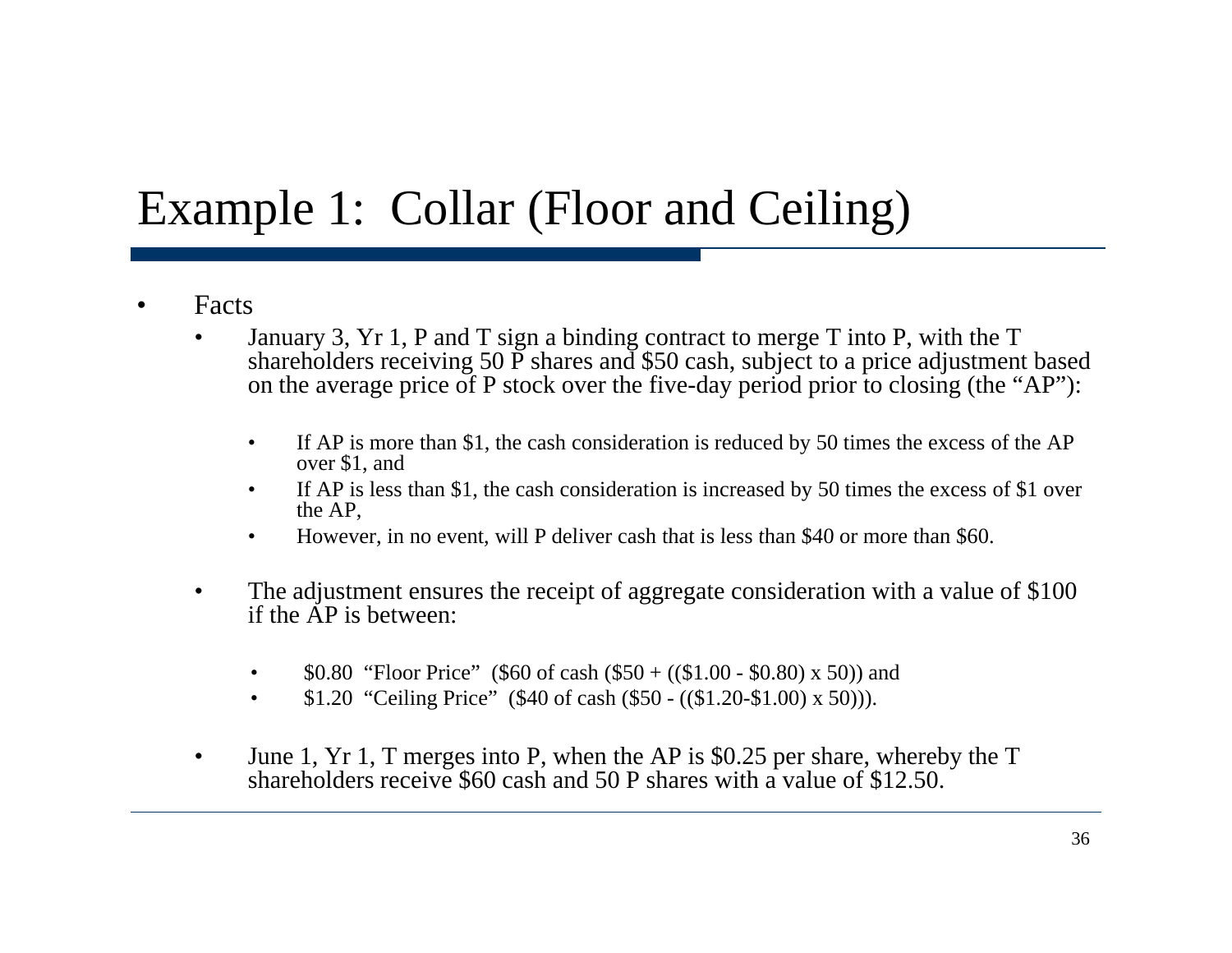## Example 1: Collar (Floor and Ceiling)

- $\bullet$  Conclusion
	- $\bullet$  COI is determined as if the AP was the Floor Price (\$60 of cash and \$40 of P stock) because:
		- •the cash consideration did not vary below the Floor Price (\$.80);
		- $\bullet$ the Pre-Signing Date value exceeded the Floor Price; and
		- •the value on the Closing Date is less than the Floor Price.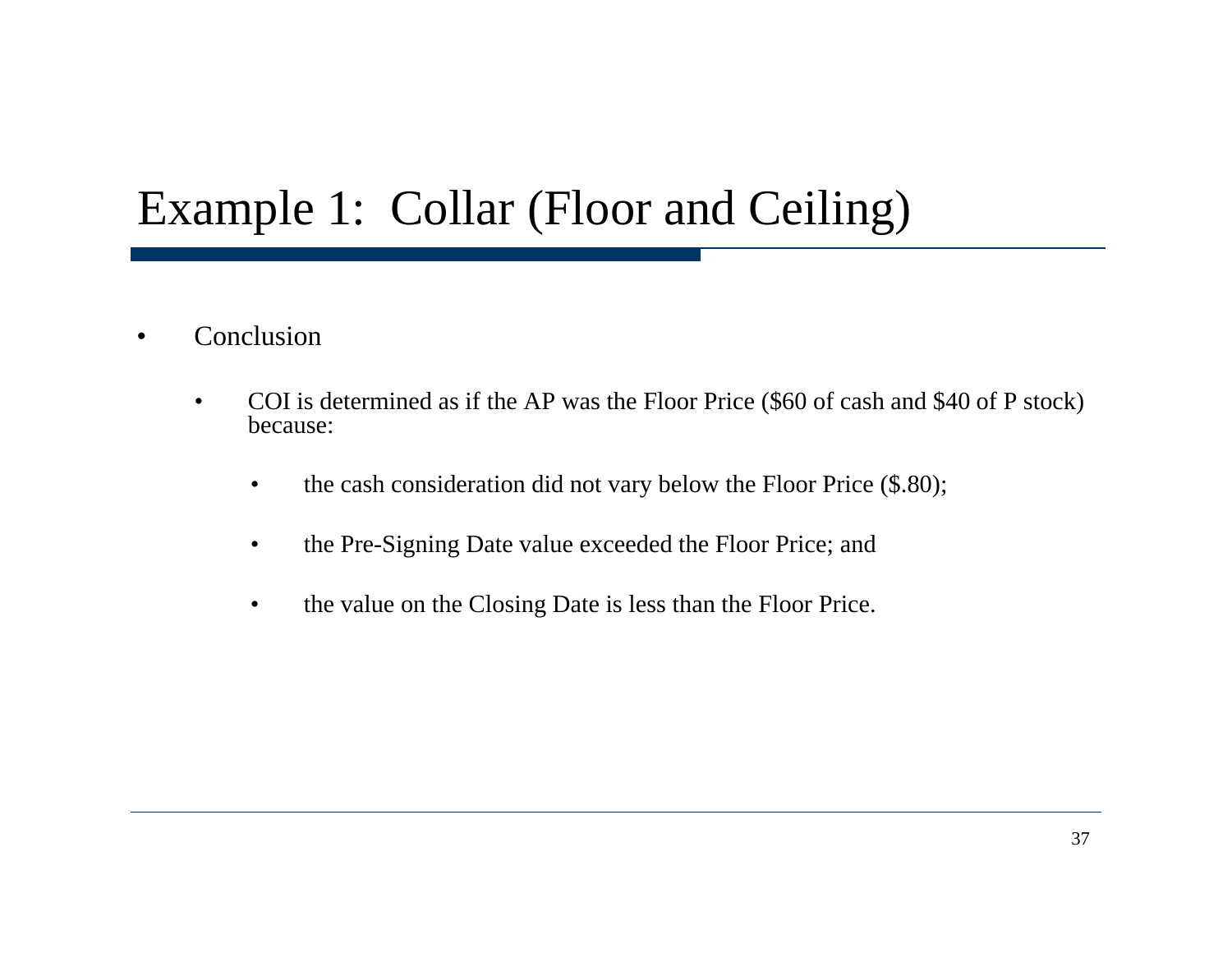## Example 2: No Floor Price

- •• The facts are the same as in Example 1, except:
	- $\bullet$ the Pre-Signing Date value is \$0.50,
	- $\bullet$ the Closing Date value is \$1.50, and
	- •there is no Floor Price.
- • COI is satisfied, determined as if the AP was the Ceiling Price (\$40 of cash and \$60 of P stock ) because:
	- $\bullet$ cash did not vary above the Ceiling Price (\$1.20),
	- $\bullet$ the Pre-Signing Date value is less than the Ceiling Price, and
	- $\bullet$ the value on the Closing Date exceeds the Ceiling Price.
- • Example demonstrates that the Ceiling Rule and the Floor Rule apply independently.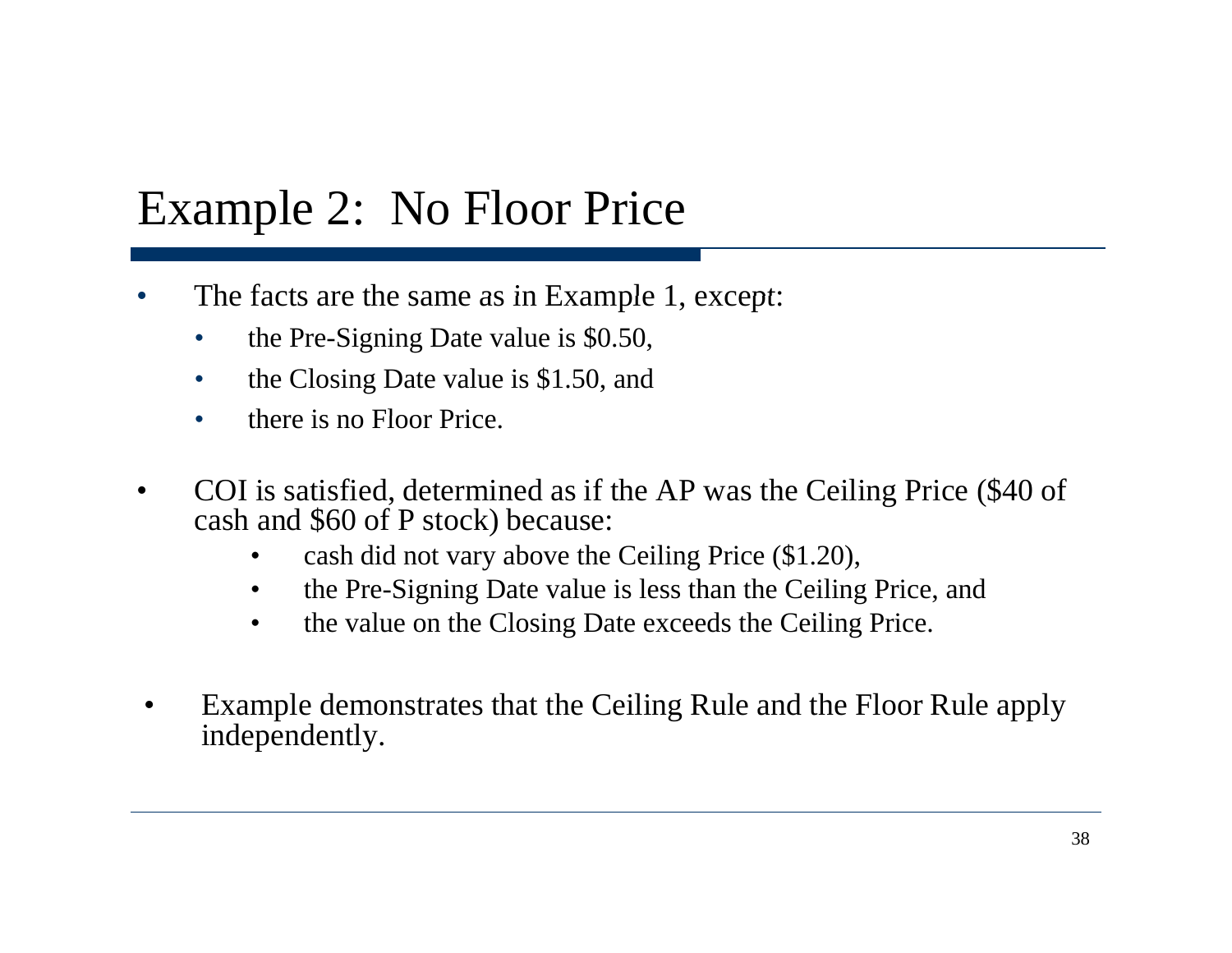## Average Price Rule

- •Prop. Treas. Reg. section  $1.368-1(e)(2)(vi)(C)$  provides that for purposes of determining whether COI is preserved, an average of prices *may* be used in lieu of the Closing Date price if—
	- $\bullet$ The average price is based upon prices of  $P$  stock occurring after the Signing Date and before the Closing Date, and
	- $\bullet$  The binding contract utilizes the average price, so computed, in determining the number of shares of each class of P stock and the boot to be exchanged for all the T stock, or to be exchanged for each share of T stock.
- • Is the Average Price Rule elective?
	- • Average Price Rule uses "may" while Floor and Ceiling Rules provide that each rule "applies if…."
- $\bullet$  Should the Closing Date and dates on or before the Signing Date be included in the definition?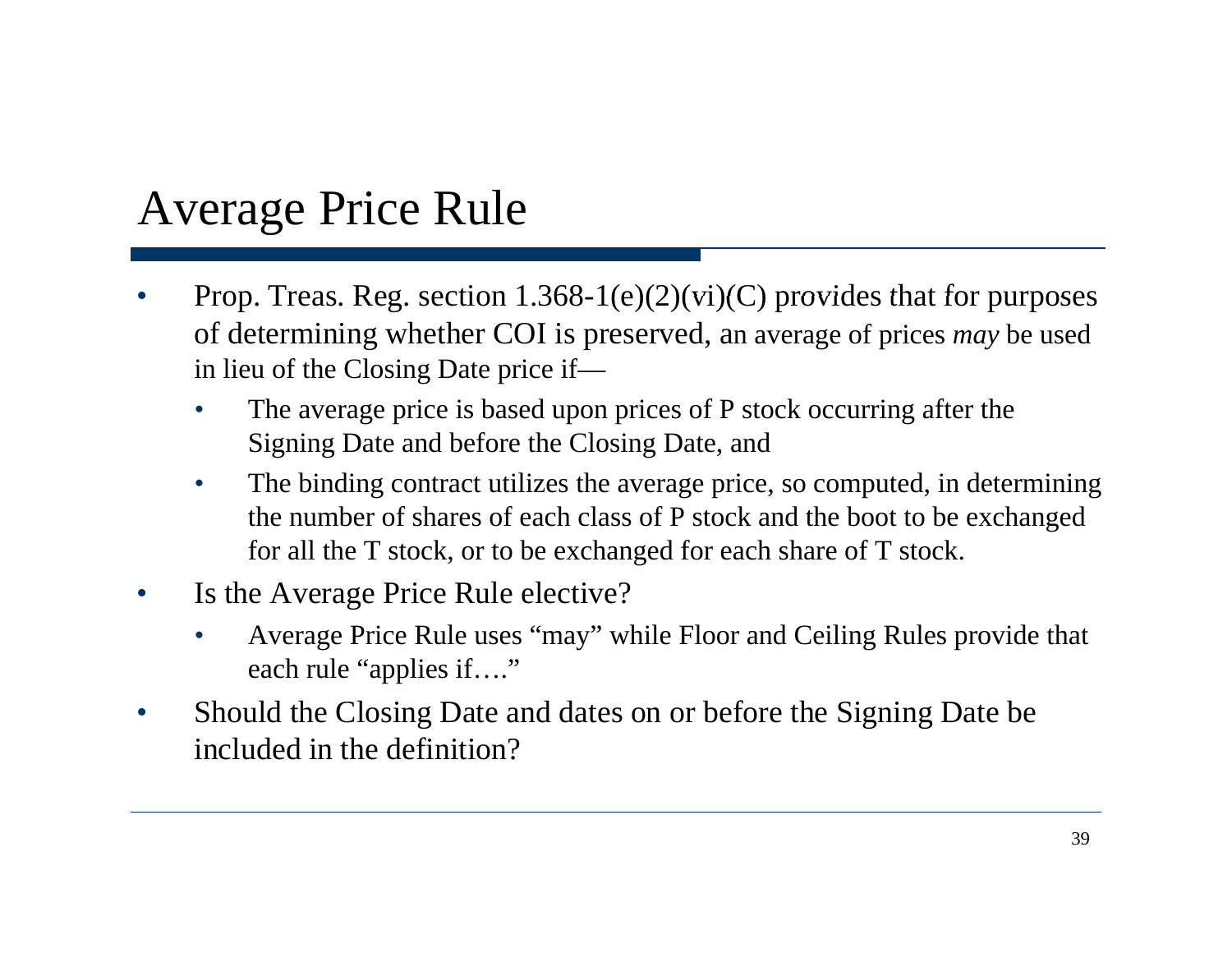## Closing Date

- • The date upon which the exchange of consideration in the potential reorganization occurs. Prop. Treas. Reg. section 1.368-1(e)(2)(vi)(D).
- •When is the Closing Date in a multi-step transaction?
	- •Tender offer followed by reverse subsidiary merger (Rev. Rul. 2001-26)
	- •Reverse subsidiary merger followed by upstream merger (Rev. Rul. 2001-46)
	- •Stock acquisition followed by upstream merger (Rev. Rul. 67-274)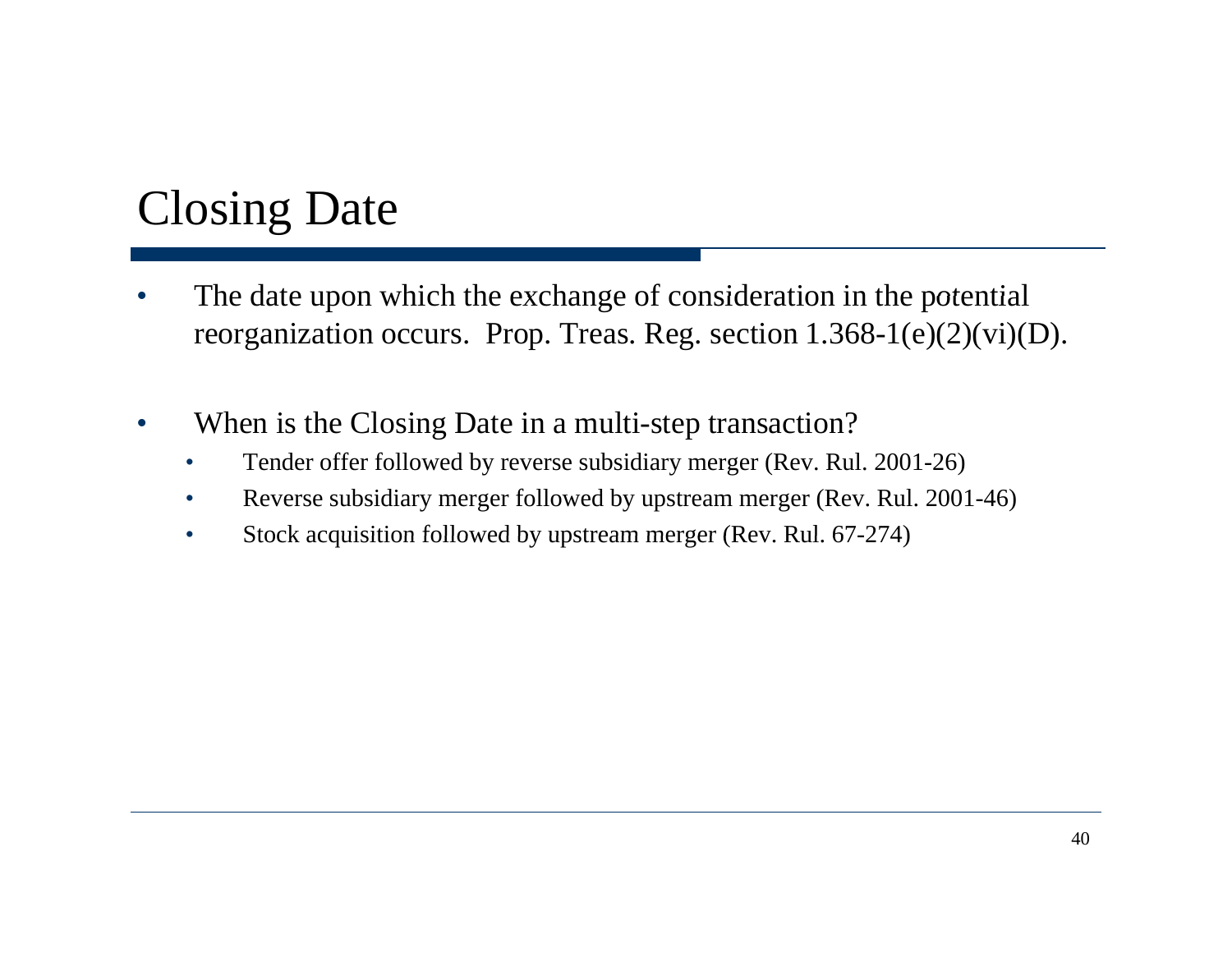#### Closing Date & Multi-Step Transactions



• **Date 1 Tender Offer.** P acquires 75% of T stock in <sup>a</sup> tender offer for \$90 of cash and one share of P voting stock per T share surrendered, at <sup>a</sup> time when the FMV of <sup>a</sup> share of P stock is \$10.

• **Date 2 Squeeze-out Merger.** T merges with and into Merger Sub with Merger Sub surviving whereby each T shareholder that did participate in the Date 1 tender offer receives one share of P voting stock per T share surrendered, at <sup>a</sup> time when the FMV of <sup>a</sup> share of P stock is \$100.

• Is the value of P's stock on Date 1, Date 2 or both the closing date value for COI purposes?

• If Date 1: Approximately 13% of the consideration COI satisfying.

- If Date 2: Approximately 60% of the consideration COI satisfying.
- If each date: 32.5% of the consideration COI satisfying.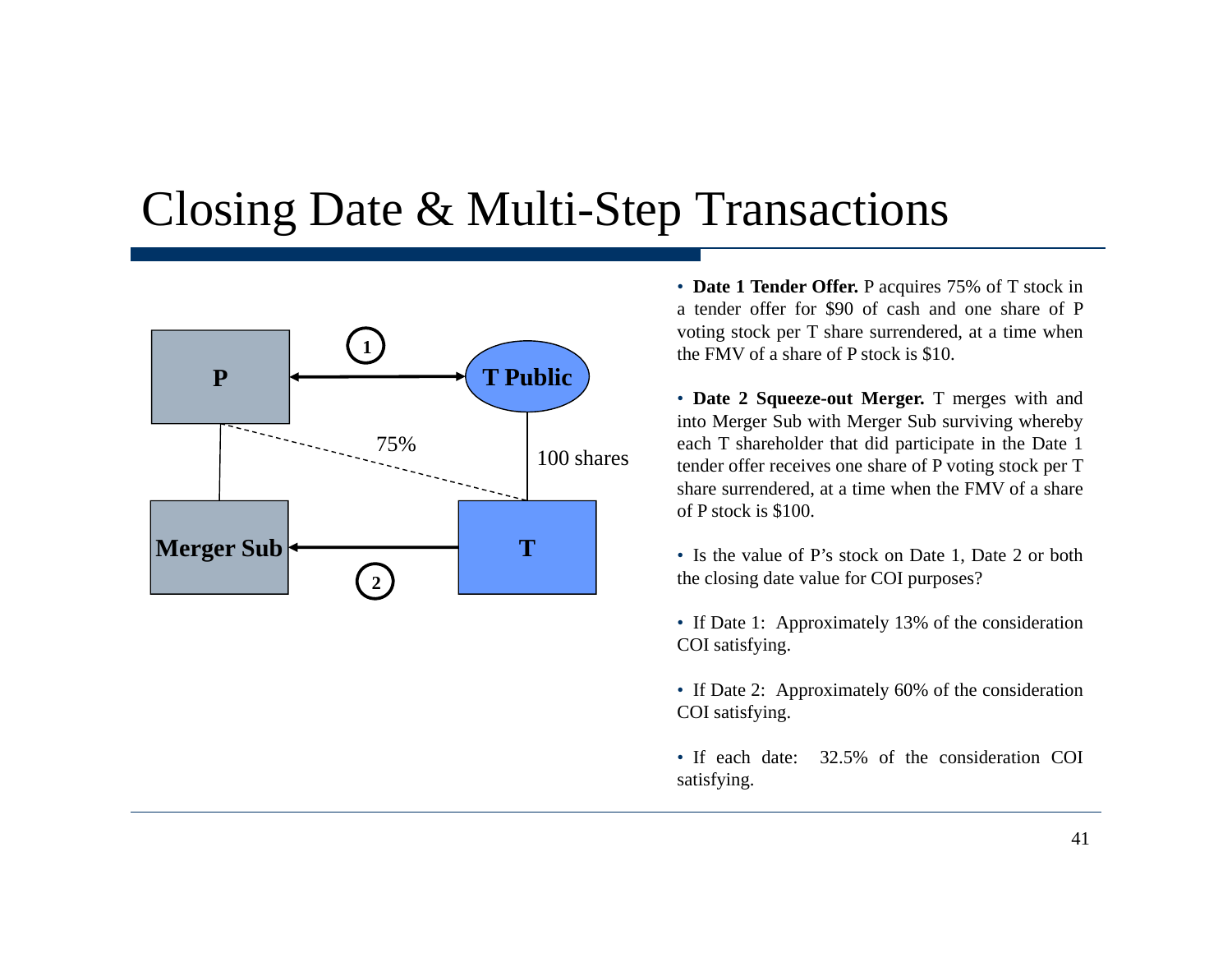## Closing Date Definition Limitation

- •• Why isn't the definition of "closing date" applicable throughout Treas. Reg. section 1.368-1(e)?
- •• With respect to the Signing Date regulations, the term is relevant with respect to:
	- •Contract modifications
	- $\bullet$  $\bullet$  Shareholder elections
- $\bullet$  When the Signing Date Rule, the collar-related rules and the average pricing rule do not apply, the term "closing date" remains relevant, for example, when the T shareholders receive consideration in a purported reorganization on more than one date.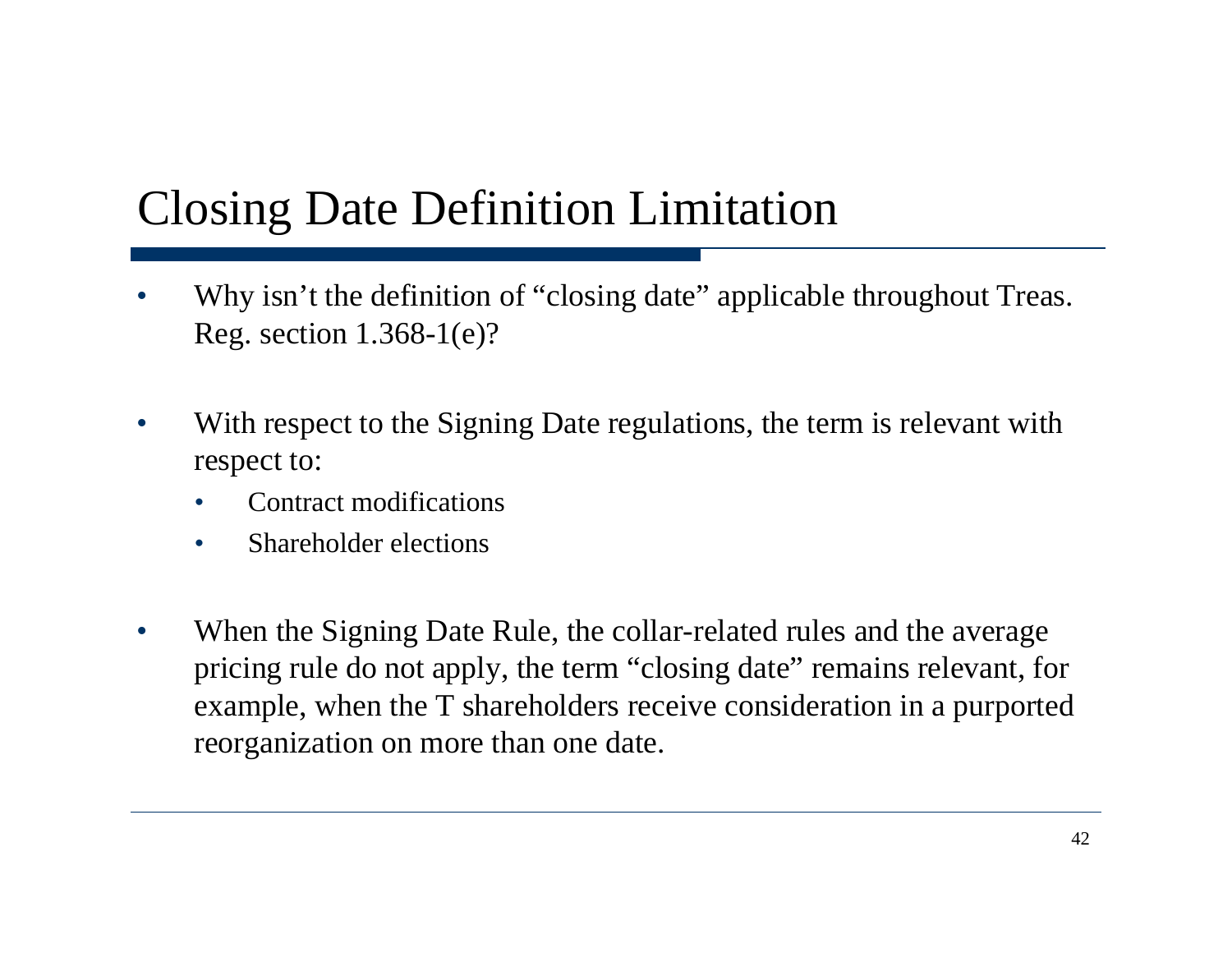#### Effective Date

- • Final Regulations apply to transactions occurring pursuant to binding contracts entered into after December 19, 2011.
- • For transactions entered into after March 19, 2010 and occurring pursuant to binding contracts entered into on or before December 19, 2011, the parties to the transaction may elect to apply the Temporary Regulations. Although no formal election must be made, in order for the Temporary Regulations to apply to a transaction:
	- $\bullet$  "[T]he target corporation, the issuing corporation, the controlling corporation of the acquiring corporation if stock thereof is provided as consideration in the transaction, and any direct or indirect transferee of transferred basis property from any of the foregoing, may not elect to apply the provisions of [the Temporary Regulations], unless all such taxpayers elect to apply the provisions of such regulations. This election requirement will be satisfied if none of the specified parties adopts inconsistent treatment."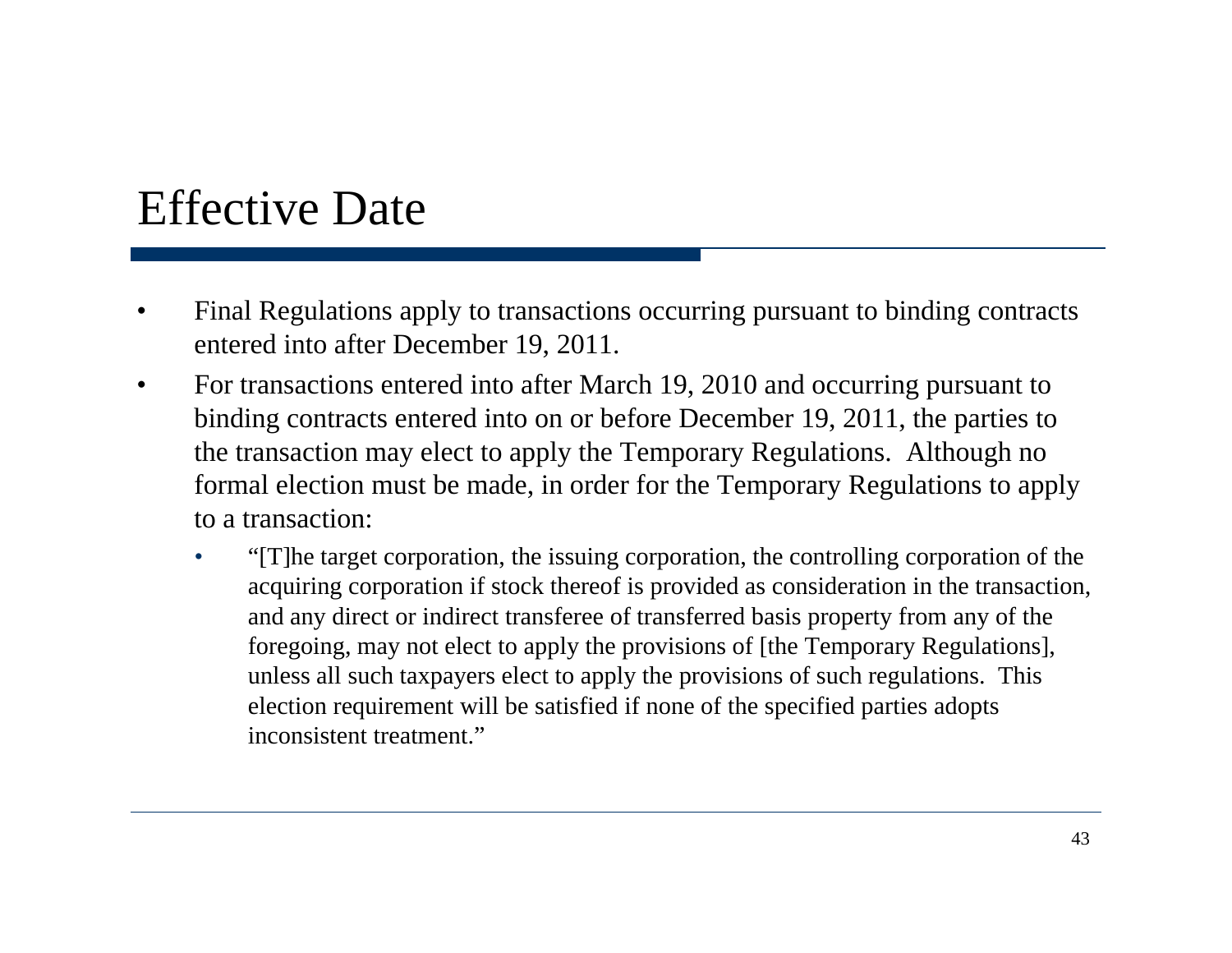#### Post-Closing Contingent Consideration

- $\bullet$  A transaction provides for post-closing contingent consideration when additional stock and/or boot may be received by T shareholders or T shareholders may forfeit previously received stock and/or boot upon the occurrence of one or more contingencies.
	- $\bullet$ • Includes escrow or holdback arrangements.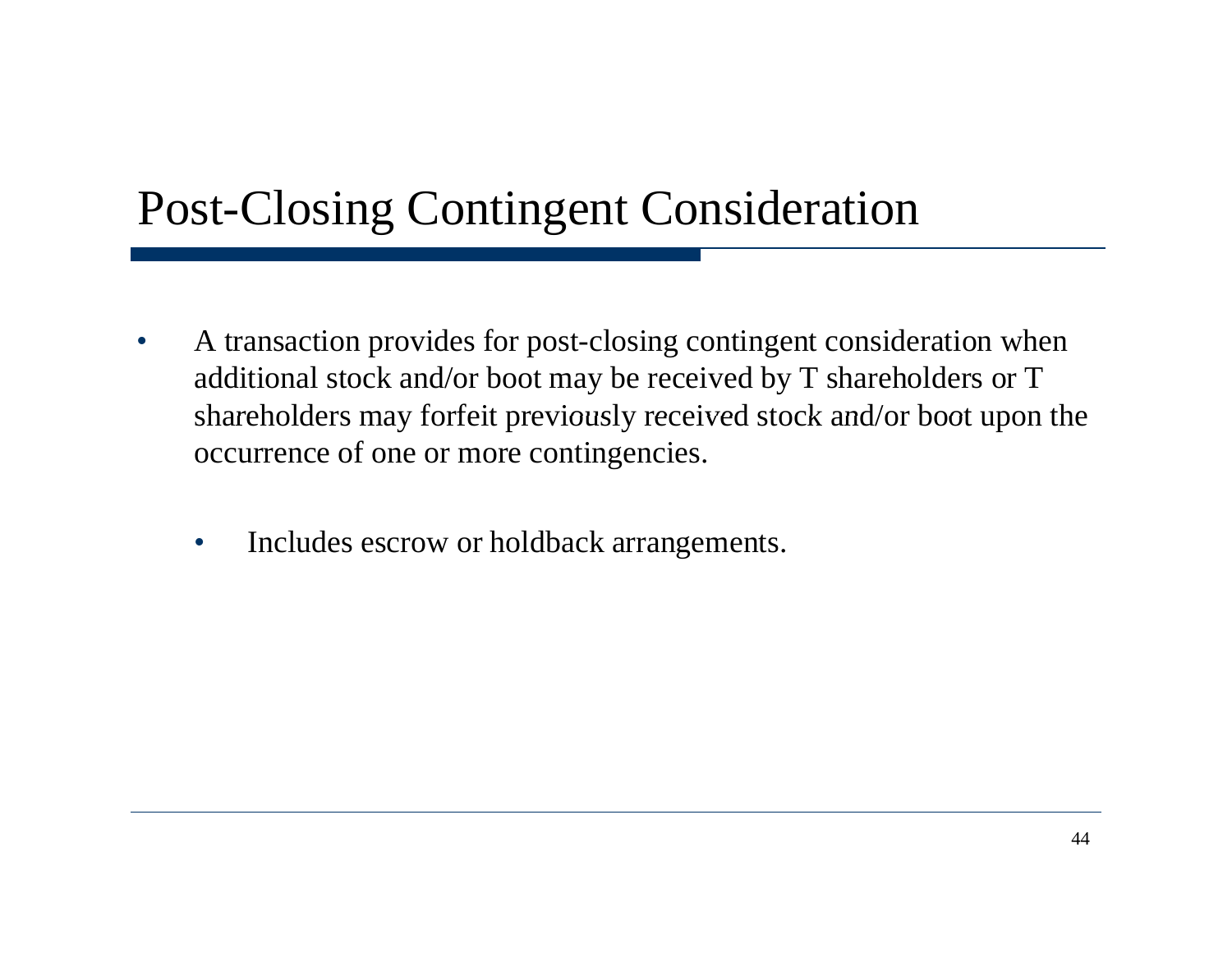#### What are the Issues?

- •• What is a contingent right to receive more P stock?
- $\bullet$  When do you determine if there has been a qualifying section 368 reorganization?
	- •• At signing?
	- $\bullet$ Closing?
	- •After all possible payments have been made?
- $\bullet$ • What is the relevant P stock value to use in a COI determination?
	- $\bullet$ Signing Date Rule?
	- $\bullet$ Closing Date values?
	- •Values when shares are issued?
	- $\bullet$ Something else?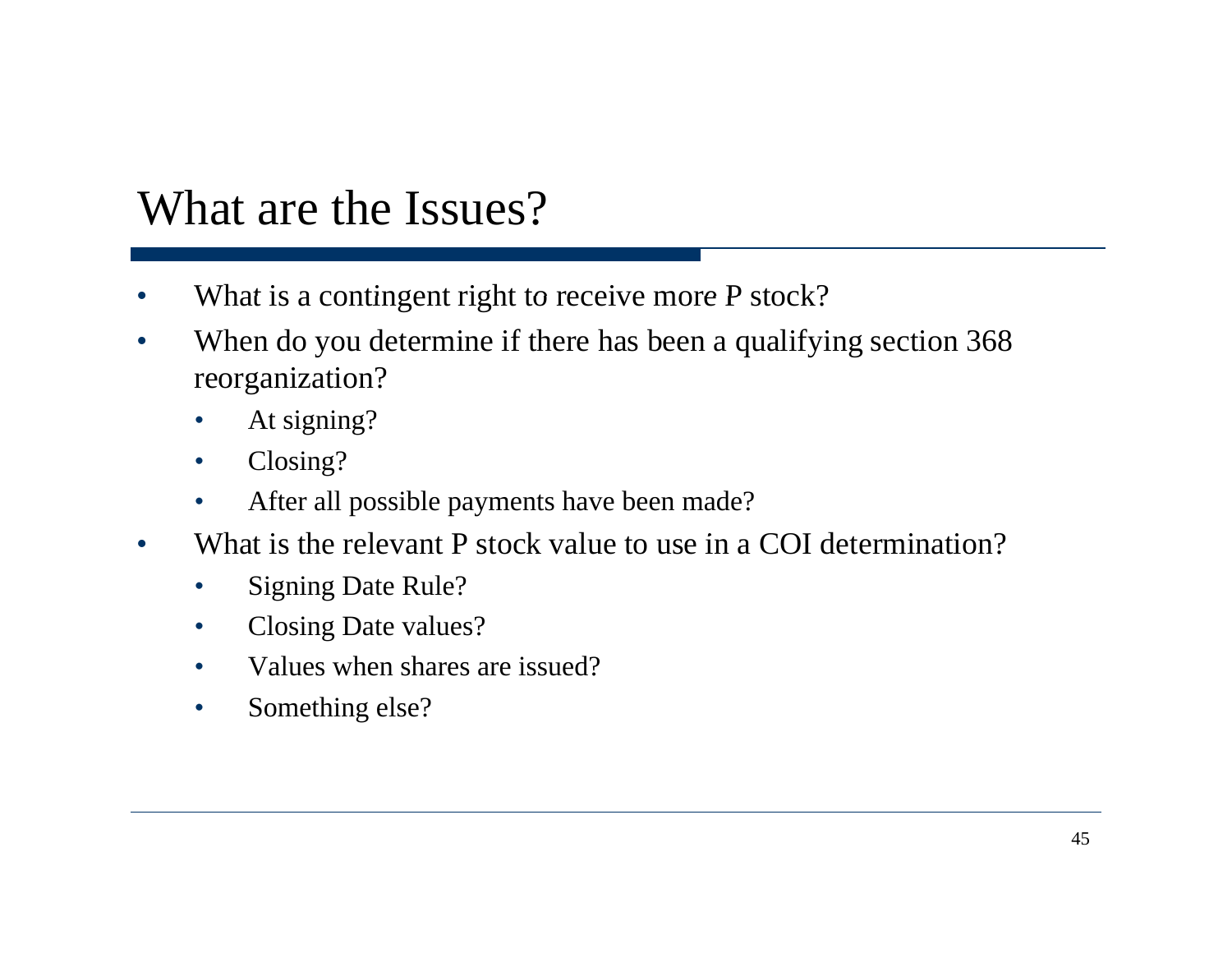#### Current Law

- • *Carlberg*
	- $\bullet$  T shareholders received freely transferable certificates that entitled them to additional stock upon satisfaction of contingent liabilities.
	- $\bullet$ Certificates had a 10-year term.
	- $\bullet$ Court held the certificates were stock and not boot.
- $\bullet$  *Hamrick*
	- $\bullet$  Section 351 exchange where transferor received stock and an earn-out payable in additional stock.
	- $\bullet$ Earn-out had a 7-year term.
	- $\bullet$  Citing *Carlberg*, court held that the right to receive solely P stock constituted stock.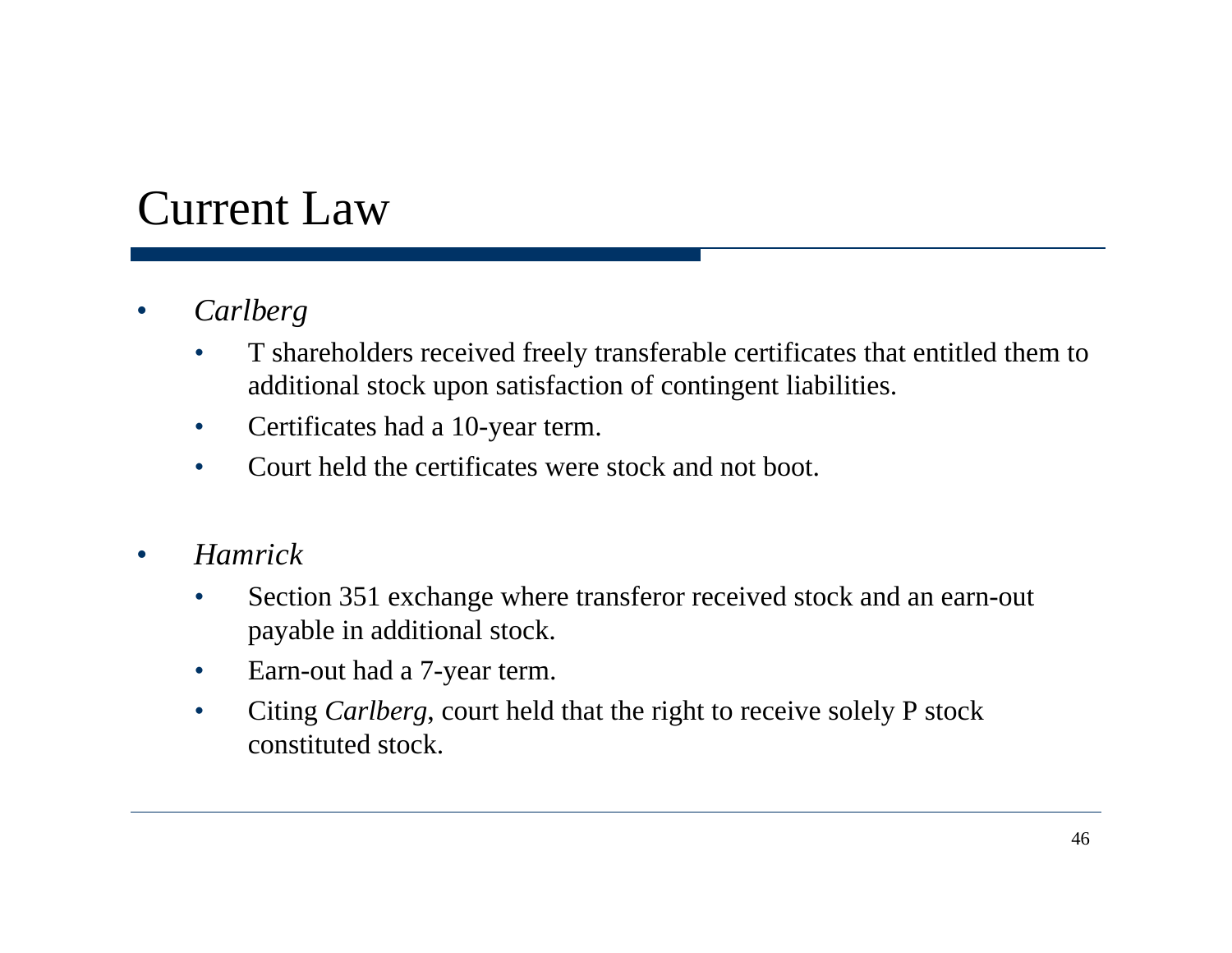#### Current Law

- $\bullet$  Rev. Proc. 84-42 follows the *Carlberg* and *Hamrick* decisions with modifications (significant ones listed):
	- $\bullet$ Only related to stock consideration
	- $\bullet$ Five-year requirement
	- $\bullet$ At least 50% of maximum number of shares issued at closing
	- $\bullet$ Non-assignable
- $\bullet$  Rev. Proc. 84-42 also applies to escrowed stock.
	- $\bullet$  Similar requirements but also requires T shareholders to have dividend and voting rights in  $P$  stock.
- •COI regulations do not directly address post-closing contingencies.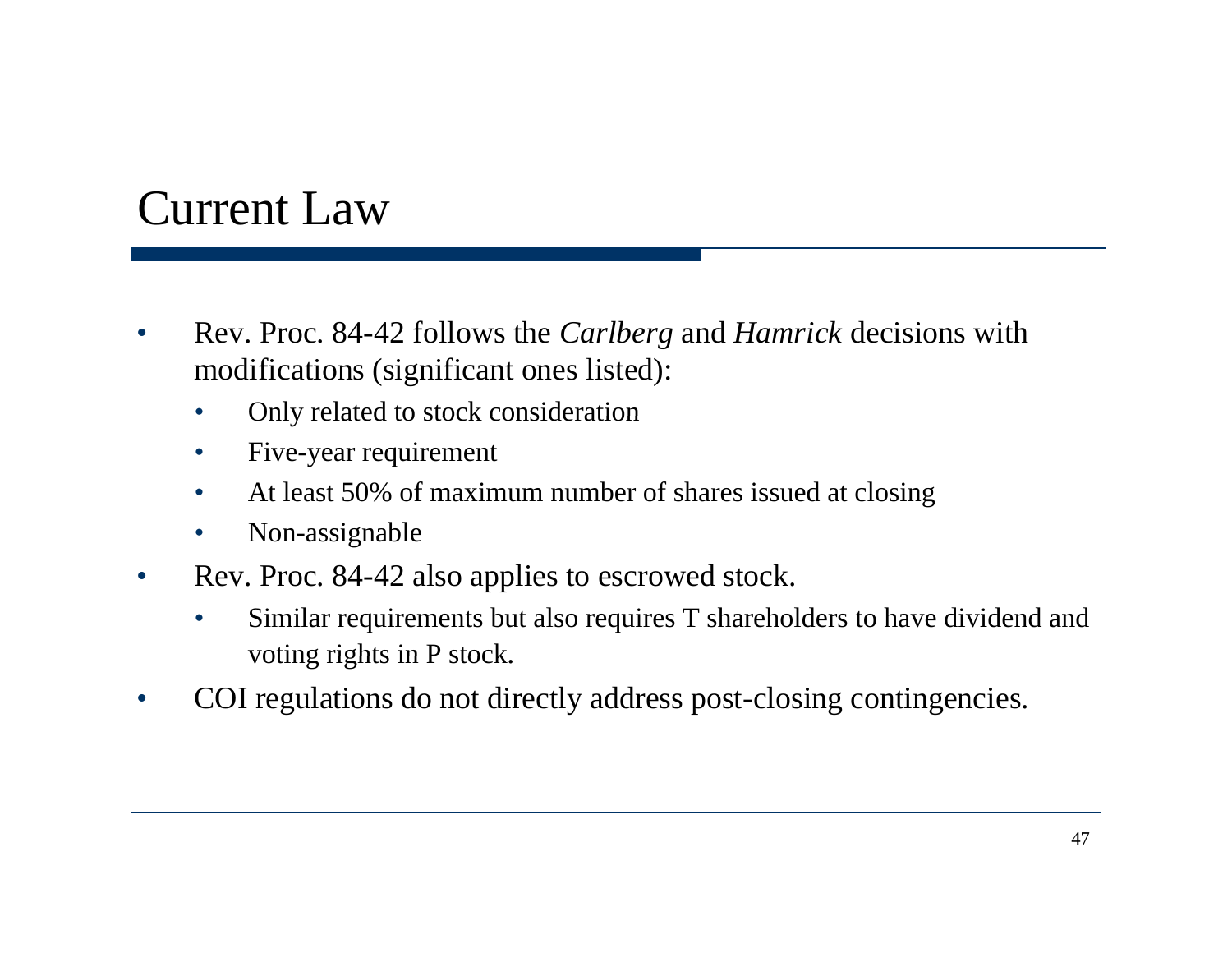#### Questions

- • Why is Rev. Proc. 84-42 more limiting than *Carlberg* and *Hamrick*?
	- $\bullet$ Transferability
	- $\bullet$ 50% requirement
	- $\bullet$ Five-year maximum period
- $\bullet$  Why don't the principles of these authorities apply where the contingent consideration is boot or a mixture of stock and boot?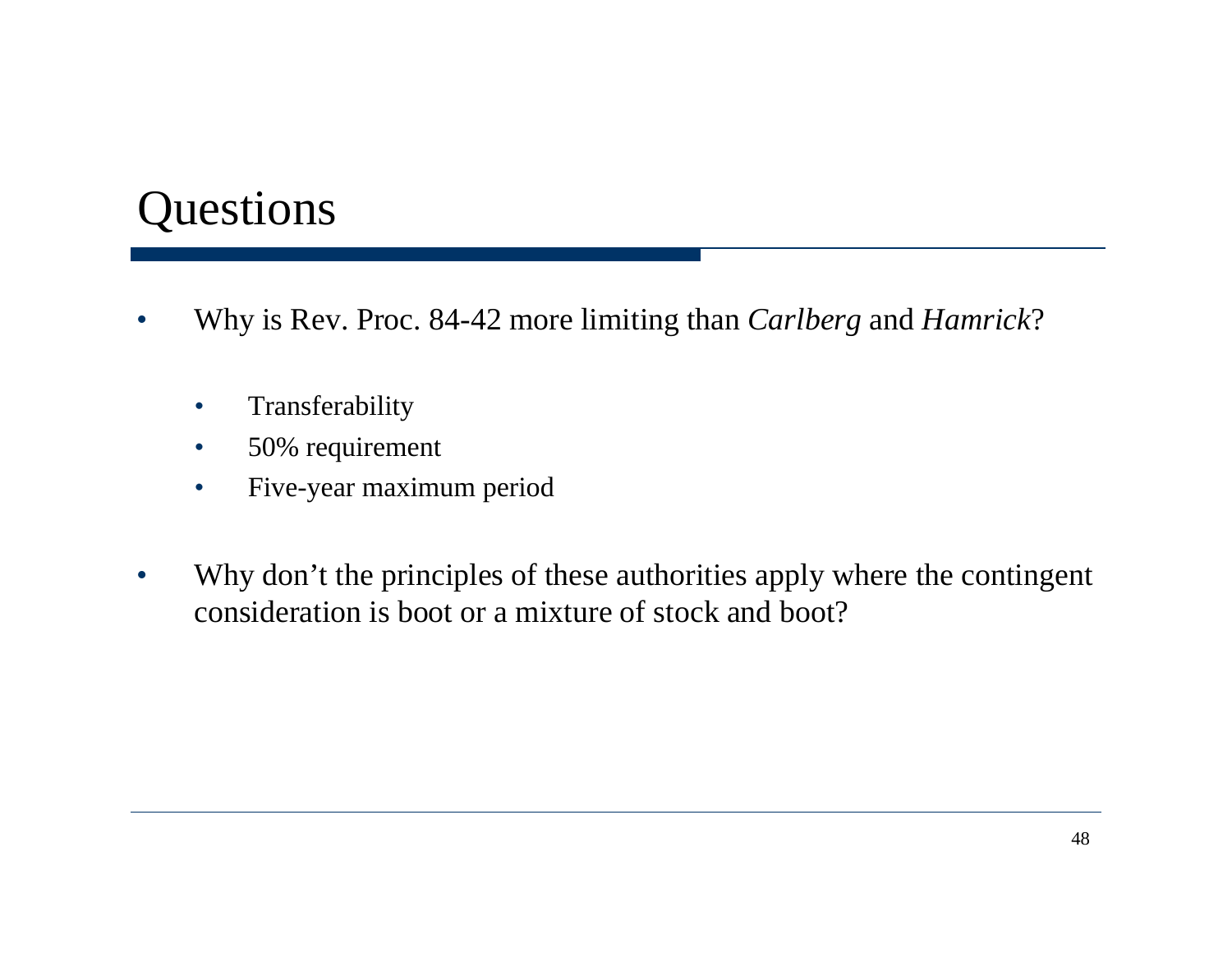## Continuity of Interest Issues

- • Signing Date Rule may apply even to post-closing contingencies.
	- $\bullet$ Treas. Reg. section  $1.368-1(e)(2)(iii)(C)$  ignores contingencies in determining when there is "fixed consideration" under the Signing Date Rule if economic benefits and burdens of ownership of acquirer stock have passed.
	- $\bullet$  Does not on its face distinguish between pre- and post-closing contingencies
- $\bullet$  Examples in the Signing Date Rule regulations arguably confirm the application to post-closing contingencies.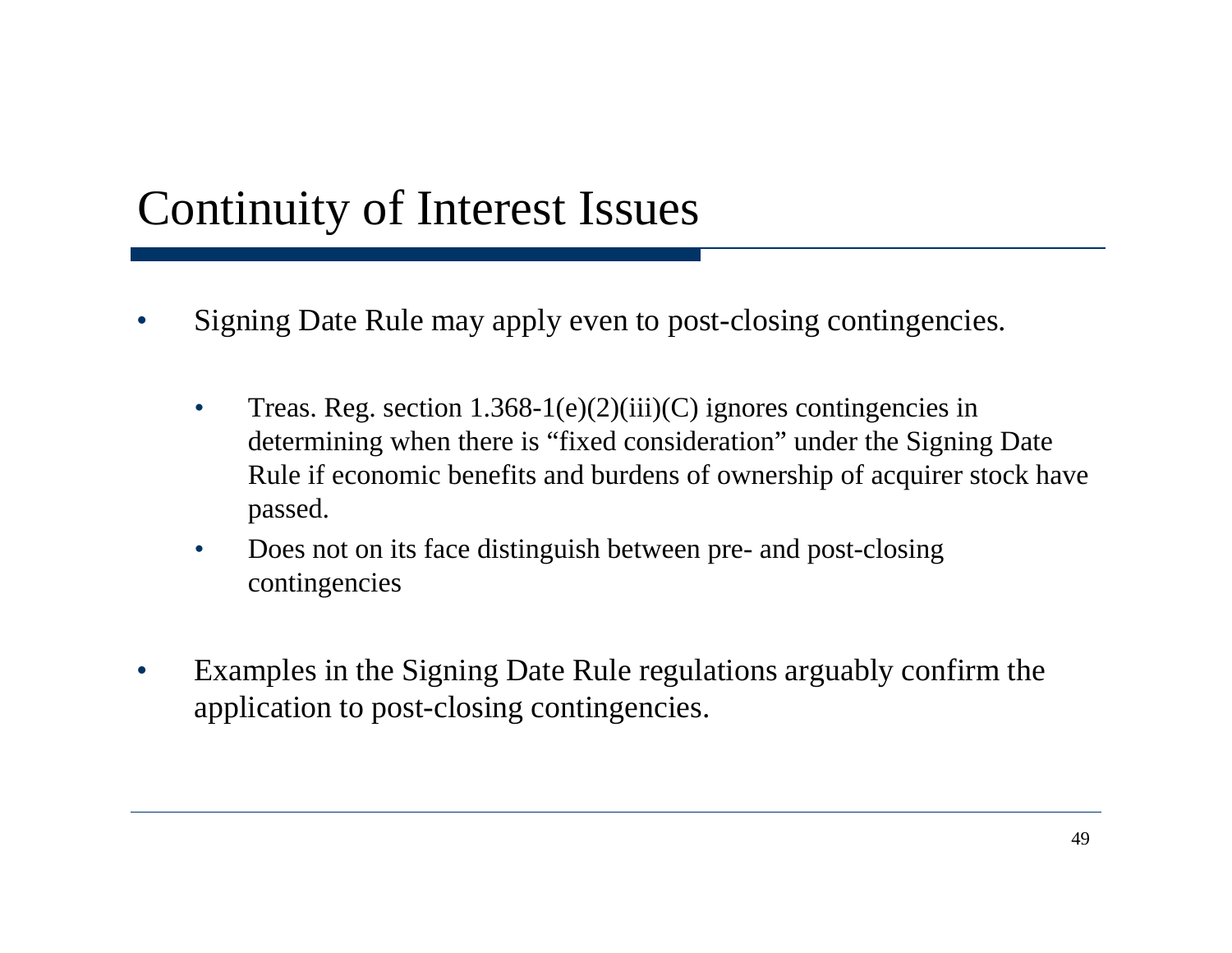## Signing Date Rule Examples 1 & 2

- •• Example 1
	- • P and T sign contract pursuant to which T shareholders will receive 40 P shares and \$60 cash for their T stock.
	- •• Pre-Signing Date value of P shares is  $$1/s$ hare.
	- • 20 P shares are placed in escrow to secure customary reps and warranties (presumably between the Signing Date and Closing Date, but not stated)
	- •At closing, each P share is worth \$0.25 and no escrowed stock is returned to P.
	- •COI is satisfied based on Signing Date Rule
- •• Example 2
	- •Same as Example 1 except the escrowed shares are returned to P.
	- •Wait and see approach taken and COI not satisfied.
- •• Does the Signing Date Rule apply to post-closing contingencies?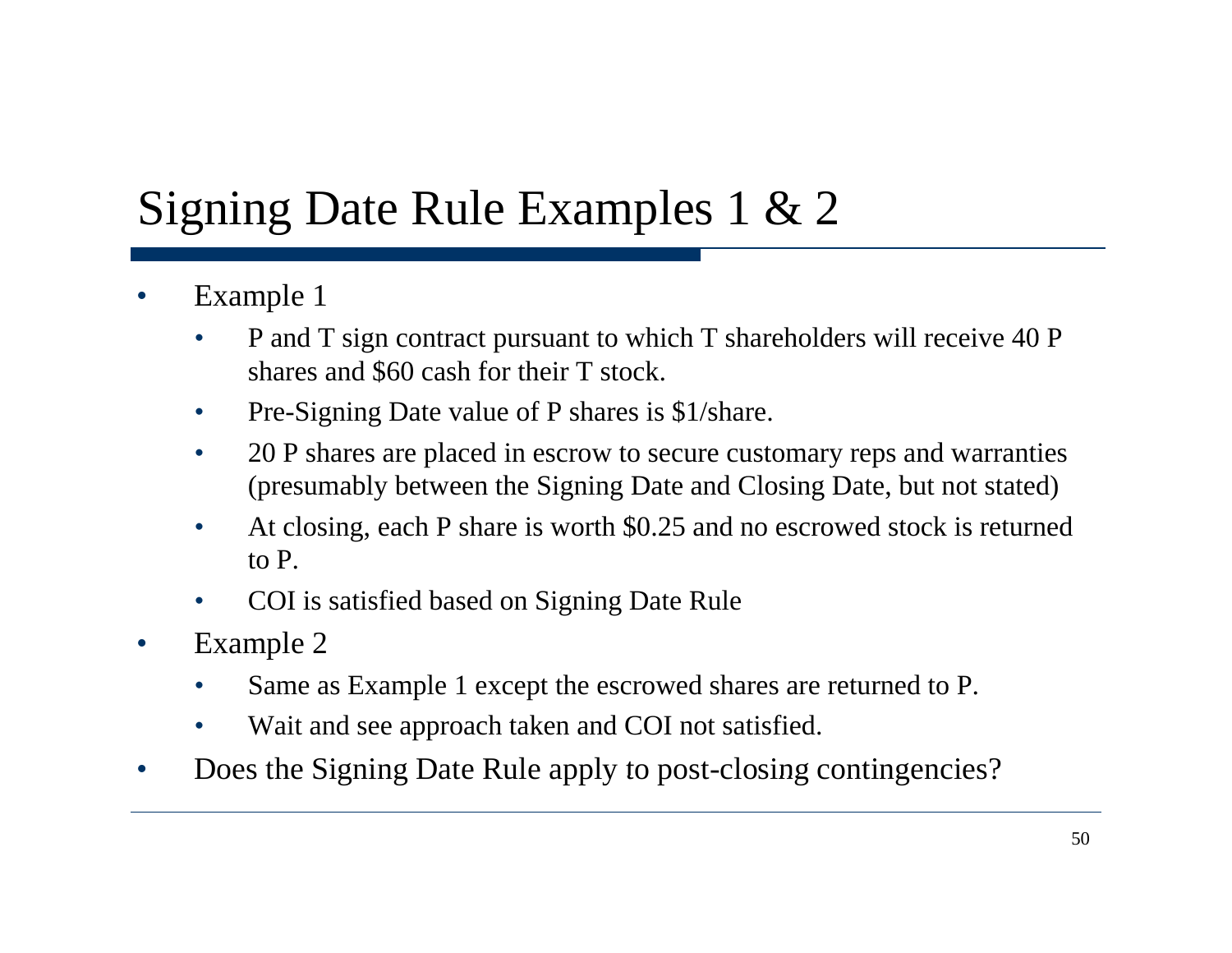## What Happens in Practice?

- • Assume the worst; don't wait and see.
	- • Assume the maximum amount of boot and the minimum amount of P stock will be issued.
	- •Apply the Signing Date Rule where appropriate (e.g., when fixed number of shares are involved).
	- $\bullet$  Use set values when provided (e.g., an earn-out paid in \$100 worth of P stock based on value when issued).
- $\bullet$  Applications
	- • Signing Date Rule Example 1 would not qualify as a reorganization because the worst case is Example 2.
	- • To qualify, instead of an escrow of 20 P shares, provide for an escrow of 8 P shares and \$12 of cash.
	- • Earn-outs can be paid in a mixture of stock and cash if in all circumstances, the total consideration paid will be at least 40% stock (based on appropriate values)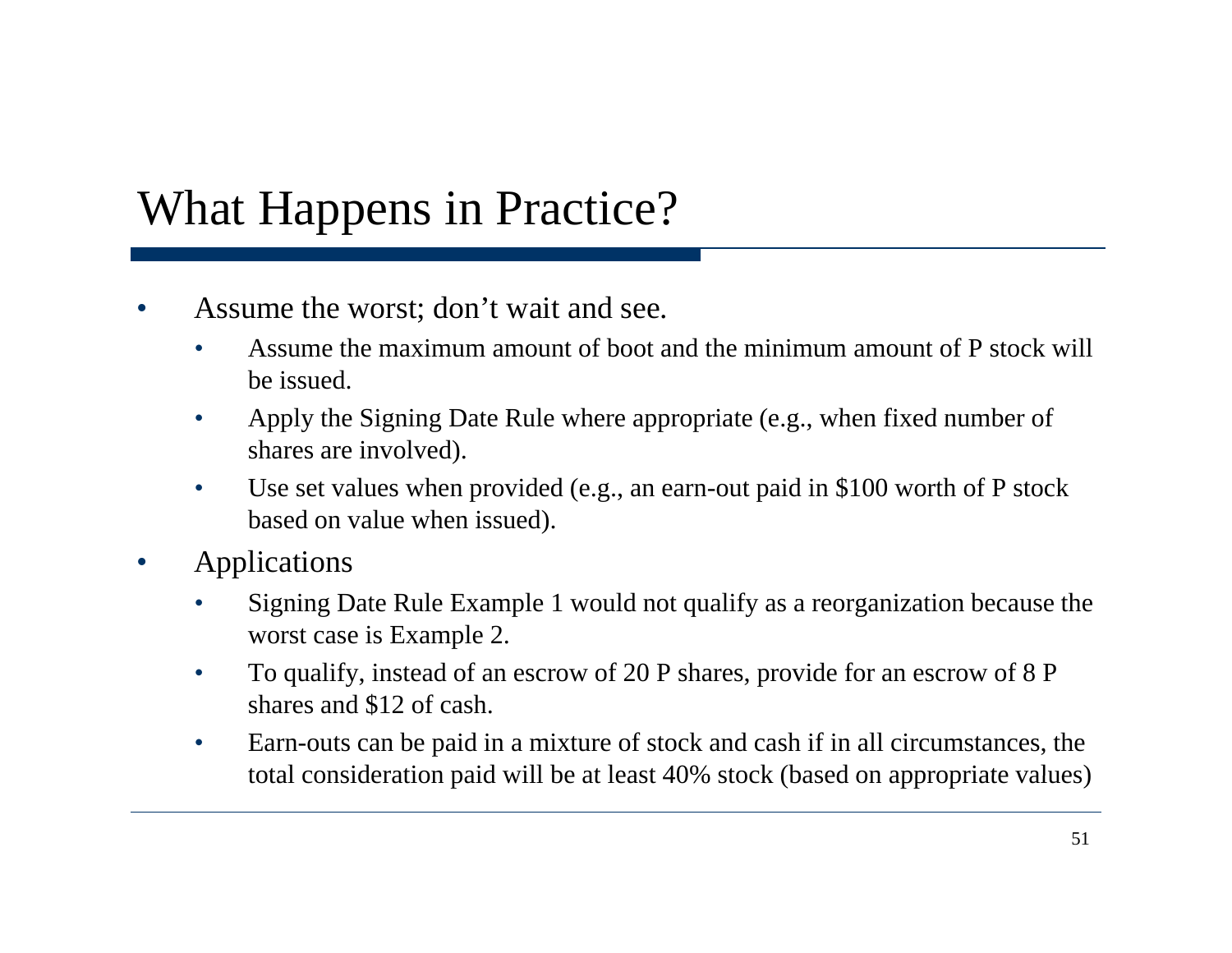#### What are the Alternatives?

- • Wait and See Approach
	- •Pro: gives you the "correct" answer
	- •Con: lack of certainty, statute of limitation issues
- $\bullet$ • Closing Determination Approach: At closing, treat the right to receive stock as stock and the right to receive boot as boot.
	- •Pro: consistent with existing law for non-contingent reorganizations
	- $\bullet$ • Con: lack of certainty as to valuation
- $\bullet$  Assume the Worst Approach
	- •Pro: certainty
	- $\bullet$ Con: "incorrect" answers, potential for abuse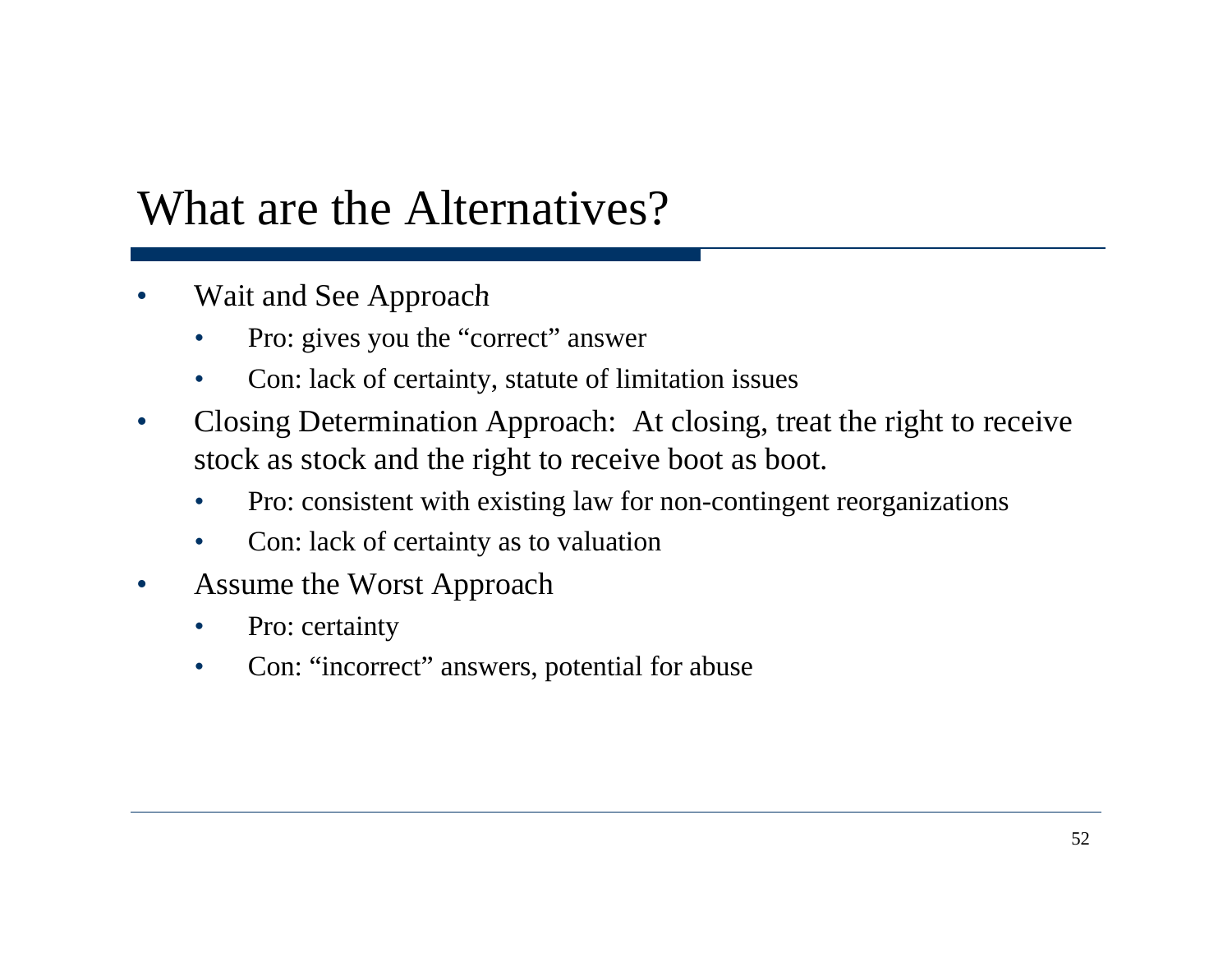#### Other Possible Dates to Test COI?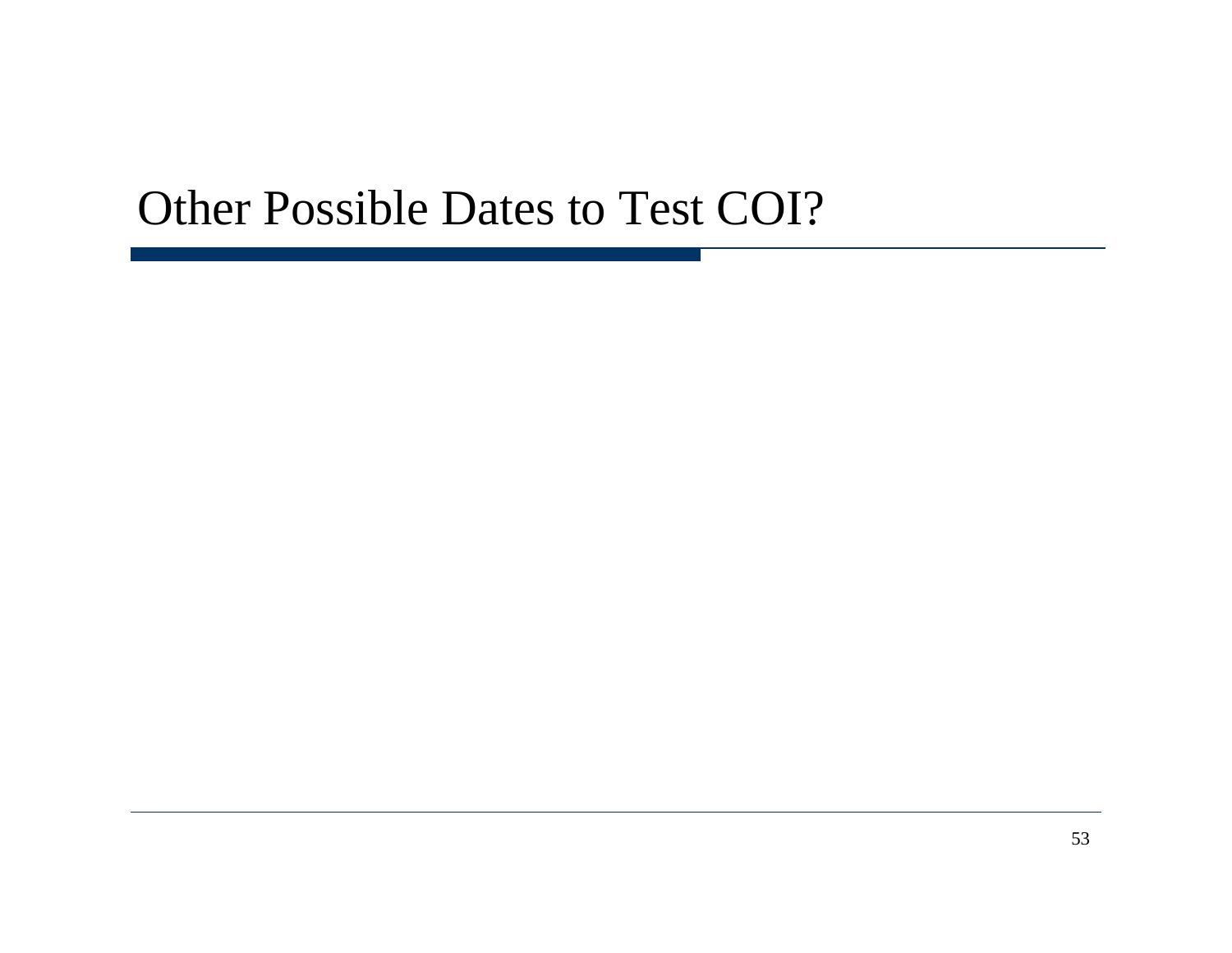#### P.L.R. 201150021



#### FACTS

• U.S. Parent contributed the stock of FS to USHC ("Contribution 1"), which contributed it to FHoldco2 ("Contribution ( 2"), which contributed it to FHoldco1 ("Contribution 3").

• Thereafter, FS elected to be treated as disregarded under Treas. Reg. section 301.7701-3 ("CTB Election").

#### CONCLUSION

- Contribution 1 and Contribution 2 qualify under section 351.
- Contribution 3 and CTB Election qualify as D reorganization.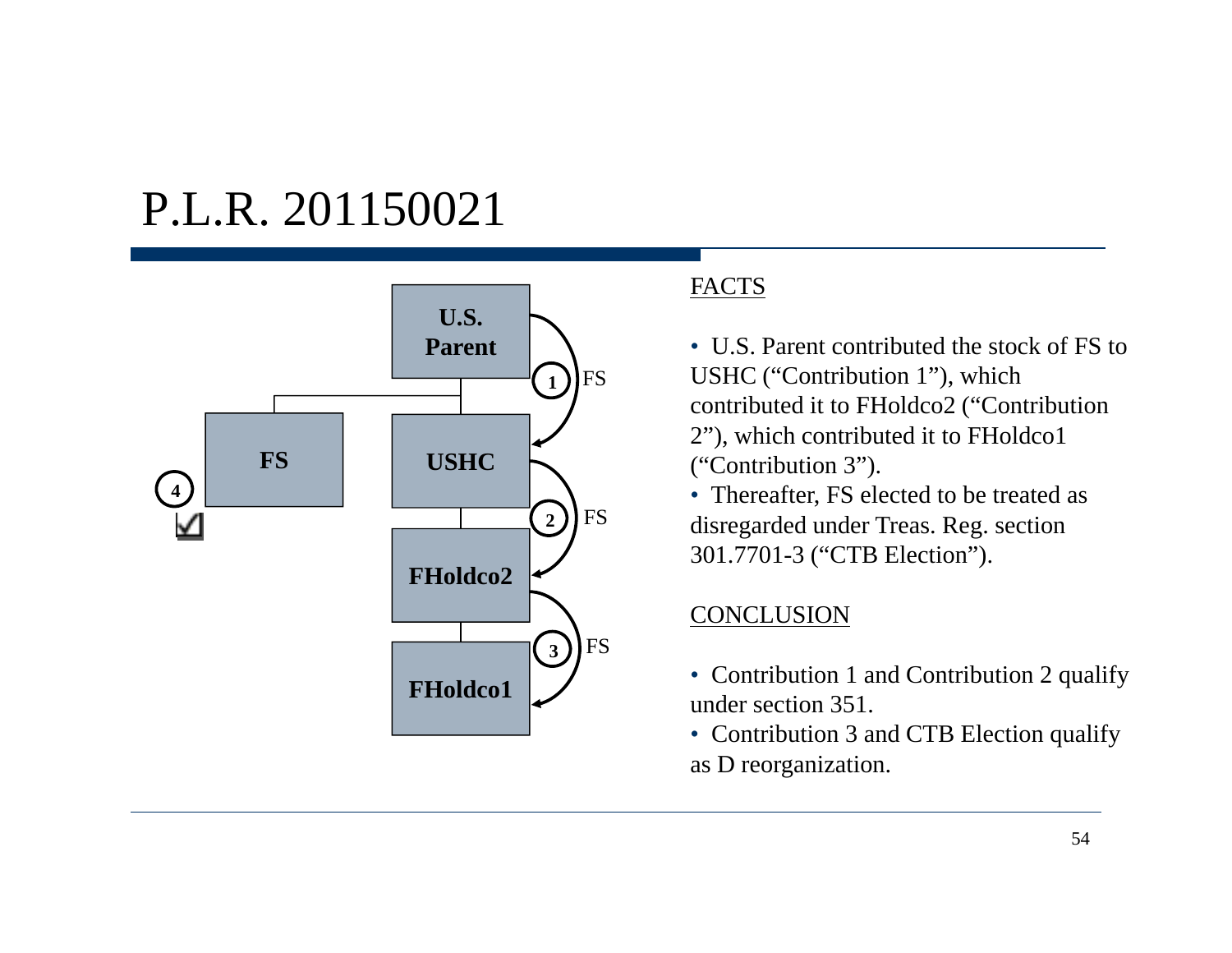#### Rev. Rul. 78-130



#### FACTS

- 1.S<sub>2</sub> forms N.
- 2. P transfers all the stock of S1 to S2for additional S2 voting stock.
- 3. S1 transfers substantially all of its assets to N in exchange for N shares.
- 4. S1 completely liquidates into S2.

#### CONCLUSION

- No section 351 exchange.
- N viewed as directly acquiring S1 assets for S2 stock.
- No D reorganization because neither S1 nor P control N.
- Triangular C reorganization.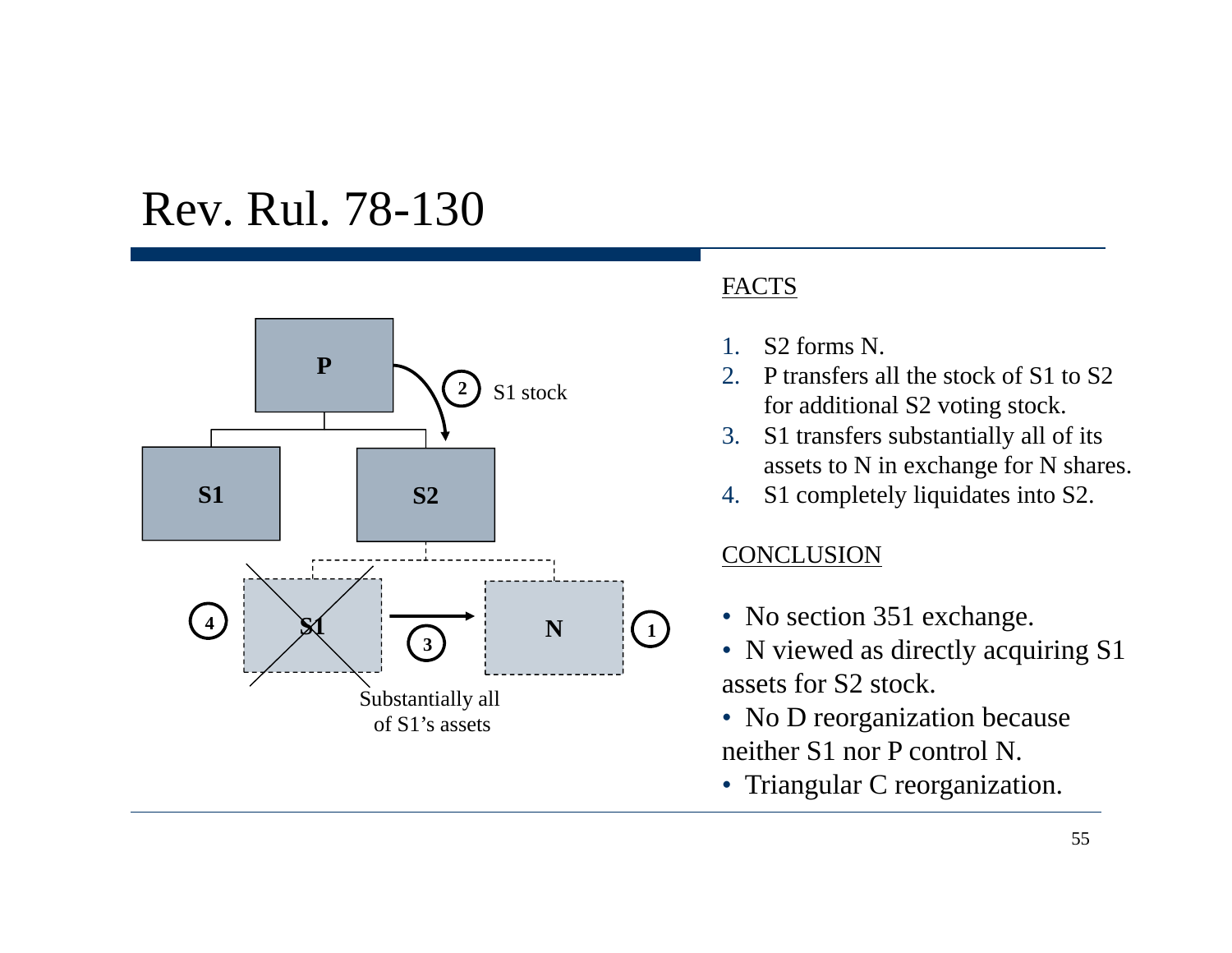## Application of Rev. Rul. 78-130

- • If the principles of Rev. Rul. 78-130 had been applied in PLR 201150021, FS would have been treated as transferring its assets directly to FHoldco1 in exchange for U.S. Parent stock.
- $\bullet$  Policy concern of section 338 should not be violated because the T assets were transferred in a carryover basis transaction, i.e., an all boot D reorganization.
- $\bullet$ • Why didn't the IRS apply Rev. Rul. 78-130 to the facts in PLR 201150021?